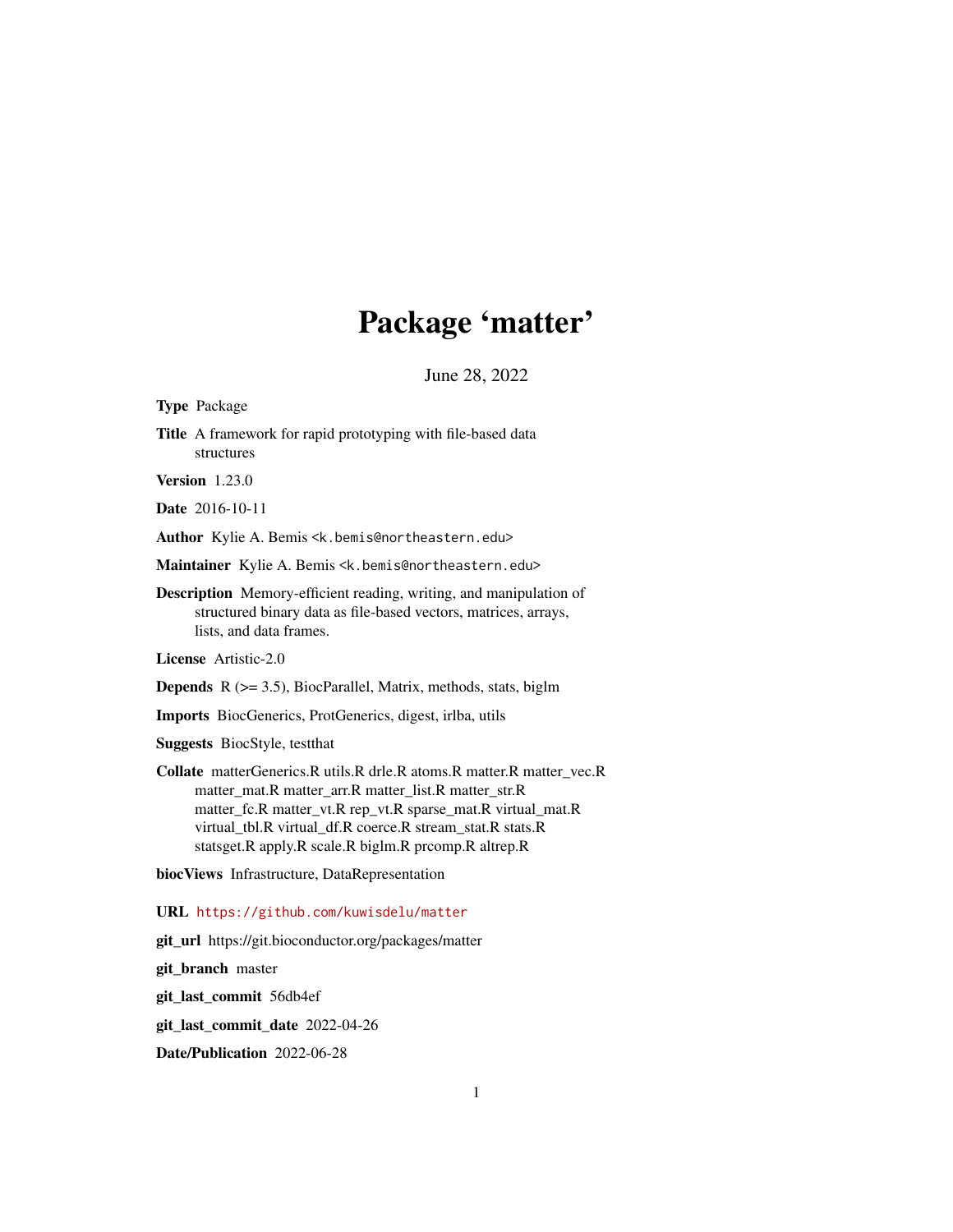## <span id="page-1-0"></span>R topics documented:

| apply                                                                                                                                              | $\overline{2}$ |
|----------------------------------------------------------------------------------------------------------------------------------------------------|----------------|
| biglm                                                                                                                                              | $\overline{4}$ |
|                                                                                                                                                    | 5              |
|                                                                                                                                                    | 6              |
|                                                                                                                                                    | $\overline{7}$ |
| chunk_apply                                                                                                                                        | 8              |
|                                                                                                                                                    | 11             |
|                                                                                                                                                    | 13             |
| combiner                                                                                                                                           | 13             |
|                                                                                                                                                    | 14             |
|                                                                                                                                                    | 15             |
|                                                                                                                                                    | 17             |
|                                                                                                                                                    | 17             |
|                                                                                                                                                    | 19             |
|                                                                                                                                                    | 20             |
|                                                                                                                                                    | 22             |
|                                                                                                                                                    | 23             |
|                                                                                                                                                    | 23             |
|                                                                                                                                                    | 26             |
|                                                                                                                                                    | 28             |
|                                                                                                                                                    | 30             |
| matter mat-class $\ldots$ , $\ldots$ , $\ldots$ , $\ldots$ , $\ldots$ , $\ldots$ , $\ldots$ , $\ldots$ , $\ldots$ , $\ldots$ , $\ldots$ , $\ldots$ | 32             |
|                                                                                                                                                    | 34             |
|                                                                                                                                                    | 36             |
|                                                                                                                                                    | 38             |
|                                                                                                                                                    | 40             |
|                                                                                                                                                    | 41             |
|                                                                                                                                                    | 42             |
|                                                                                                                                                    | 43             |
|                                                                                                                                                    | 46             |
|                                                                                                                                                    | 48             |
|                                                                                                                                                    | 49             |
|                                                                                                                                                    | 52             |
| uuid                                                                                                                                               | 52             |
| virtual mat-class                                                                                                                                  | 54             |
|                                                                                                                                                    |                |
|                                                                                                                                                    | 57             |

## **Index**

<span id="page-1-1"></span>apply

Apply Functions Over "matter" Matrices

## Description

An implementation of apply for matter\_mat, sparse\_mat and virtual\_mat matrices.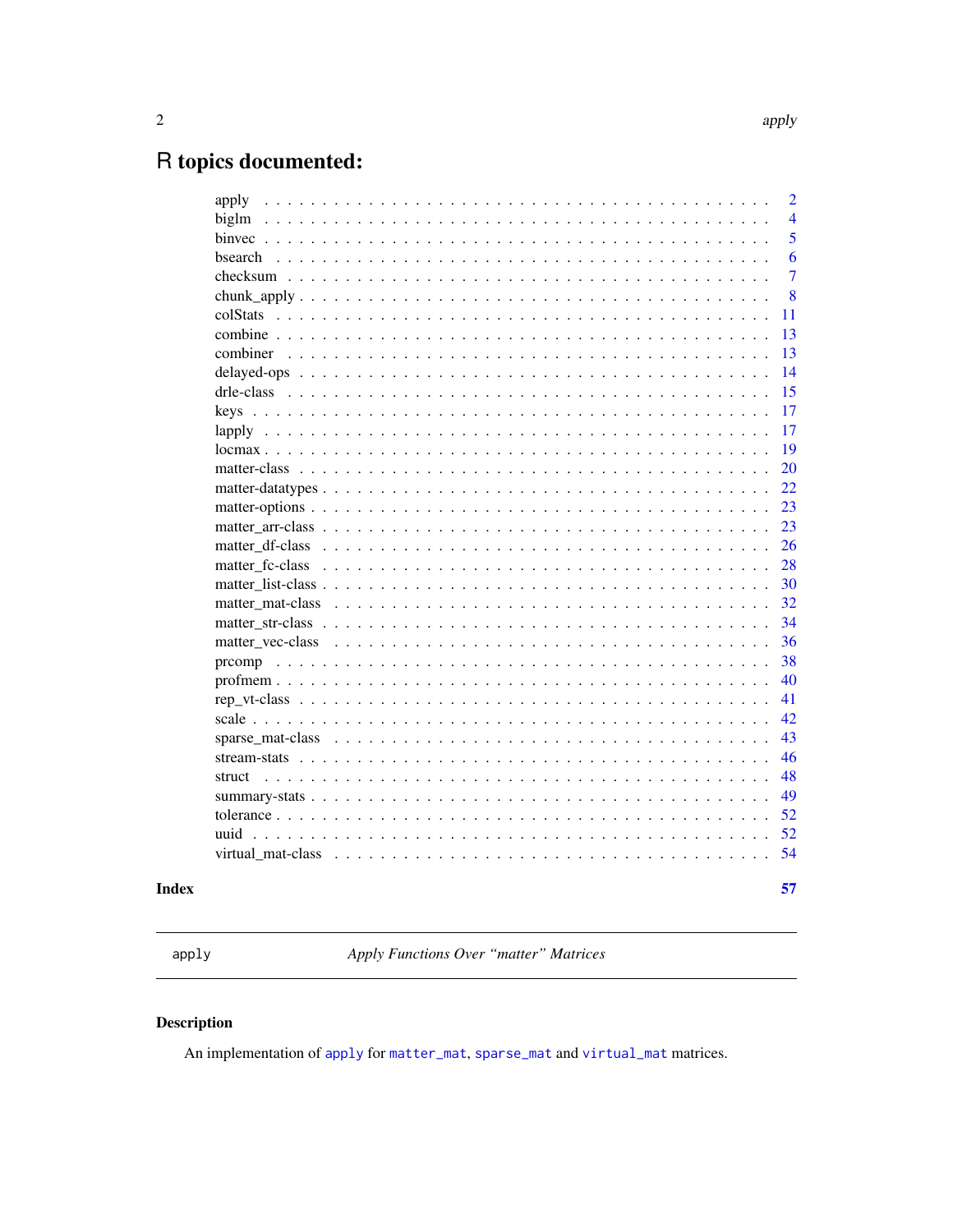#### <span id="page-2-0"></span>apply 3

## Usage

```
## S4 method for signature 'matter_mat'
apply(X, MARGIN, FUN, ..., BPPARAM = bpparam(), simplify = TRUE)## S4 method for signature 'sparse_mat'
apply(X, MARGIN, FUN, ..., BPPARAM = bpparam(), simplify = TRUE)## S4 method for signature 'virtual_mat'
apply(X, MARGIN, FUN, ..., BPPARAM = bpparam(), simplify = TRUE)
```
## Arguments

| X              | A matter matrix-like object.                                                                                                                                 |
|----------------|--------------------------------------------------------------------------------------------------------------------------------------------------------------|
| MARGIN         | Must be 1 or 2 for matter_mat matrices, where '1' indicates rows and '2' indi-<br>cates columns. The dimension names can also be used if X has dimnames set. |
| <b>FUN</b>     | The function to be applied.                                                                                                                                  |
| $\ddots$       | Additional arguments to be passed to FUN.                                                                                                                    |
| <b>BPPARAM</b> | An optional instance of BiocParallelParam. See documentation for bplapply.                                                                                   |
| simplify       | Should the result be simplified?                                                                                                                             |

## Details

Because FUN must be executed by the interpreter in the appropriate R environment, the full row or column will be loaded into memory. The chunksize of X is ignored. For summary statistics, functions like [colMeans](#page-0-0) and [rowMeans](#page-0-0) offer greater control over memory pressure. When performed in parallel, the matter metadata is serialized to each R session, so all workers must be able to access the data via the same paths().

#### Value

See [apply](#page-1-1) for details.

#### Warning

Applying a function over the rows of a column-major matrix (e.g., [matter\\_matc](#page-31-2)) or over the columns of a row-major matrix (e.g., [matter\\_matr](#page-31-2)) may be very slow.

## Author(s)

Kylie A. Bemis

#### See Also

[apply](#page-1-1)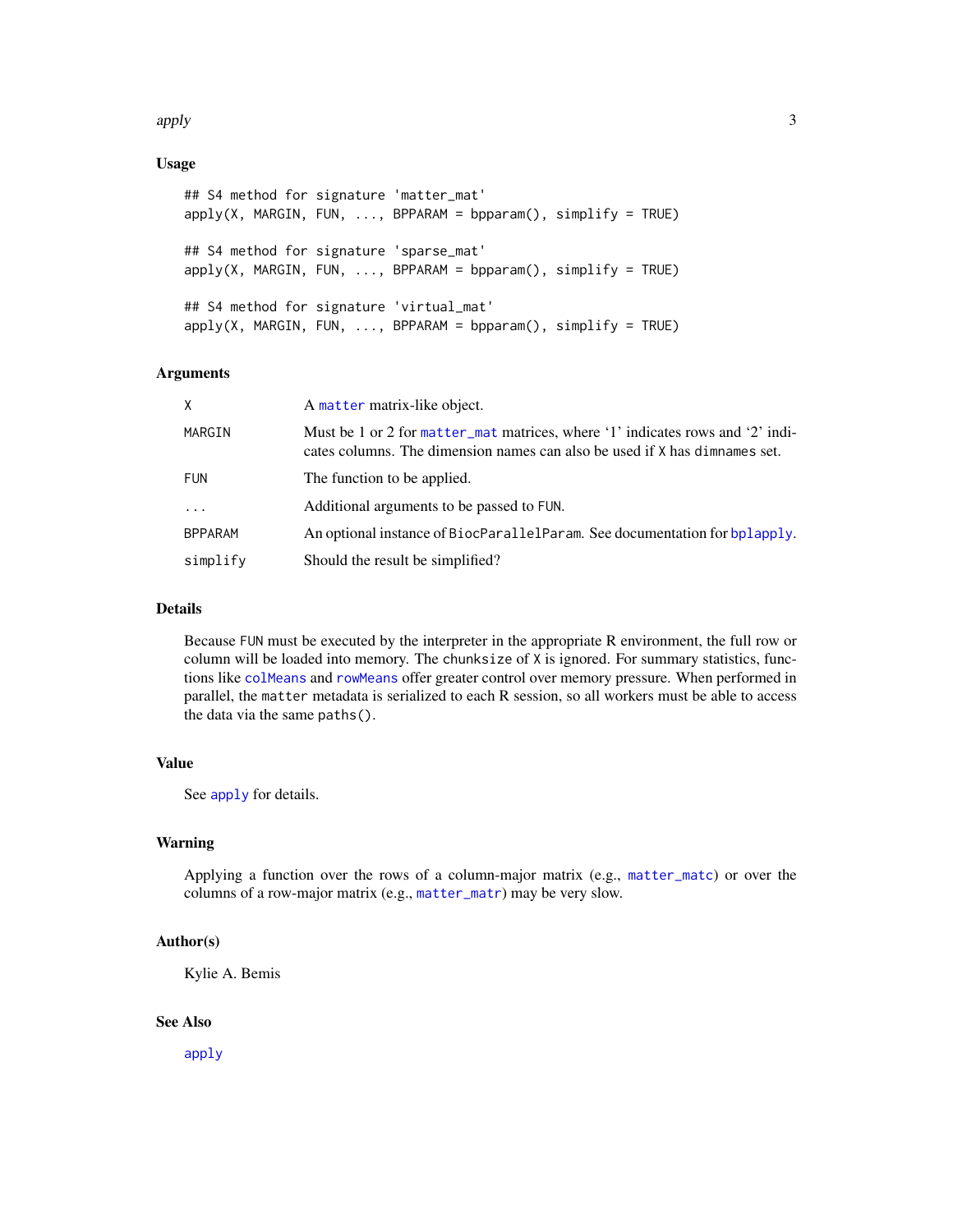#### Examples

register(SerialParam())

x <- matter(1:100, nrow=10, ncol=10)

apply(x, 2, summary)

#### <span id="page-3-1"></span>biglm *Using "biglm" with "matter"*

## <span id="page-3-2"></span>Description

This method allows [matter\\_mat](#page-31-1) matrices and [matter\\_df](#page-25-1) data frames to be used with the [biglm](#page-3-1) and [bigglm](#page-3-2) functions from the "biglm" package.

#### Usage

```
## S4 method for signature 'formula,virtual_df'
biglm(formula, data, weights = NULL, sandwich = FALSE)
## S4 method for signature 'formula,virtual_df'
bigglm(formula, data, ..., chunksize = NULL)
## S4 method for signature 'formula,matter_mat'
bigglm(formula, data, ..., chunksize = NULL, fc = NULL)
## S4 method for signature 'formula,sparse_mat'
bigglm(formula, data, ..., chunksize = NULL, fc = NULL)
## S4 method for signature 'formula,virtual_mat'
biggl (formula, data, ..., chunk size = NULL)
```
## Arguments

| formula   | A model formula.                                                                                                                                                                            |
|-----------|---------------------------------------------------------------------------------------------------------------------------------------------------------------------------------------------|
| data      | A matter matrix with column names.                                                                                                                                                          |
| weights   | A one-sided, single-term formula specifying weights.                                                                                                                                        |
| sandwich  | If TRUE, compute the Huber/White sandwich covariance matrix (uses $p^4$ mem-<br>ory rather than $p^2$ .                                                                                     |
| chunksize | An integer giving the maximum number of rows to process at a time. If left<br>NULL, this will be calculated by dividing the chunksize of data by the number<br>of variables in the formula. |
| fc        | Either column indices or names of variables which are factors.                                                                                                                              |
| $\cdot$   | Additional options passed to bigglm.                                                                                                                                                        |

<span id="page-3-0"></span>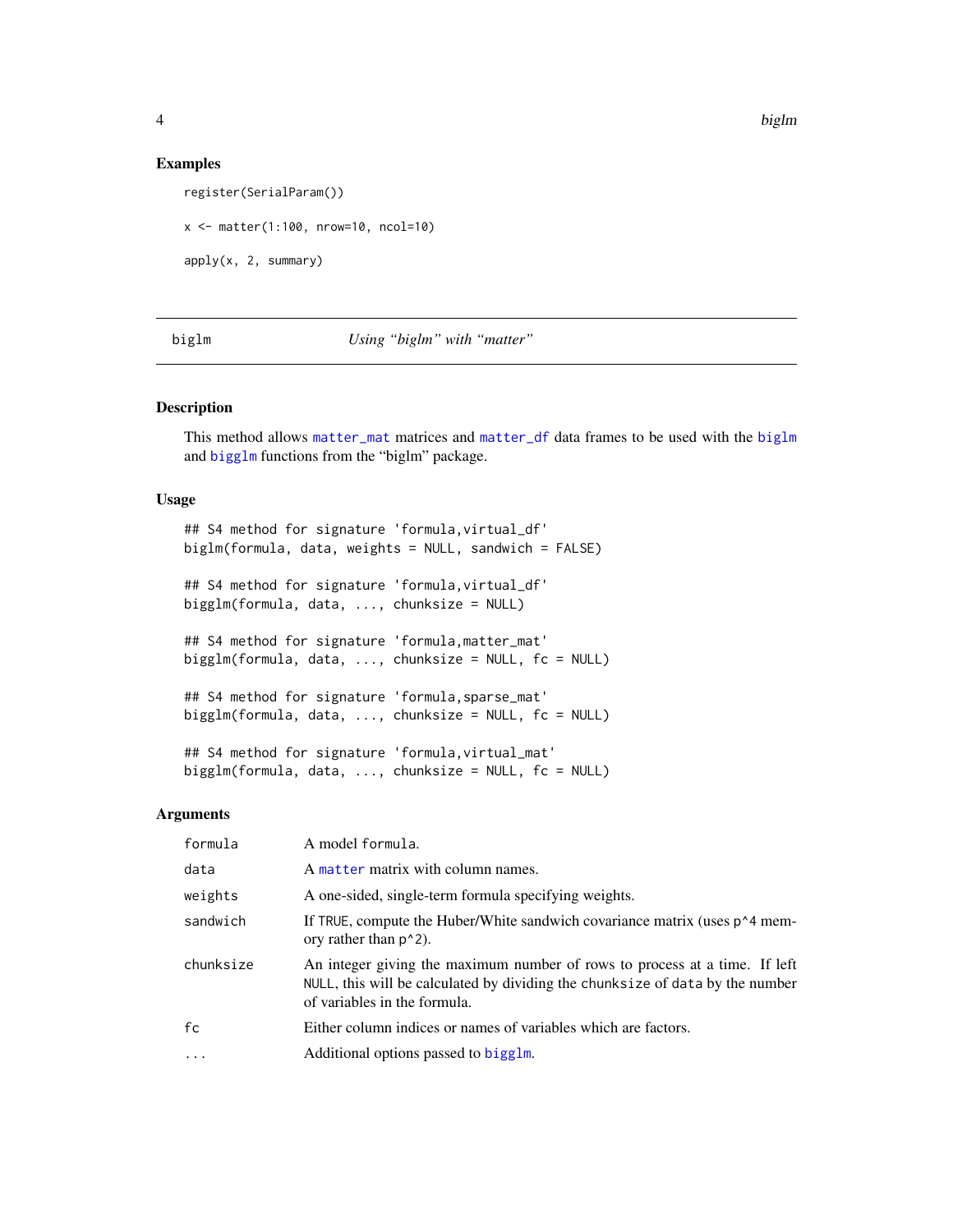<span id="page-4-0"></span>binvec 5

## Value

An object of class [bigglm](#page-3-2).

## Author(s)

Kylie A. Bemis

## See Also

[bigglm](#page-3-2)

## Examples

```
set.seed(1)
x <- matter_mat(rnorm(1000), nrow=100, ncol=10)
\text{colnames}(x) \leq c(\text{paste0("x", 1:9)}, "y")fm \leftarrow paste0("y ~ ", paste0(paste0("x", 1:9), collapse=" + "))
fm <- as.formula(fm)
fit <- bigglm(fm, data=x, chunksize=50)
coef(fit)
```
binvec *Bin a vector*

## Description

Bin a vector based on intervals or groups.

## Usage

binvec(x,  $u, v,$  method = "sum")

## Arguments

| $\times$ | A numeric vector.                                                                                                                                                 |
|----------|-------------------------------------------------------------------------------------------------------------------------------------------------------------------|
| u, v     | The (inclusive) lower and upper indices of the bins, or a factor providing the<br>groupings.                                                                      |
| method   | The method used to bin the values. This is efficiently implemented for "sum",<br>"mean", "min" or "max". Providing a function will use a less-efficient fallback. |

## Value

An vector of the summarized (binned) values.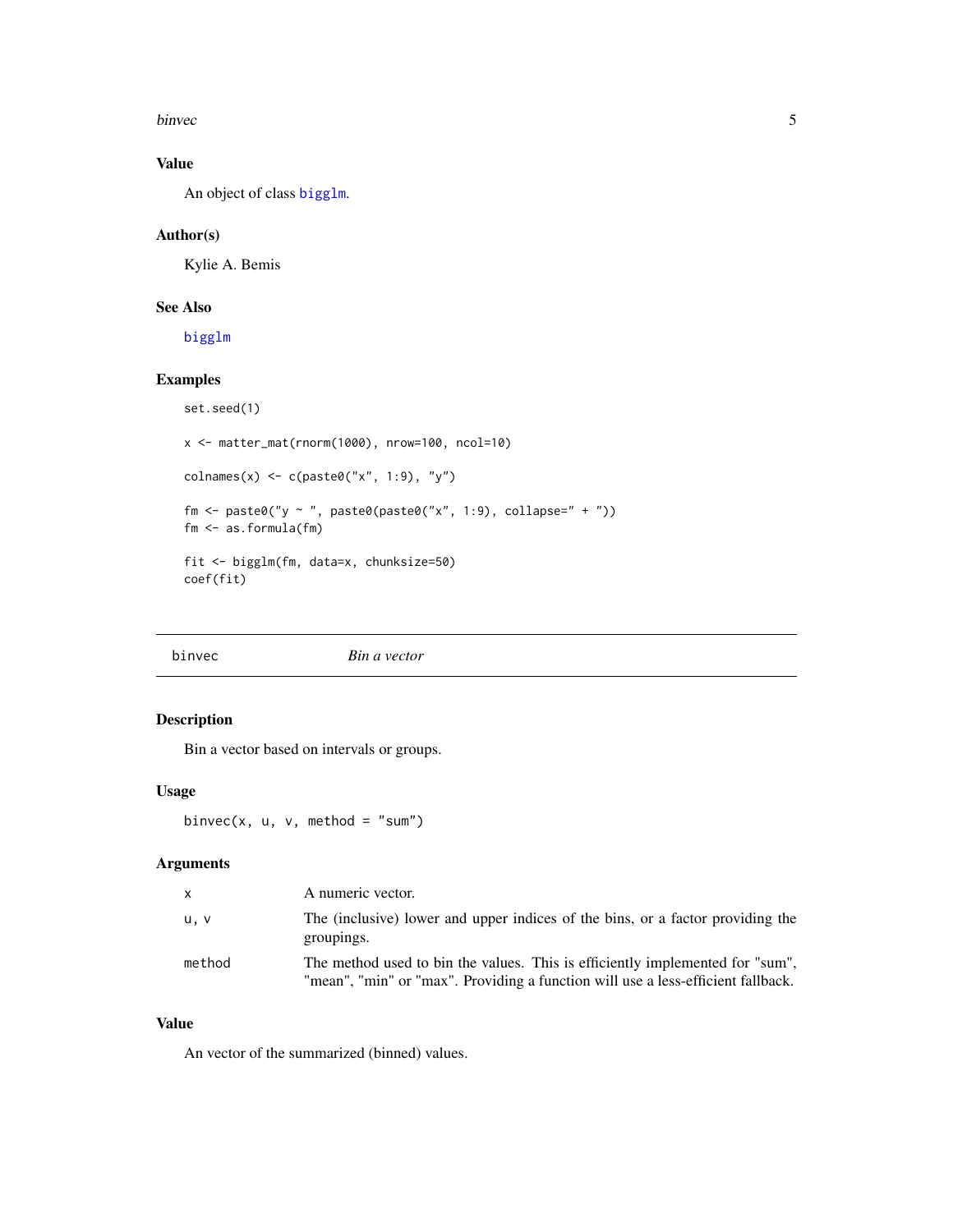## <span id="page-5-0"></span>Author(s)

Kylie A. Bemis

## Examples

```
set.seed(1)
x \leftarrow runif(20)binvec(x, c(1,6,11,16), c(5,10,15,20), method="mean")
binvec(x, seq(from=1, to=21, by=5), method="mean")
g <- rep(c("a","b","c","d"), each=5)
binvec(x, g, method="mean")
```
## bsearch *Binary Search with Approximate Matching*

#### Description

Given a set of keys and a sorted (non-decreasing) vector of values, use a binary search to find the indexes in values that match the values of key. This implementation allows for returning the index of the nearest match if there are no exact matches. It also allows specifying a tolerance for comparison of doubles.

## Usage

```
bsearch(key, values, tol = 0, tol.ref = "none",
nomatch = NA_integer_, nearest = FALSE)
```
## Arguments

| key     | A vector of keys to match.                                                                                                                                                                                                                                    |
|---------|---------------------------------------------------------------------------------------------------------------------------------------------------------------------------------------------------------------------------------------------------------------|
| values  | A sorted (non-decreasing) vector of values to be matched.                                                                                                                                                                                                     |
| tol     | The tolerance for matching doubles. Must be $\geq 0$ .                                                                                                                                                                                                        |
| tol.ref | One of 'none', 'key', or 'values'. If 'none', then comparison of doubles is done<br>by taking the absolute difference. If either 'key' or 'values', then relative differ-<br>ences are used, and this specifies which to use as the reference (target) value. |
| nomatch | The value to be returned in the case when no match is found, coerced to an<br>integer. (Ignored if nearest $=$ TRUE.)                                                                                                                                         |
| nearest | Should the index of the closest match be returned if no exact matches are found?                                                                                                                                                                              |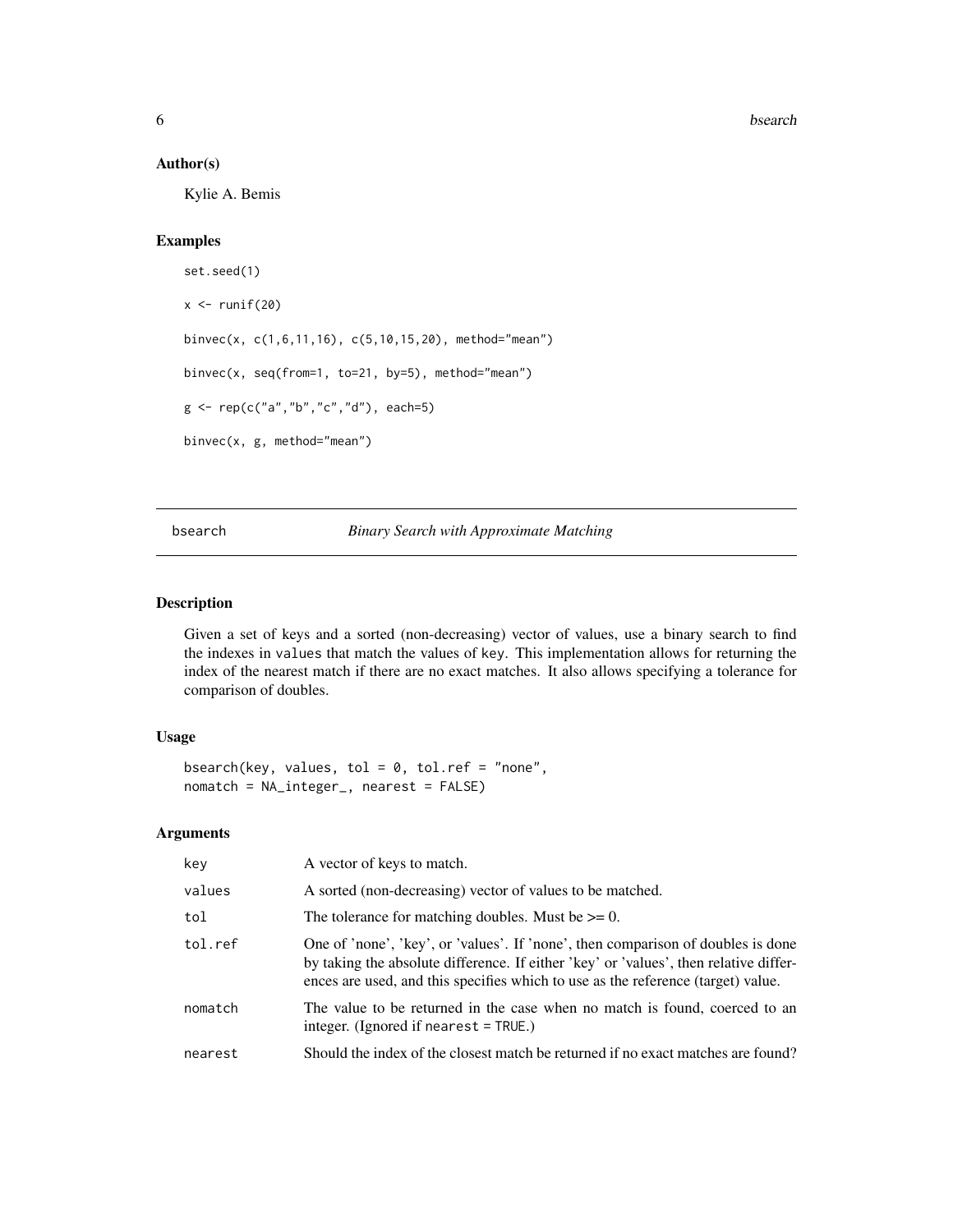#### <span id="page-6-0"></span>checksum 7

## Details

The algorithm is implemented in C and currently only works for 'integer', 'numeric', and 'character' vectors. If there are multiple matches, then the first match that is found will be returned, with no guarantees. If a nonzero tolerance is provided, the closest match will be returned.

The "nearest" match for strings when there are no exact matches is decided by the match with the most initial matching characters. Tolerance is ignored for strings and integers. Behavior is undefined and results may be unexpected if values includes NAs.

## Value

A vector of the same length as key, giving the indexes of the matches in values.

#### Author(s)

Kylie A. Bemis

## See Also

[match](#page-0-0), [pmatch](#page-0-0), [findInterval](#page-0-0)

#### Examples

```
x <- c(1.11, 2.22, 3.33, 5.0, 5.1)
bsearch(2.22, x) # 2
bsearch(3.0, x) # NA
bsearch(3.0, x, nearest=TRUE) # 3
bsearch(3.0, x, tol=0.1, tol.ref="values") # 3
y <- c("hello", "world!")
bsearch("world!", y) # 2
```
bsearch("worl", y) # NA bsearch("worl", y, nearest=TRUE) # 2

checksum *Calculate Checksums and Cryptographic Hashes*

#### Description

This is a generic function for applying cryptographic hash functions and calculating checksums for arbitrary R objects.

#### Usage

checksum(x, ...) ## S4 method for signature 'matter'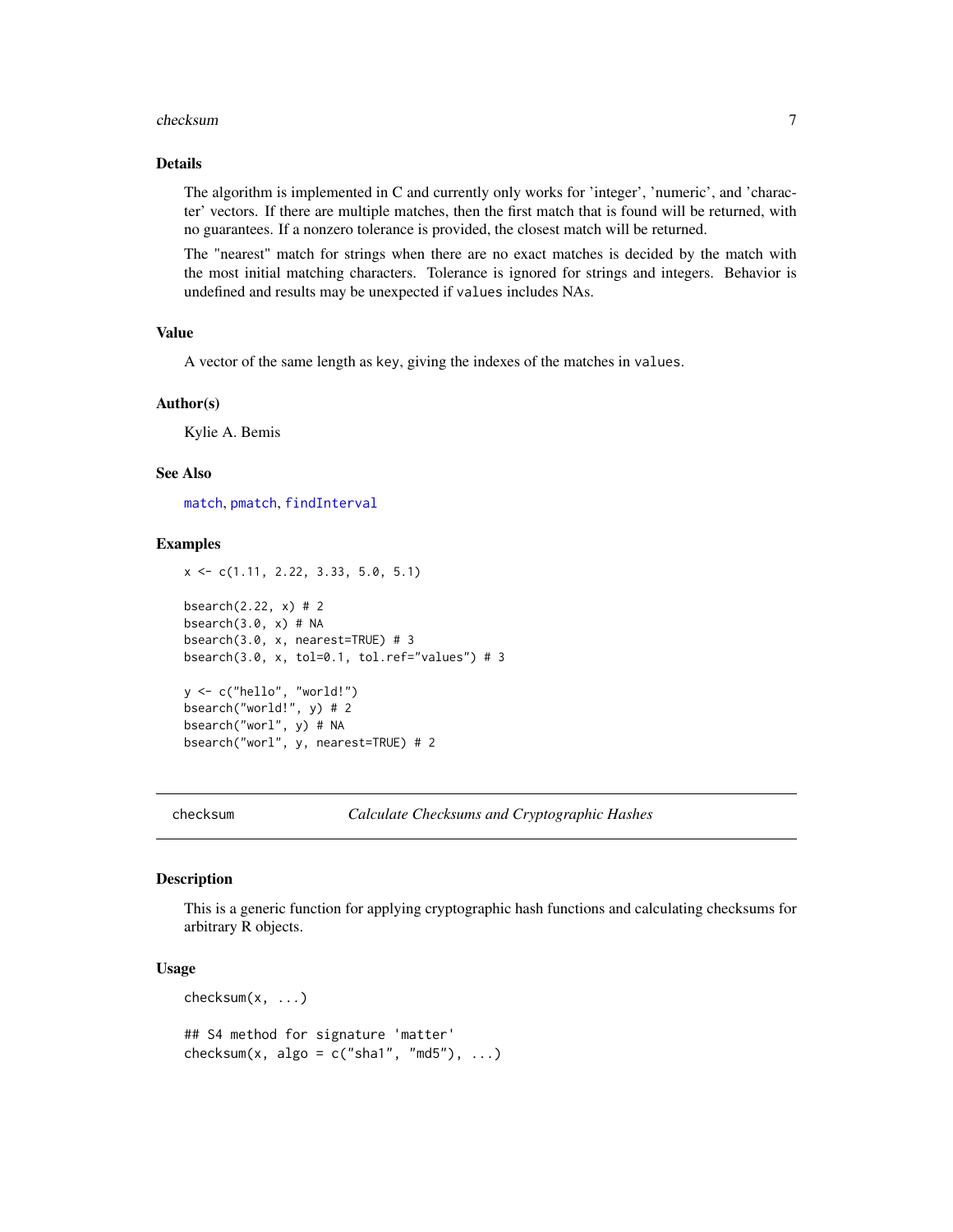#### <span id="page-7-0"></span>**Arguments**

| $\mathsf{x}$            | An object to be hashed.                                 |
|-------------------------|---------------------------------------------------------|
| algo                    | The hash function to use.                               |
| $\cdot$ $\cdot$ $\cdot$ | Additional arguments to be passed to the hash function. |

## Details

The method for [matter](#page-19-1) objects calculates checksums of each of the files in the object's paths.

#### Value

A character vector giving the hash or hashes of the object.

#### Author(s)

Kylie A. Bemis

## See Also

[digest](#page-0-0)

## Examples

```
x \leftarrow \text{matter}(1:10)y <- matter(1:10)
checksum(x)
checksum(y) # should be the same
```
chunk\_apply *Apply Functions Over Chunks of a List, Vector, or Matrix*

## Description

Perform equivalents of apply, lapply, and mapply, but over parallelized chunks of the data. This is most useful if accessing the data is potentially time-consuming, such as for file-based matter objects. Operating on chunks reduces the number of I/O operations.

#### Usage

```
chunk_apply(X, FUN, MARGIN, ..., simplify = FALSE,
   chunks = NA, view = c("element", "chunk"),attr = list(), alist = list(), pattern = NULL,outfile = NULL, verbose = FALSE,
   BPREDO = list(), BPPARAM = bpparam())
chunk_mapply(FUN, ..., MoreArgs = NULL, simplify = FALSE,
```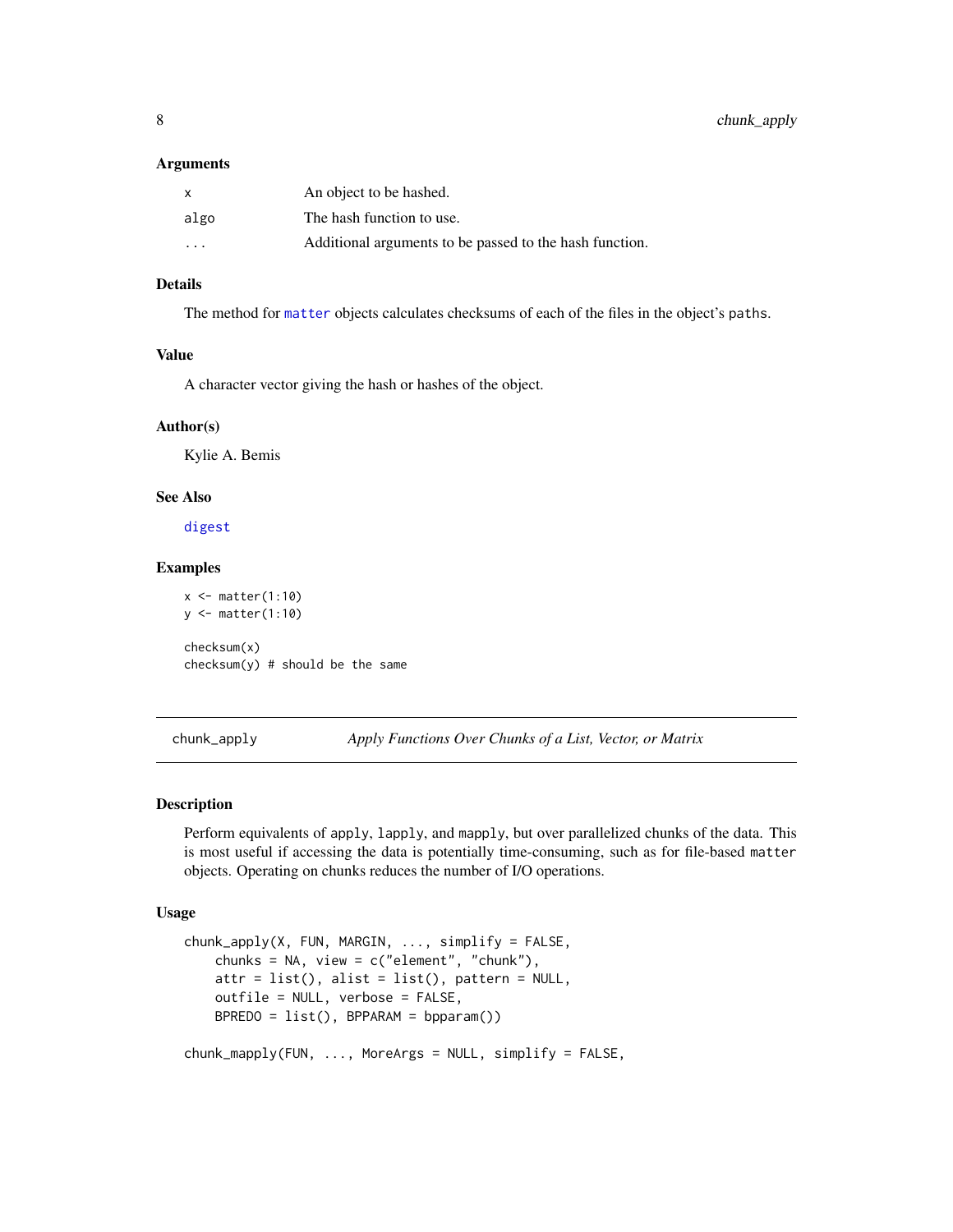```
chunks = NA, view = c("element", "chunk"),
attr = list(), alist = list(), pattern = NULL,
outfile = NULL, verbose = FALSE,
BPREDO = list(), BPPARAM = bpparam())
```
## Arguments

| χ              | A list, vector, or matrix for chunk_apply(). These may be any class that imple-<br>ments suitable methods for [, [[, dim, and length(). Only lists are supported<br>for chunk_mapply().                                                                                           |
|----------------|-----------------------------------------------------------------------------------------------------------------------------------------------------------------------------------------------------------------------------------------------------------------------------------|
| <b>FUN</b>     | The function to be applied.                                                                                                                                                                                                                                                       |
| MARGIN         | If the object is matrix-like, which dimension to iterate over. Must be 1 or 2,<br>where 1 indicates rows and 2 indicates columns. The dimension names can also<br>be used if X has dimnames set.                                                                                  |
| MoreArgs       | A list of other arguments to FUN.                                                                                                                                                                                                                                                 |
|                | Additional arguments to be passed to FUN.                                                                                                                                                                                                                                         |
| simplify       | Should the result be simplified into a vector, matrix, or higher dimensional ar-<br>ray?                                                                                                                                                                                          |
| chunks         | The number of chunks to use. If NA (the default), this is inferred from chunksize $(X)$<br>for matter objects, or from getOption("matter.default.chunksize") for<br>non-matter classes. For IO-bound operations, using fewer chunks will often be<br>faster, but use more memory. |
| view           | What should be passed as the argment to FUN: "element" means the vector ele-<br>ment, row, or column are passed (same as the behavior of lapply and apply),<br>and "chunk" means to pass the entire chunk.                                                                        |
| attr           | A named list of attributes that will be attached to the argument passed to FUN<br>as-is.                                                                                                                                                                                          |
| alist          | A named list of vector-like attributes that will be attached to the argument passed<br>to FUN, subsetted to the current elements. Typically, each attribute should be as<br>long as X, unless pattern is specified, in which case each attribute should be as<br>long as pattern. |
| pattern        | A list of indices giving a pattern over which to apply FUN to X. Each element of<br>pattern should give a vector of indices which can be used subscript X. For time<br>and space efficiency, no attempt is made to verify these indices are valid.                                |
| outfile        | If non-NULL, a file path where the results should be written as they are pro-<br>cessed. If specified, FUN must return a 'raw', 'logical', 'integer', or 'numeric'<br>vector. The result will be returned as a matter object.                                                     |
| verbose        | Should user messages be printed with the current chunk being processed?                                                                                                                                                                                                           |
| <b>BPREDO</b>  | See documentation for bplapply.                                                                                                                                                                                                                                                   |
| <b>BPPARAM</b> | An optional instance of BiocParallelParam. See documentation for bplapply.                                                                                                                                                                                                        |

## Details

When view = "element":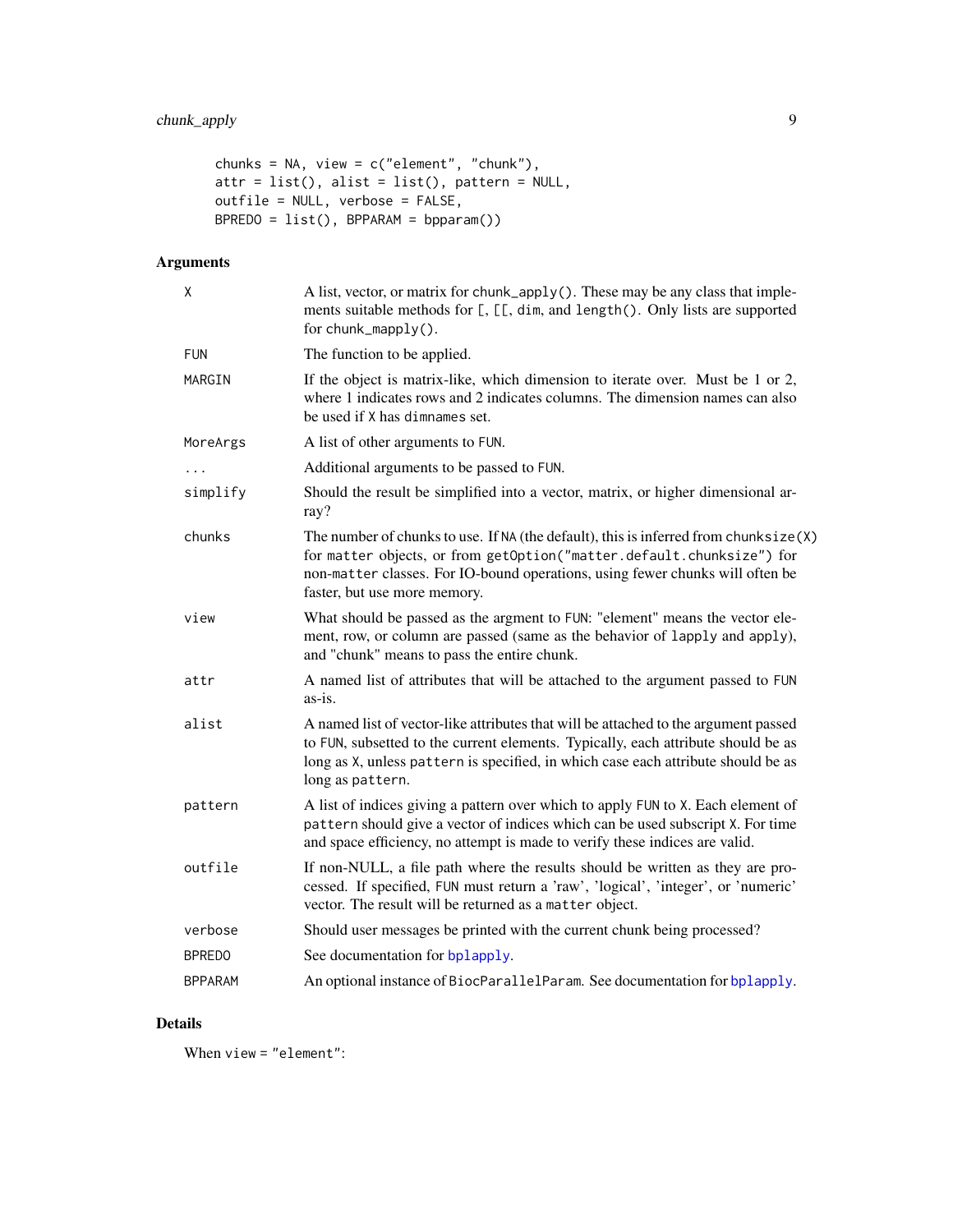For vectors and lists, the vector is broken into some number of chunks according to chunks. The individual elements of the chunk are then passed to FUN.

For matrices, the matrix is chunked along rows or columns, based on the number of chunks. The individual rows or columns of the chunk are then passed to FUN.

In this way, the first argument of FUN is analogous to using the base apply and lapply functions.

However, when view = "chunk":

In this situation, the entire chunk is passed to FUN, and FUN is responsible for knowing how to handle a sub-vector or sub-matrix of the original object. This may be useful if FUN is already a function that could be applied to the whole object such as rowSums or colSums.

When this is the case, it may be useful to provide a custom simplify function. Otherwise, the result will be returned as a list with length equal to the number of chunks, which must be post-processed to get into a desirable form.

For convenience to the programmer, several attributes are made available when view = "chunk".

- "chunk\_id":The index of the chunk currently being processed by FUN.
- "chunk\_elt":The indices of the elements of the chunk, as rows/columns/elements in the original matrix/vector.
- "pattern id" (optional):The indices of the patterns that compose the current chunk.
- "pattern\_elt" (optional):The indices of the elements of the patterns, as rows/columns/elements in the original matrix/vector, that compose the current chunk.

The pattern argument can be used to iterate over dependent elements of a vector, or dependent rows/columns of a matrix. This can be useful if the calculation for a particular row/column/element depends on the values of others.

When pattern is provided, multiple rows/columns/elements will be passed to FUN, even when view="element". Each element of the pattern list should be a vector giving the indices that should be passed to FUN.

This can be used to implement a rolling apply function.

## Value

Typically, a list if simplify=FALSE. Otherwise, the results may be coerced to a vector or array.

## Author(s)

Kylie A. Bemis

## See Also

[apply](#page-1-1), [lapply](#page-16-1), [mapply](#page-0-0),

<span id="page-9-0"></span>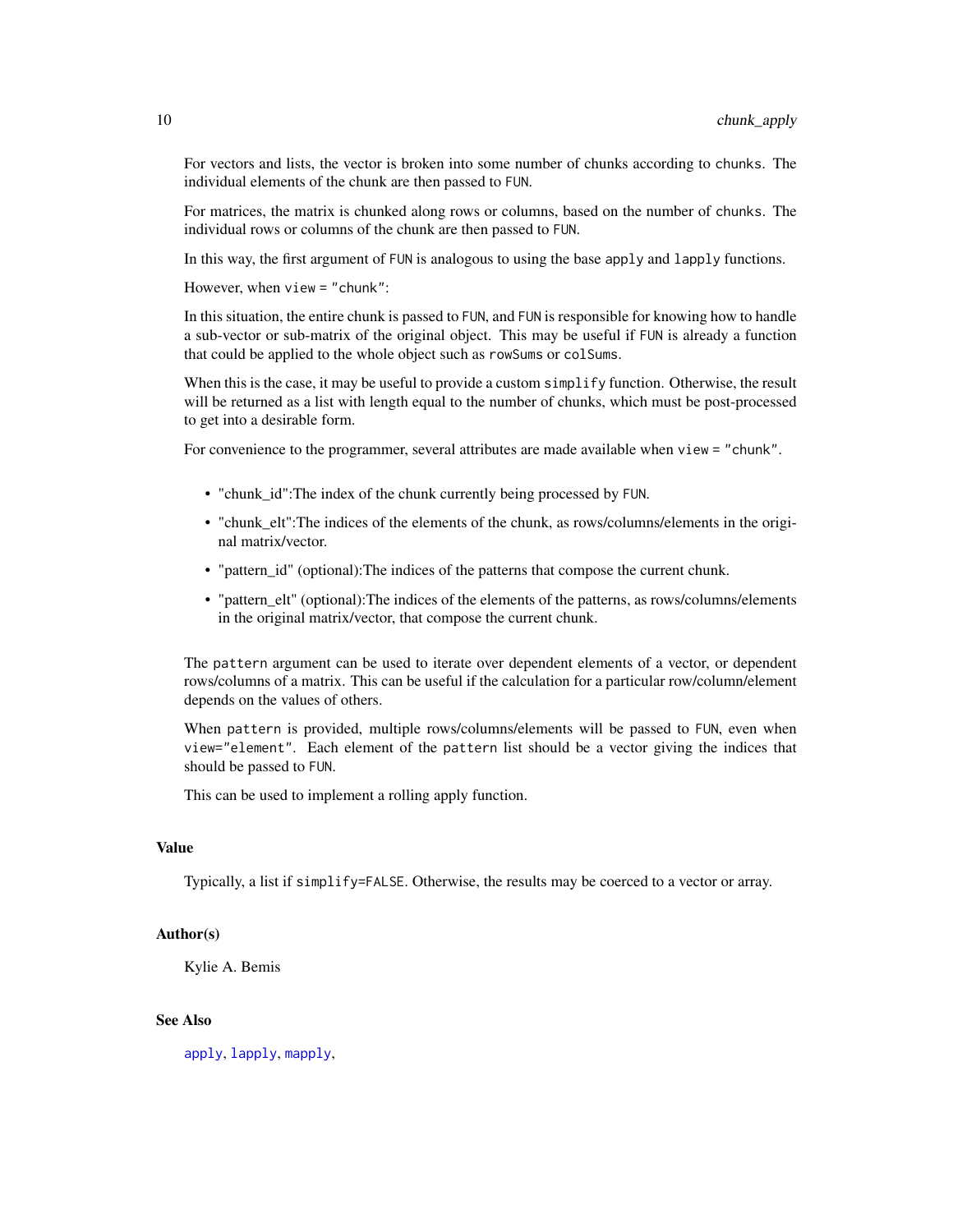#### <span id="page-10-0"></span>colStats 11

## Examples

```
register(SerialParam())
set.seed(1)
x <- matrix(rnorm(1000^2), nrow=1000, ncol=1000)
out <- chunk_apply(x, mean, 1, chunks=20, verbose=TRUE)
```
#### colStats *Row and Column Summary Statistics*

## Description

These functions perform calculation of summary statistics over matrix rows and columns, for each level of a grouping variable (optionally), and with implicit row/column scaling and centering if desired.

#### Usage

```
## S4 method for signature 'ANY'
colStats(x, stat, groups,
   na.rm = FALSE, tform = identity,
   col.center = NULL, col.scale = NULL,
   row.center = NULL, row.scale = NULL,
   drop = TRUE, BPPARAM = bpparam(), ...)## S4 method for signature 'ANY'
rowStats(x, stat, groups,
   na.rm = FALSE, tform = identity,
   col.center = NULL, col.scale = NULL,
   row.center = NULL, row.scale = NULL,
   drop = TRUE, BPPARAM = bpparam(), ...)
```
#### Arguments

| X          | A matrix on which to calculate summary statistics.                                                                                                                                              |
|------------|-------------------------------------------------------------------------------------------------------------------------------------------------------------------------------------------------|
| stat       | The name of summary statistics to compute over the rows or columns of a ma-<br>trix. Allowable values include: "min", "max", "prod", "sum", "mean", "var",<br>"sd", "any", "all", and "nnzero". |
| groups     | A factor or vector giving the grouping. If not provided, no grouping will be<br>used.                                                                                                           |
| na.rm      | If TRUE, remove NA values before summarizing.                                                                                                                                                   |
| tform      | A dimensionality-preserving transformation to be applied to the matrix (e.g.,<br>$log()$ or sqrt $()$ ).                                                                                        |
| col.center | A vector of column centers to substract from each row. (Or a matrix with a<br>column for each level of groups.)                                                                                 |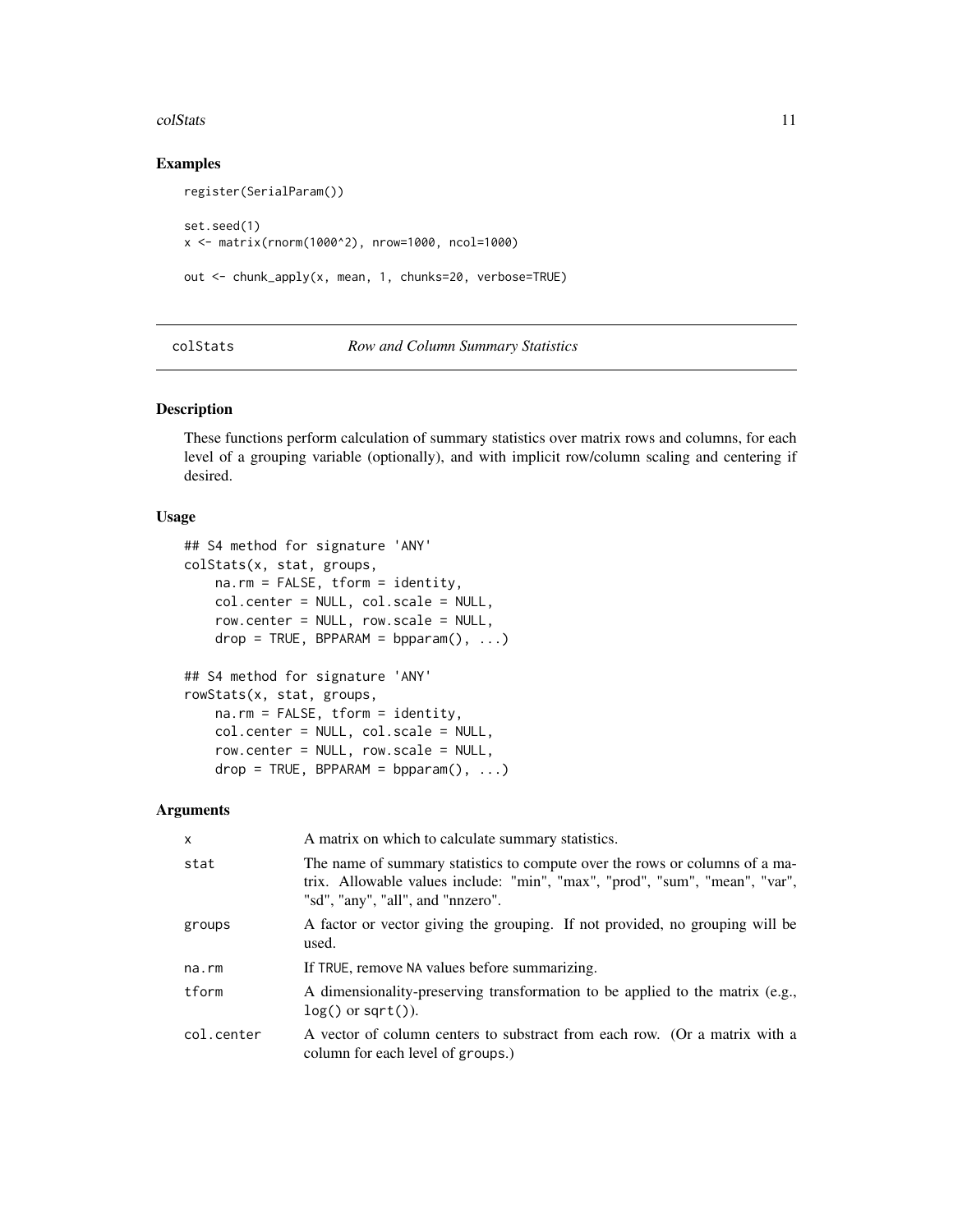<span id="page-11-0"></span>

| col.scale      | A vector of column scaling factors to divide from each row. (Or a matrix with a<br>column for each level of groups.)            |
|----------------|---------------------------------------------------------------------------------------------------------------------------------|
| row.center     | A vector of row centers to substract from each column. (Or a matrix with a<br>column for each level of groups.)                 |
| row.scale      | A vector of row centers to scaling factors to divide from each column. (Or a<br>matrix with a column for each level of groups.) |
| drop           | If only a single summary statistic is calculated, return the results as a vector (or<br>matrix) rather than a list.             |
| <b>BPPARAM</b> | An optional instance of BiocParallelParam. See documentation for bplapply.                                                      |
| $\cdot$        | Additional arguments.                                                                                                           |

## Details

The summary statistics methods are calculated over chunks of the matrix using [colstreamStats](#page-45-1) and [rowstreamStats](#page-45-1). For matter objects, the iteration is performed over the major dimension for IO efficiency.

## Value

A list for each stat requested, where each element is either a vector (if no grouping variable is provided) or a matrix where each column corresponds to a different level of groups.

If drop=TRUE, and only a single statistic is requested, then the result will be unlisted and returned as a vector or matrix.

## Author(s)

Kylie A. Bemis

## See Also

[colSums](#page-0-0)

## Examples

```
register(SerialParam())
```
set.seed(1)

 $x \le -$  matrix(runif(100^2), nrow=100, ncol=100)

```
groups <- as.factor(rep(letters[1:5], each=20))
```
colStats(x, "mean", groups=groups)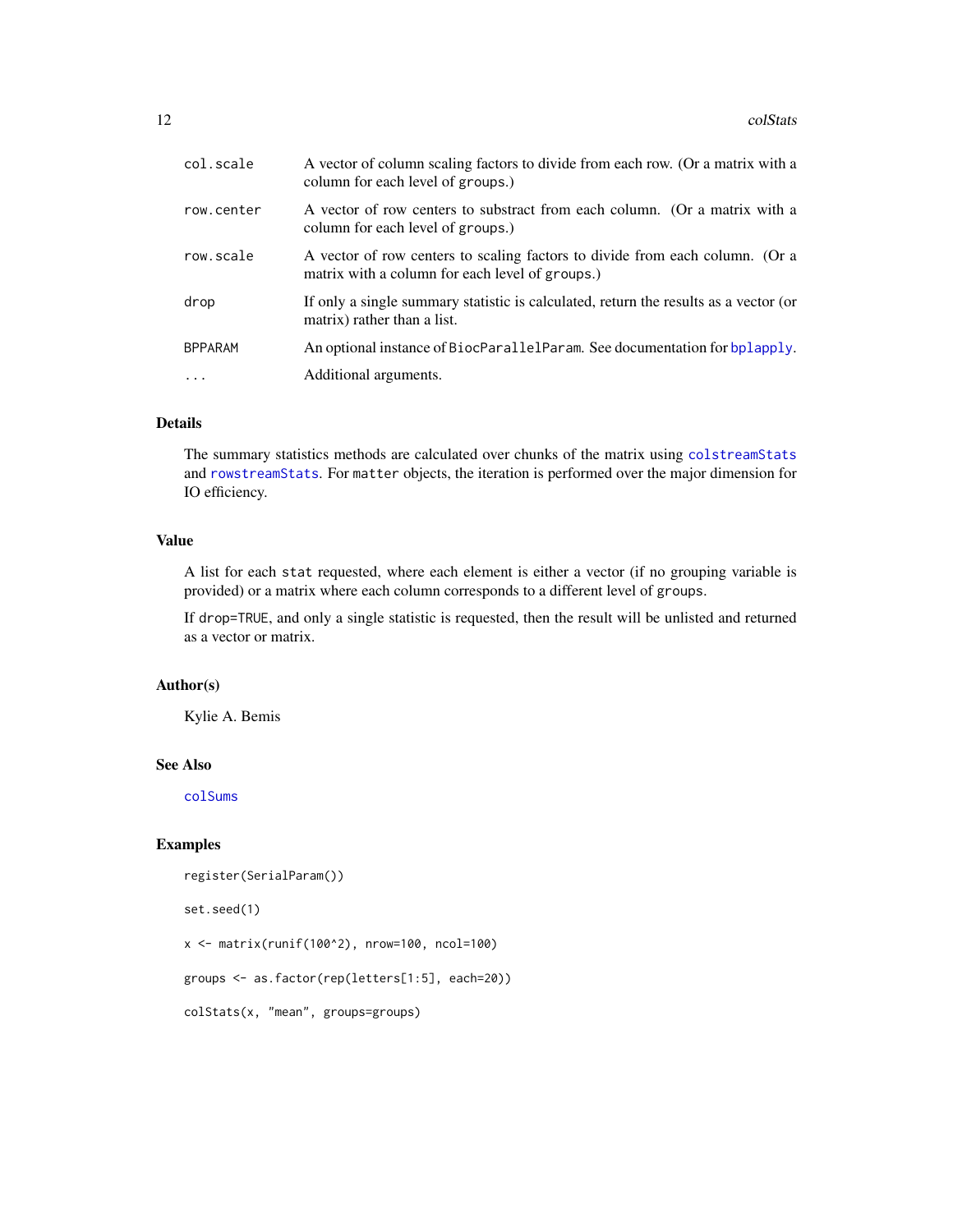<span id="page-12-0"></span>

## Description

This is a generic function for combining matter objects. A default fallback method to c() is provided as well.

This generic is internally used to implement c(), cbind(), and rbind() for matter objects.

## Usage

 $combine(x, y, ...)$ 

## Arguments

|                         | One of the objects.                                  |
|-------------------------|------------------------------------------------------|
|                         | A second object.                                     |
| $\cdot$ $\cdot$ $\cdot$ | Any other objects of the same class as $x$ and $y$ . |

## Author(s)

Kylie A. Bemis

## Examples

```
x \le -1:5y \le -6:10combine(x, y)
```
combiner *Get or Set combiner for an Object*

## Description

This is a generic function for getting or setting the 'combiner' for an object with values to combine.

## Usage

```
combiner(object)
```
combiner(object) <- value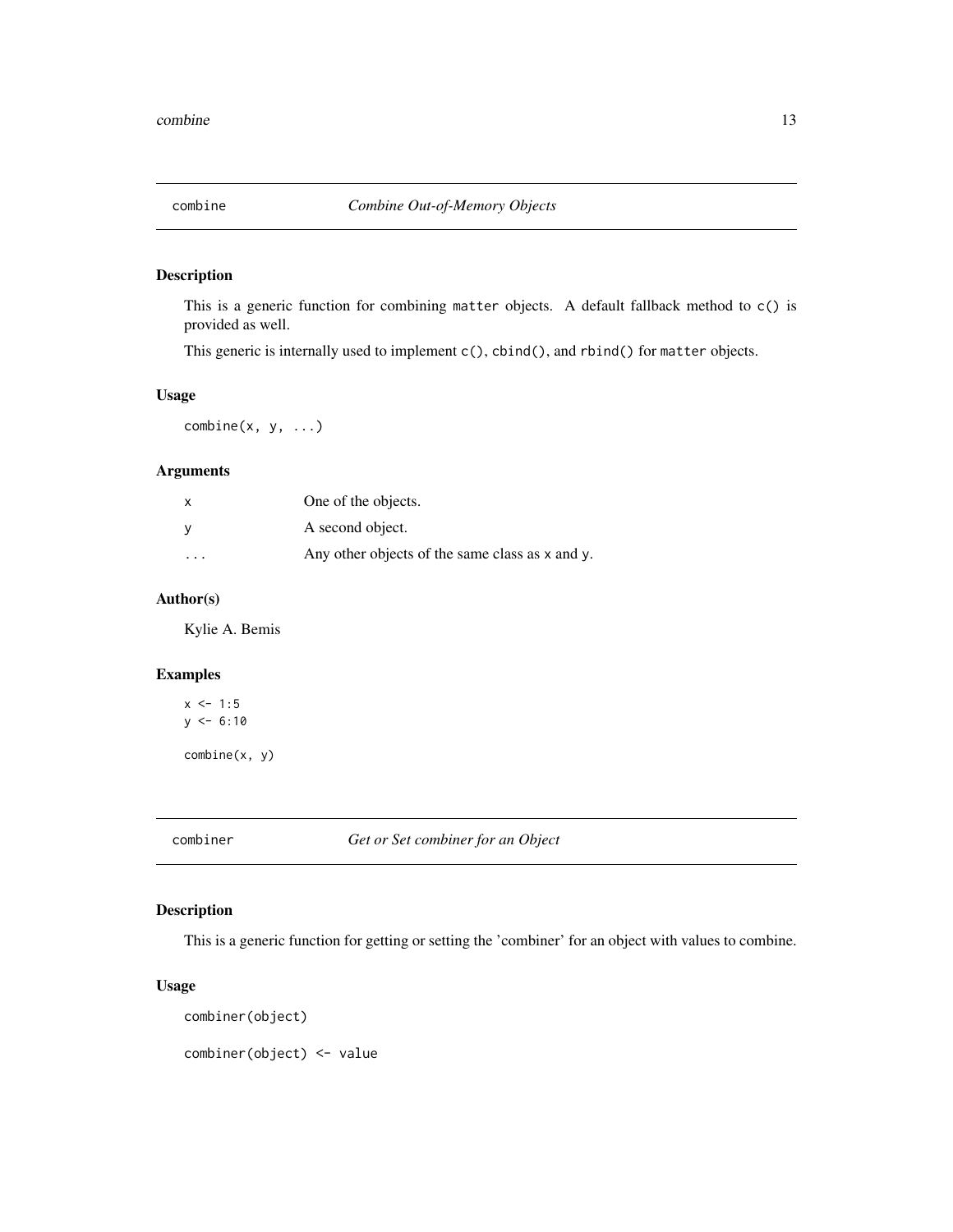#### <span id="page-13-0"></span>**Arguments**

| object | An object with a combiner.     |
|--------|--------------------------------|
| value  | The value to set the combiner. |

## Author(s)

Kylie A. Bemis

## See Also

[sparse\\_mat](#page-42-1)

#### Examples

```
x <- sparse_mat(diag(10))
combiner(x)
combiner(x) < - "sum"
x[]
```
delayed-ops *Delayed Operations on "matter" Objects*

## <span id="page-13-1"></span>Description

Some arithmetic, comparison, and logical operations are available as delayed operations on [matter](#page-19-1) objects. With these operations, no out-of-memory data is changed, and the operation is only executed when elements of the object are actually accessed.

## Details

Currently the following delayed operations are supported:

'Arith': '+', '-', '\*', '/', '^', '

'Compare': '==', '>', '<', '!=', '<=', '>='

'Logic': '&', '|'

'Ops': 'Arith', 'Compare', 'Logic'

'Math': 'exp', 'log', 'log2', 'log10'

Delayed operations are applied at the C++ layer immediately after the elements are read from virtual memory. This means that operations that are implemented in C and/or C++ for efficiency (such as summary statistics) will also reflect the execution of the delayed operations.

#### Value

A new [matter](#page-19-1) object with the registered delayed operation. Data in storage is not modified; only object metadata is changed.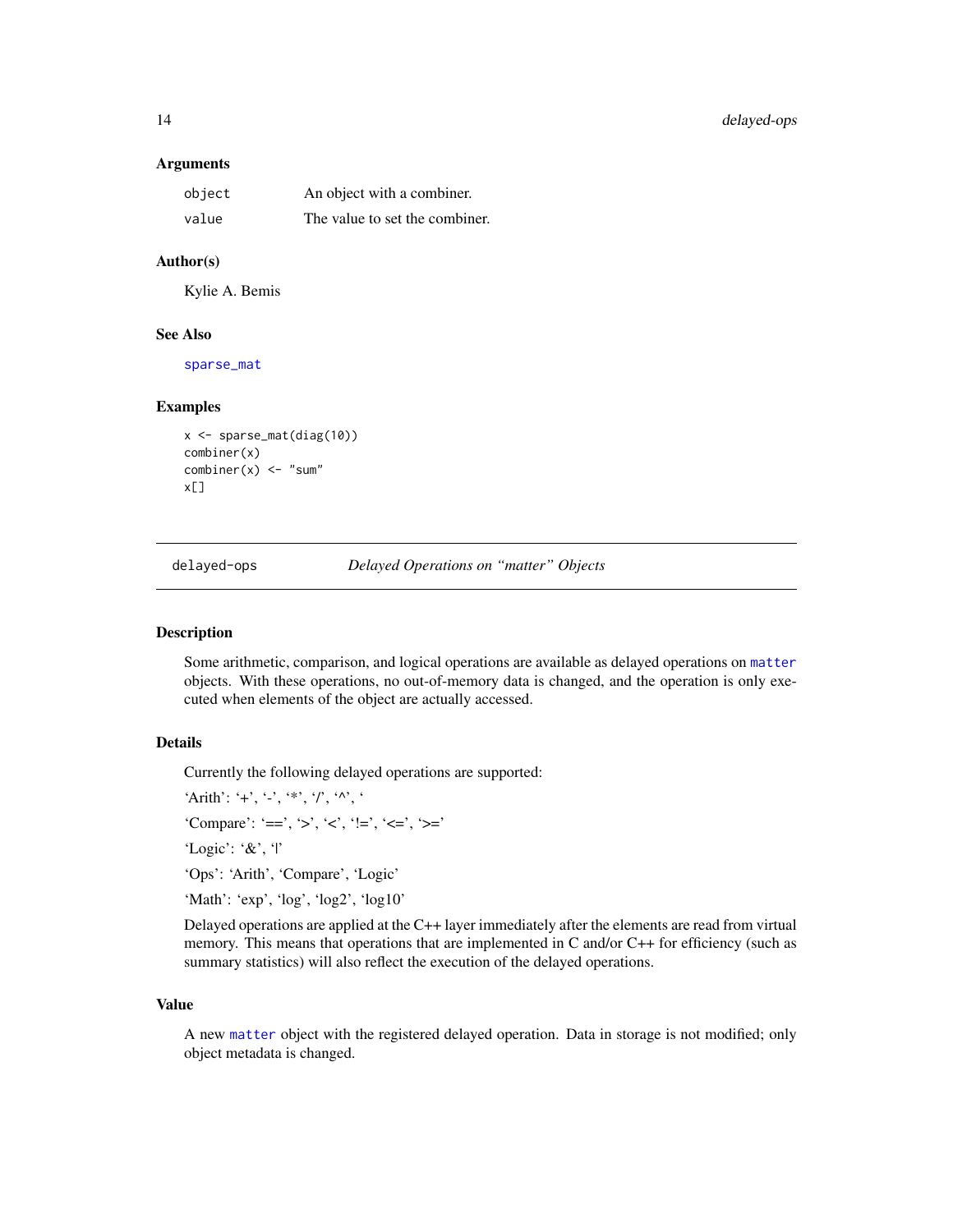#### <span id="page-14-0"></span>drle-class and the class the contract of the class of the class of the class of the class of the class of the class of the class of the class of the class of the class of the class of the class of the class of the class of

## Author(s)

Kylie A. Bemis

## See Also

[Arith](#page-13-1), [Compare](#page-13-1), [Logic](#page-13-1), [Ops](#page-13-1), [Math](#page-0-0)

## Examples

x <- matter(1:100)  $y \le -2 \times x + 1$ x[1:10] y[1:10] mean(x) mean(y)

## <span id="page-14-1"></span>drle-class *Delta Run Length Encoding*

## Description

The drle class stores delta-run-length-encoded vectors. These differ from other run-length-encoded vectors provided by other packages in that they allow for runs of values that each differ by a common difference (delta).

#### Usage

## Instance creation  $d$ rle(x, cr\_threshold = 0, delta = TRUE) is.drle(x)

## Additional methods documented below

#### Arguments

| $\boldsymbol{\mathsf{x}}$ | An integer or numeric vector to convert to delta run length encoding for dr le();<br>an object to test if it is of class drle for is.drle().                                                                                                                                                                                                                                                                                        |
|---------------------------|-------------------------------------------------------------------------------------------------------------------------------------------------------------------------------------------------------------------------------------------------------------------------------------------------------------------------------------------------------------------------------------------------------------------------------------|
| cr_threshold              | The compression ratio threshold to use when converting a vector to delta run<br>length encoding. The default (0) always converts the object to dr1e. Values<br>of $cr_\text{threshold}$ < 1 correspond to compressing even when the output will<br>be larger than the input (by a certain ratio). For values $> 1$ , compression will<br>only take place when the output is (approximately) at least cr_threshold times<br>smaller. |
| delta                     | Should non-zero deltas be considered by the encoding? (Default TRUE.) If FALSE,<br>then ordinary run-length-encoding is used.                                                                                                                                                                                                                                                                                                       |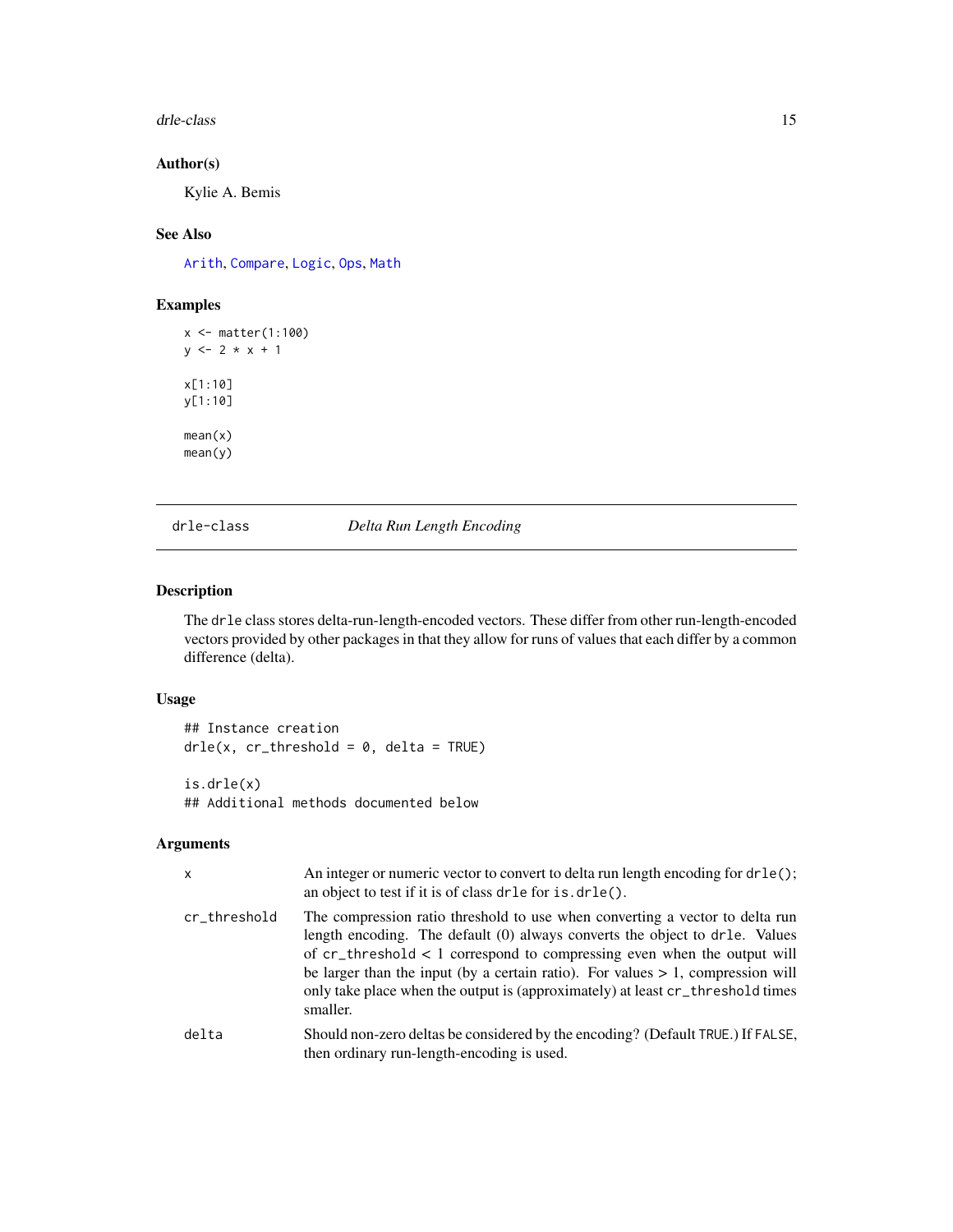## <span id="page-15-0"></span>Value

An object of class [drle](#page-14-1).

## Slots

values: The values that begin each run.

lengths: The length of each run.

deltas: The difference between the values of each run.

## Creating Objects

drle instances can be created through drle().

## Methods

Standard generic methods:

x[i]: Get the elements of the uncompressed vector.

length(x): Get the length of the uncompressed vector.

c(x, ...): Combine vectors.

## Author(s)

Kylie A. Bemis

## See Also

[rle](#page-0-0)

## Examples

## Create a drle vector  $x \leftarrow c(1,1,1,1,1,6,7,8,9,10,21,32,33,34,15)$  $y \leftarrow drle(x)$ # Check that their elements are equal  $x == y[]$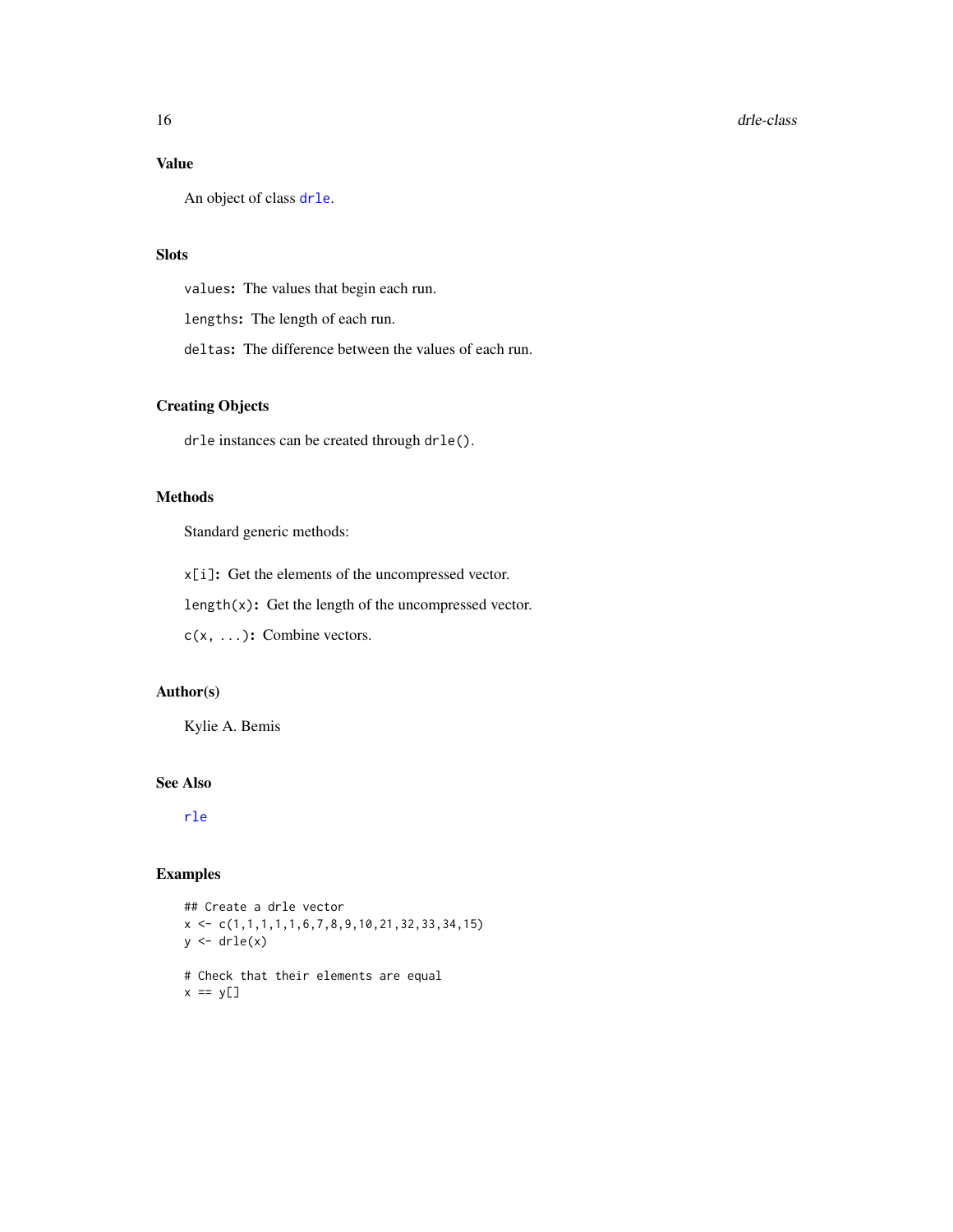<span id="page-16-0"></span>

## Description

This is a generic function for getting or setting 'keys' for an object with key-value pairs such as a map data structure.

## Usage

keys(object)

keys(object) <- value

## Arguments

| object | An object with keys.       |
|--------|----------------------------|
| value  | The value to set the keys. |

## Author(s)

Kylie A. Bemis

## See Also

[sparse\\_mat](#page-42-1)

## Examples

```
x <- sparse_mat(diag(10))
keys(x)
keys(x) <- 1:10
x[]
```
<span id="page-16-1"></span>lapply *Apply Functions Over "matter" Lists*

## Description

An implementation of [lapply](#page-16-1) and sapply for [matter\\_list](#page-29-1) objects.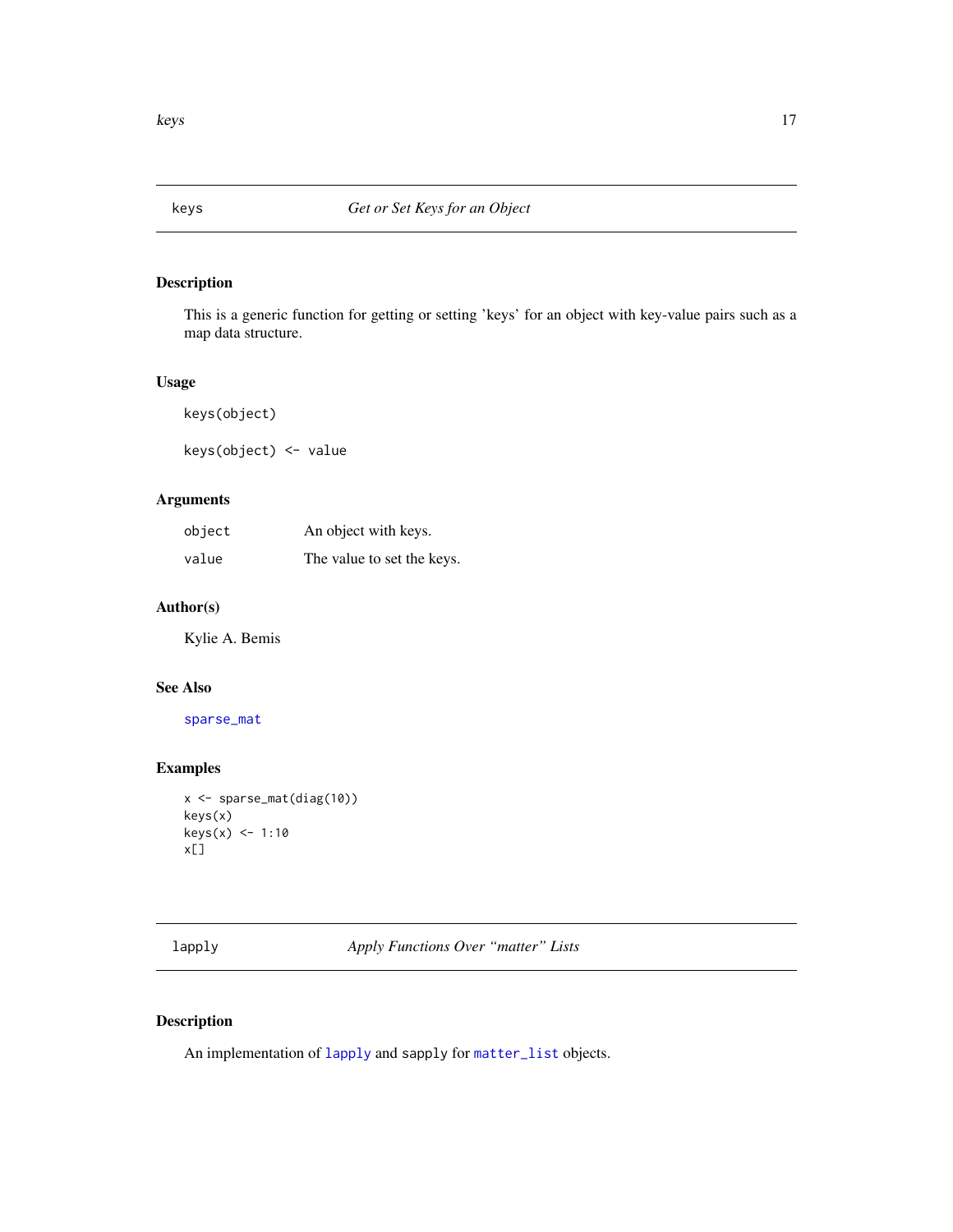## <span id="page-17-0"></span>Usage

```
## S4 method for signature 'matter_list'
lapply(X, FUN, ..., BPPARM = bpparam())## S4 method for signature 'matter_list'
sapply(X, FUN, ..., BPPARAM = bpparam(),simplify = TRUE, USE.NAMES = TRUE)
```
#### Arguments

| X.         | A matter list-like object.                                                                                         |
|------------|--------------------------------------------------------------------------------------------------------------------|
| <b>FUN</b> | The function to be applied.                                                                                        |
| $\cdots$   | Additional arguments to be passed to FUN.                                                                          |
| simplify   | Should the result be simplified into a vector, matrix, or higher dimensional ar-<br>ray?                           |
| USE.NAMES  | Use names (X) for the names of the answer. If $X$ is a character, use $X$ as names<br>unless it has names already. |
| BPPARAM    | An optional instance of BiocParallelParam. See documentation for bplapply.                                         |
|            |                                                                                                                    |

## Details

Because FUN must be executed by the interpreter in the appropriate R environment, the full list element will be loaded into memory. The chunksize of X is ignored. When performed in parallel, the matter metadata is serialized to each R session, so all workers must be able to access the data via the same paths().

## Value

See [lapply](#page-16-1) for details.

## Author(s)

Kylie A. Bemis

## See Also

[lapply](#page-16-1)

## Examples

```
register(SerialParam())
x <- matter_list(list(1:10, b=11:20, 21:30), names=c("a", "b", "c"))
lapply(x, sum)
```
sapply(x, sum)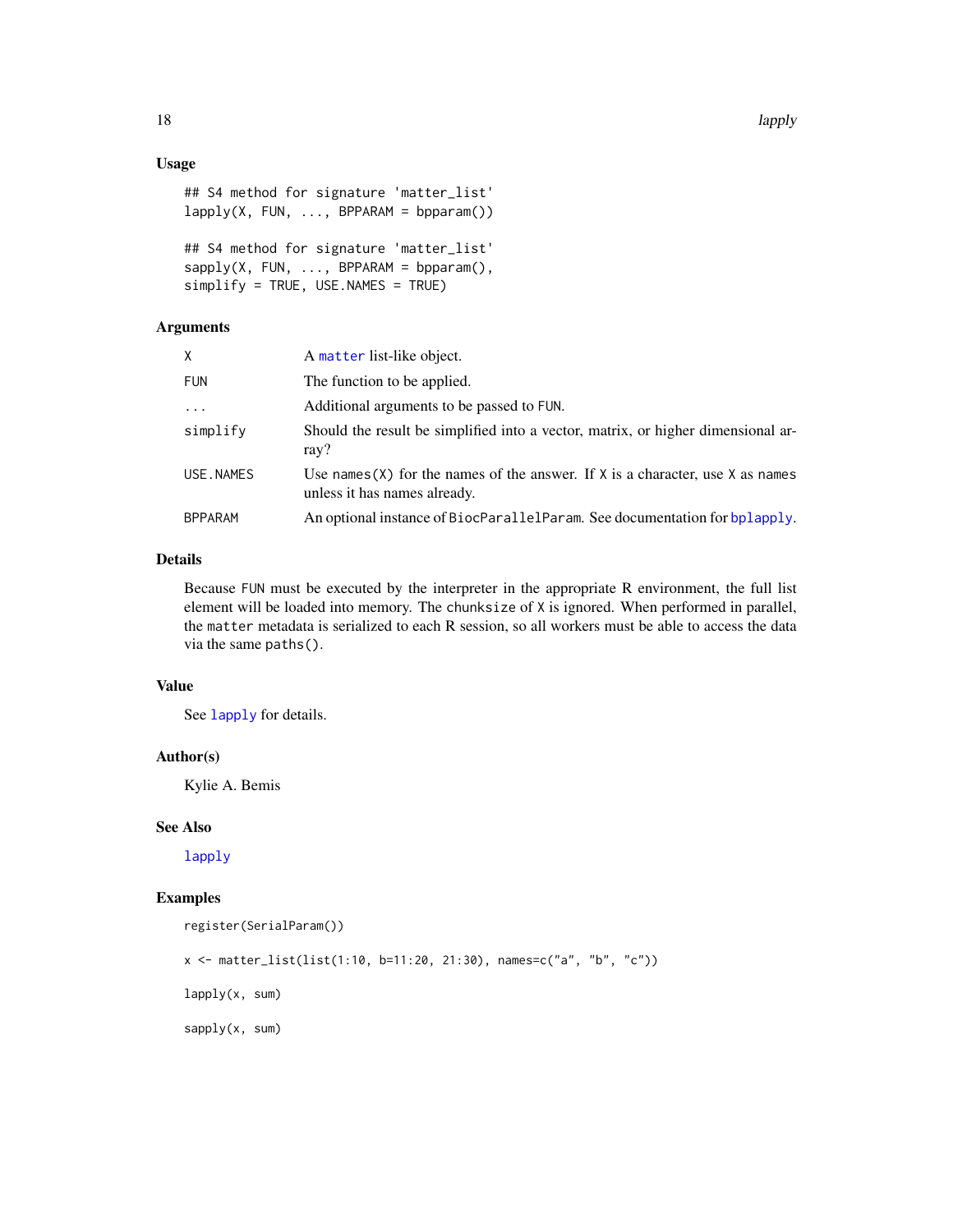<span id="page-18-0"></span>

## Description

Find the indices of the local maxima of a vector.

## Usage

 $locmax(x, halfWindow = 2, findLimits = FALSE)$ 

## Arguments

| $\mathsf{x}$ | A numeric vector.                                                                                              |
|--------------|----------------------------------------------------------------------------------------------------------------|
| halfWindow   | The number of vector elements to look on either side of an element before con-<br>sidering it a local maximum. |
| findLimits   | If TRUE, then also return the approximate boundaries of the peak.                                              |

## Details

For this function, a local maximum is defined as an element greater than all of the elements within halfWindow elements to the left of it, and greater than or equal to all of the elements within halfWindow elements to the right of it.

The boundaries are found by descending the local maxima until the elements are no longer nonincreasing. Small increases within halfWindow of the local maxima are ignored.

## Value

An integer vector giving the indices of the local maxima, potentially with attributes 'lower' and 'upper' if findLimits=TRUE.

## Author(s)

Kylie A. Bemis

#### Examples

x <- c(0, 1, 1, 2, 3, 2, 1, 4, 5, 1, 1, 0)

locmax(x, findLimits=TRUE)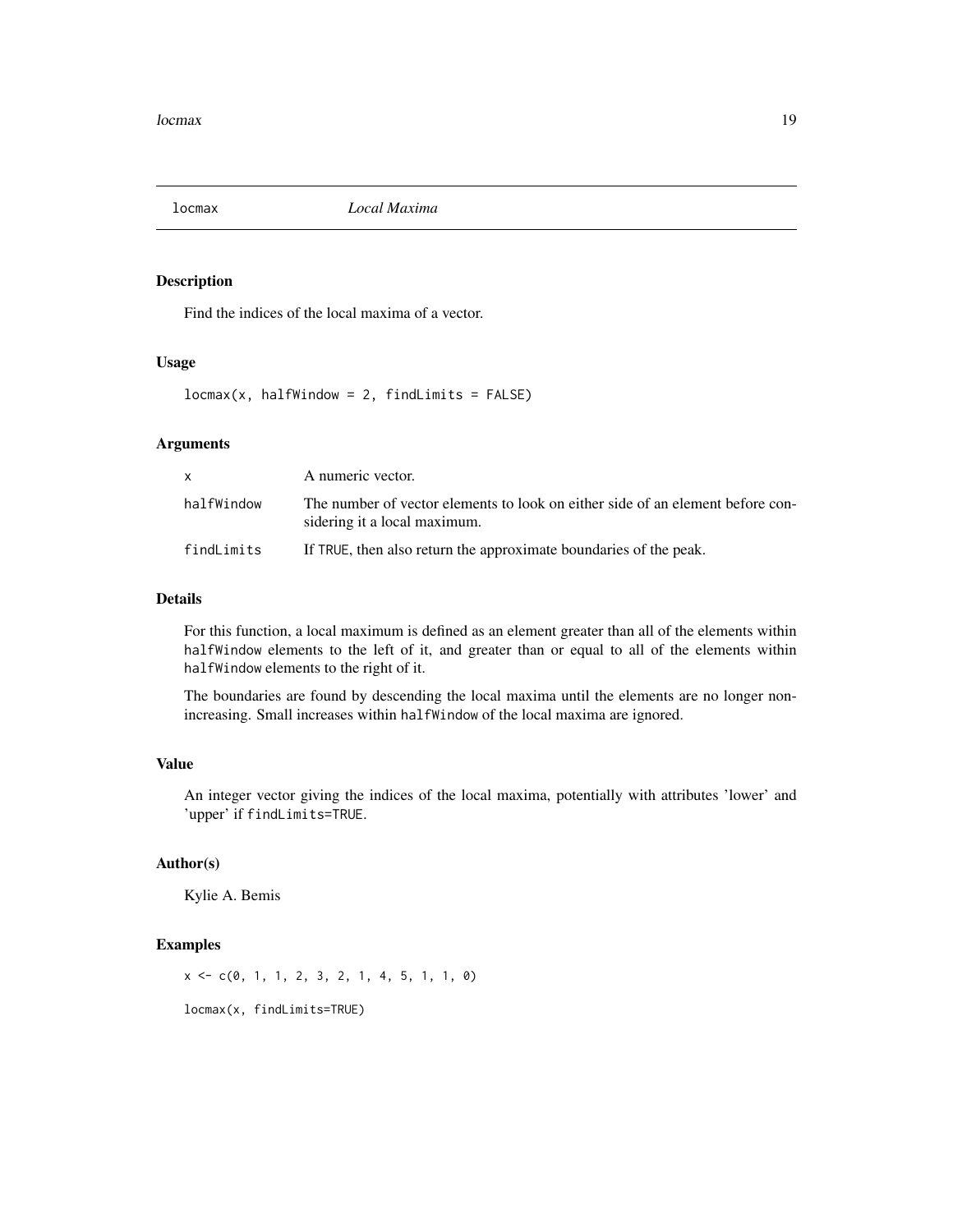<span id="page-19-1"></span><span id="page-19-0"></span>

#### Description

The matter class and its subclasses are designed for easy on-demand read/write access to binary virtual memory data structures, and working with them as vectors, matrices, arrays, lists, and data frames.

#### Usage

```
## Instance creation
matter(...)
# Check if an object is a matter object
is.matter(x)
# Coerce an object to a matter object
as.matter(x, \ldots)
```
## Additional methods documented below

#### Arguments

| $\cdot$ $\cdot$ $\cdot$ | Arguments passed to subclasses.                                           |
|-------------------------|---------------------------------------------------------------------------|
|                         | An object to check if it is a matter object or coerce to a matter object. |

## Value

An object of class [matter](#page-19-1).

## Slots

- data: This slot stores the information about locations of the data in virtual memory and within files.
- datamode: The storage mode of the *accessed* data when read into R. This is a 'character' vector of with possible values 'raw', 'logical', 'integer', 'numeric', or 'virtual'.
- paths: A 'character' vector of the paths to the files where the data are stored.
- filemode: The read/write mode of the files where the data are stored. This should be 'r' for readonly access, or 'rw' for read/write access.
- chunksize: The maximum number of elements which should be loaded into memory at once. Used by methods implementing summary statistics and linear algebra. Ignored when explicitly subsetting the dataset.
- length: The length of the data.
- dim: Either 'NULL' for vectors, or an integer vector of length one of more giving the maximal indices in each dimension for matrices and arrays.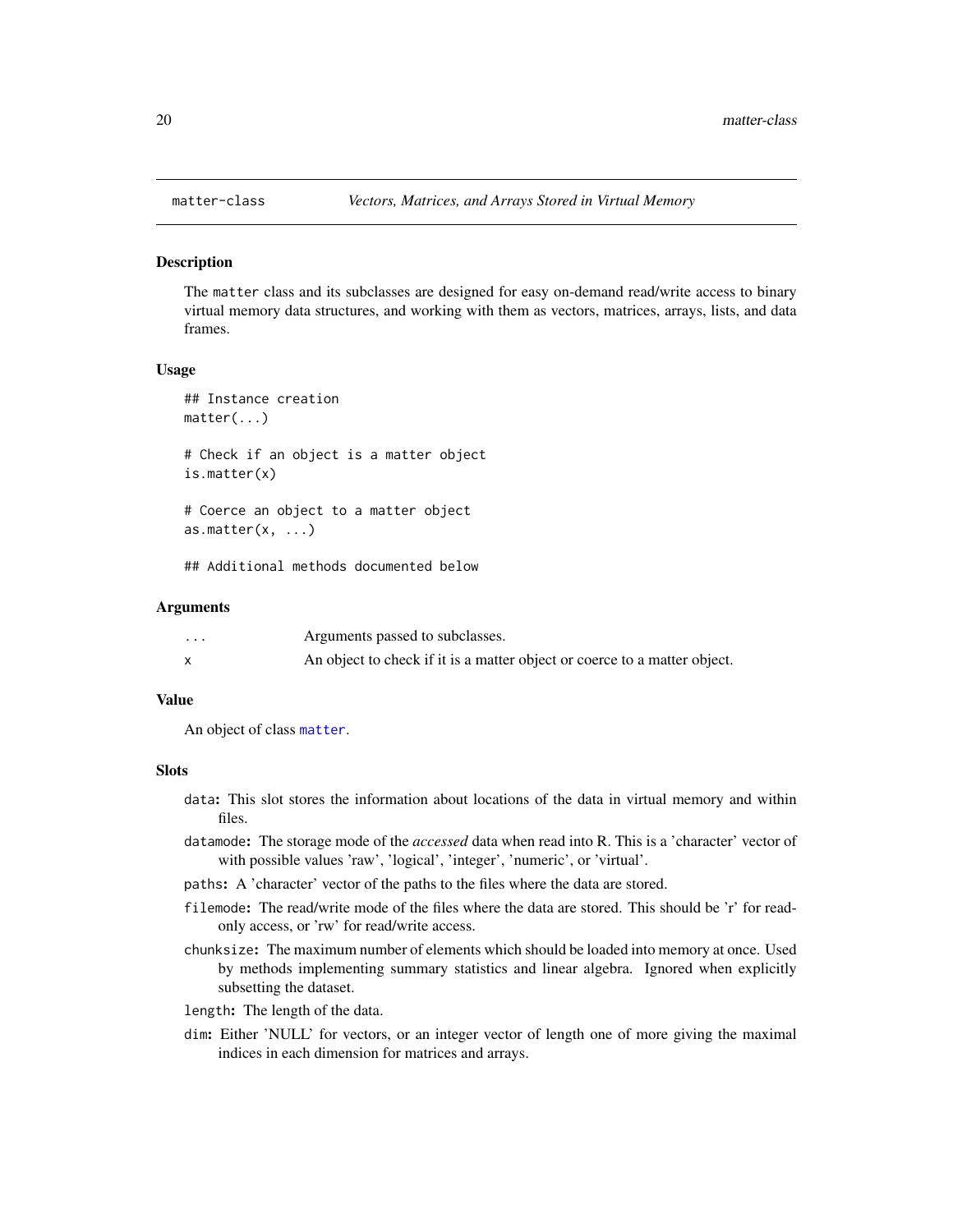#### <span id="page-20-0"></span>matter-class 21

names: The names of the data elements for vectors.

- dimnames: Either 'NULL' or the names for the dimensions. If not 'NULL', then this should be a list of character vectors of the length given by 'dim' for each dimension. This is always 'NULL' for vectors.
- ops: Delayed operations to be applied on atoms.

#### Creating Objects

matter is a virtual class and cannot be instantiated directly, but instances of its subclasses can be created through matter().

## Methods

Class-specific methods:

atomdata(x): Access the 'data' slot.

 $adata(x)$ : An alias for atomdata $(x)$ .

 $datamode(x)$ ,  $datamode(x) < -value$ : Get or set 'datamode'.

paths(x), paths(x)  $\le$  value: Get or set 'paths'.

 $filename(x)$ ,  $filename(x) < -value$ : Get or set 'filemode'.

readonly(x), readonly(x) <- value: A shortcut for getting or setting 'filemode'.

chunksize(x), chunksize(x) <- value: Get or set 'filemode'.

Standard generic methods:

length(x), length(x) <- value: Get or set 'length'.

 $dim(x)$ ,  $dim(x)$  <- value: Get or set 'dim'.

names(x), names(x)  $\le$  value: Get or set 'names'.

dimnames(x), dimnames(x)  $\le$  value: Get or set 'dimnames'.

#### Author(s)

Kylie A. Bemis

## See Also

[matter\\_vec](#page-35-1), [matter\\_mat](#page-31-1), [matter\\_arr](#page-22-1), [matter\\_list](#page-29-1), [matter\\_fc](#page-27-1), [matter\\_str](#page-33-1), [matter\\_df](#page-25-1)

#### Examples

```
## Create a matter_vec vector
x <- matter(1:100, length=100)
x
## Create a matter_mat matrix
x <- matter(1:100, nrow=10, ncol=10)
x
```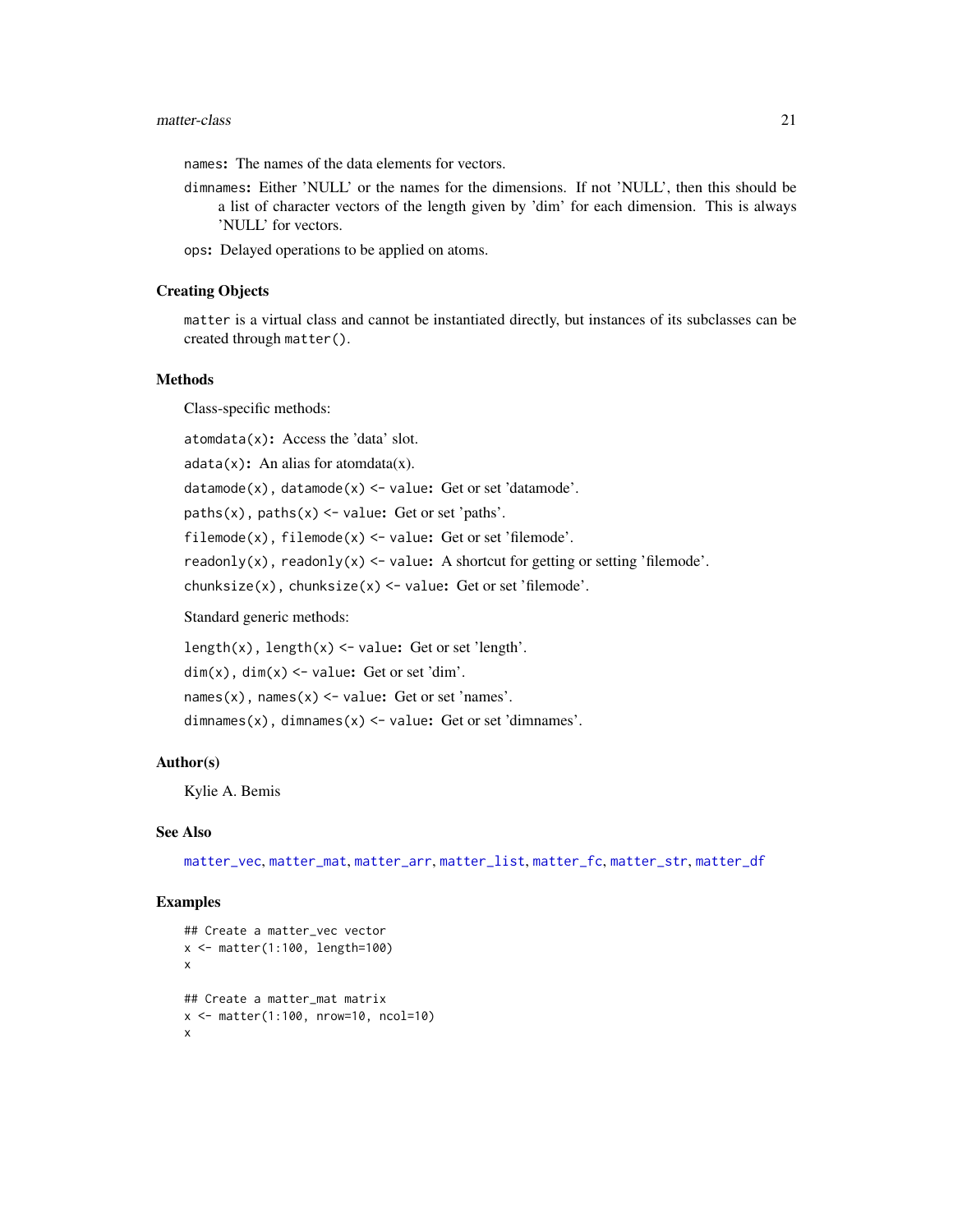<span id="page-21-0"></span>

#### **Description**

The matter package defines a number of data types for translating between data elements stored in virtual memory and data elements loaded into R. These are typically set and stored via the datamode argument and slot.

At the R level, matter objects may be any of the following data modes:

- raw:matter objects of this mode are typically vectors of raw bytes.
- logical:Any matter object that represents a logical vector or has had any Compare or Logic delayed operations applied to it will be of this type.
- integer:matter objects represented as integers in R.
- numeric:matter objects represented as doubles in R.
- character:matter objects representated as character vectors in R.
- virtual:A number of matter objects do not necessarily represent out-of-memory data, or may include a number of components mixed between virtual memory and real memory; these will use this data mode.

In virtual memory, matter objects may be composed of atomic units of the following data types:

- char:8-bit signed integer; defined as char.
- uchar:8-bit unsigned integer; used for 'Rbyte' or 'raw'; defined as unsigned char.
- short:16-bit signed integer; defined as int16\_t.
- ushort:16-bit unsigned integer; defined as uint16\_t.
- int:32-bit signed integer; defined as int32\_t.
- uint:32-bit unsigned integer; defined as uint32\_t.
- long:64-bit signed integer; defined as int64\_t.
- ulong:64-bit unsigned integer; defined as uint64\_t.
- float:Platform dependent, but usually a 32-bit float; defined as float.
- double:Platform dependent, but usually a 64-bit float; defined as double.

While a substantial effort is made to coerce data elements properly between data types, sometimes this cannot be done losslessly. This will generate a warning (typically *many* such warnings) that can be silenced by setting options(matter.cast.warning=FALSE).

Note that the unsigned data types do not support NA; coercion to signed short and long attempts to preserve missingness. The special values NaN, Inf, and -Inf are only supported by the floatingpoint types, and will be set to NA for signed integral types, and to 0 for unsigned integral types.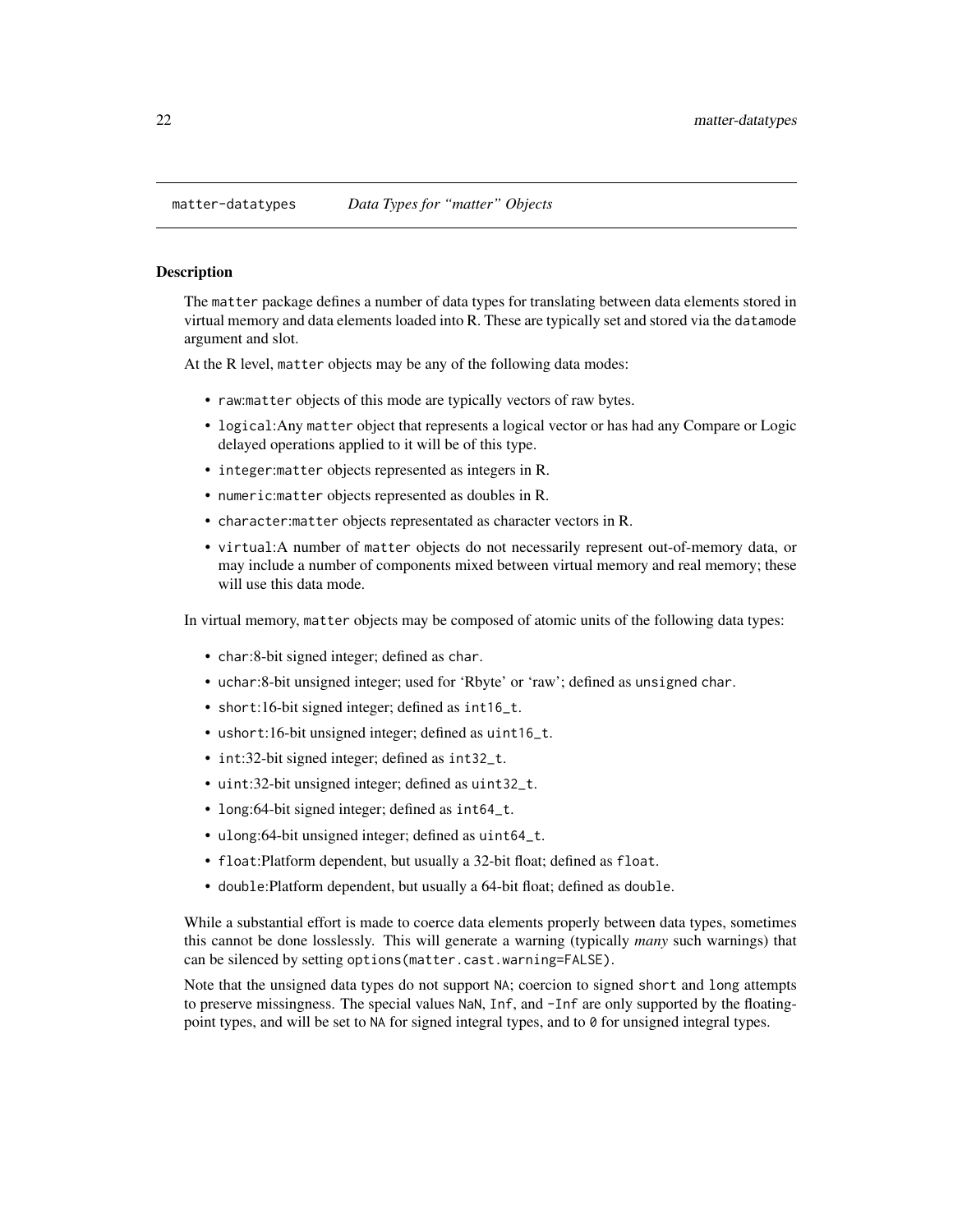#### <span id="page-22-0"></span>Description

The matter package provides the following options:

- options(matter.cast.warning=TRUE):Should a warning be emitted when casting between data types results in a loss of precision?
- options(matter.default.chunksize=1000000L):The default chunksize for new matter objects. This is the (suggested) maximum number of elements which should be accessed at once by summary functions and linear algebra. Ignored when explicitly subsetting the dataset. Must be an integer.
- options(matter.show.head=TRUE):Should a preview of the beginning of the data be displayed when the object is printed?
- options(matter.show.head.n=6):The number of elements, rows, and/or columns to be displayed by the object preview.
- options(matter.coerce.altrep=FALSE):When coercing matter objects to native R objects (such as matrix), should a matter-backed ALTREP object be returned instead? The initial coercion will be cheap, and the result will look like a native R object. This does not guarantee that the full data is never read into memory. Not all functions are ALTREP-aware at the C-level, so some operations may still trigger the full data to be read into memory. This should only ever happen once, as long as the object is not duplicated, though.
- options(matter.coerce.altrep.list=FALSE):Should a matter-backed ALTREP list be returned when coercing matter\_list lists to native R lists? Lists are treated differently, because the coercion is more costly, as the metadata for each list element must be uncompressed and converted to separate ALTREP representations. (Note that this does not affect matter\_df data frames, which do not compress metadata about the columns, because the columns are regular matter vectors.)
- options(matter.wrap.altrep=FALSE):When coercing to a matter-backed ALTREP object, should the object be wrapped in an ALTREP wrapper? (This is always done in cases where the coercion preserves existing attributes.) This allows setting of attributes without triggering a (potentially expensive) duplication of the object when safe to do so.
- options(matter.dump.dir=tempdir()):Temporary directory where matter object files should be dumped when created without user-specified file paths.

<span id="page-22-1"></span>matter\_arr-class *Out-of-Memory Arrays*

## **Description**

The matter\_arr class implements out-of-memory arrays.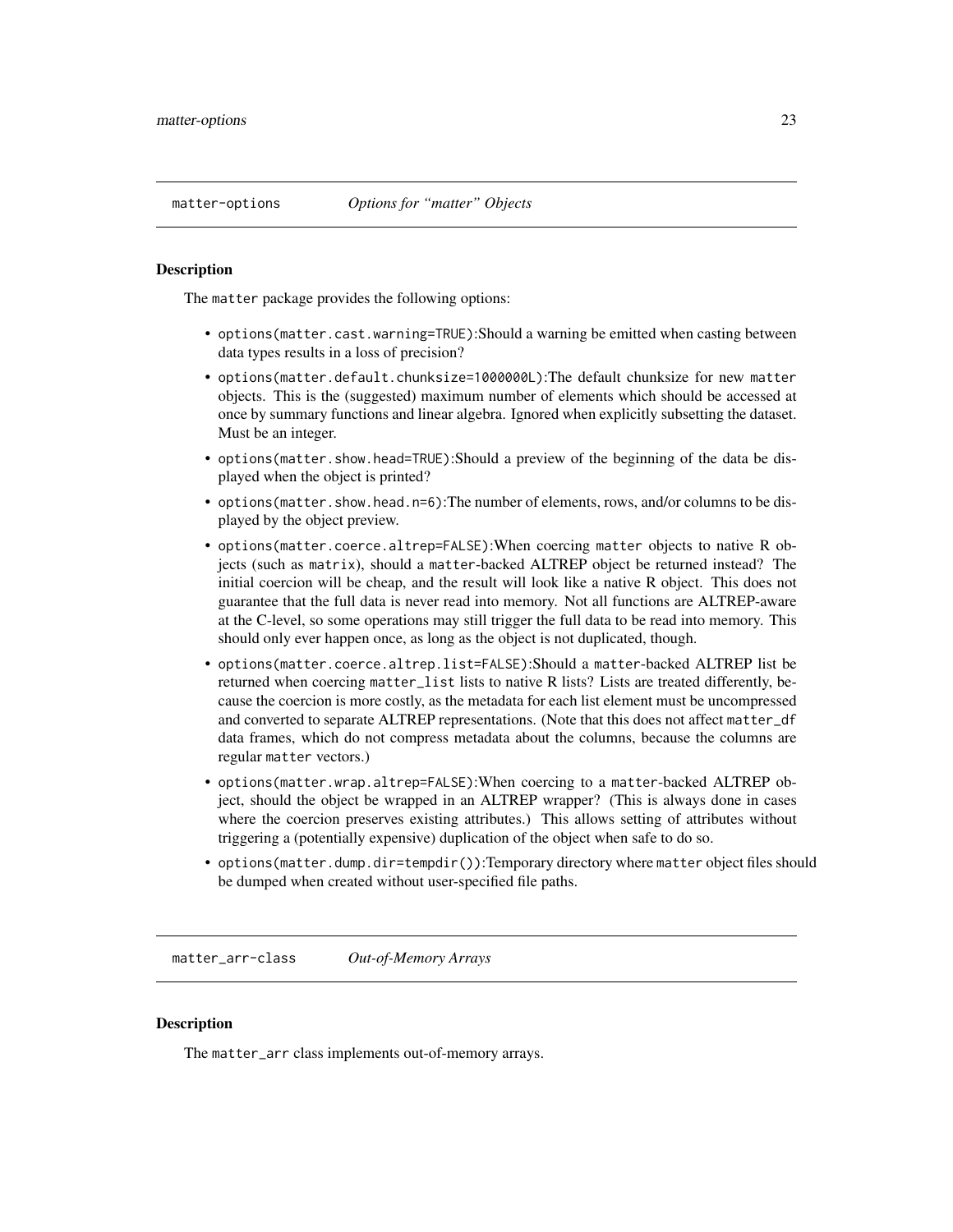#### Usage

```
## Instance creation
matter_arr(data, datamode = "double", paths = NULL,
            filemode = ifelse(all(file.exists(paths)), "r", "rw"),
            offset = 0, extent = prod(dim), dim = 0, dimnames = NULL,
            chunksize = getOption("matter.default.chunksize"), ...)
```
## Additional methods documented below

#### Arguments

| data      | An optional data vector which will be initially written to virtual memory if pro-<br>vided.                                                                                                                                                                                                          |
|-----------|------------------------------------------------------------------------------------------------------------------------------------------------------------------------------------------------------------------------------------------------------------------------------------------------------|
| datamode  | A 'character' vector giving the storage mode of the data in virtual memory. Al-<br>lowable values are the C types ('char', 'uchar', short', 'ushort', 'int', 'uint',<br>'long', 'ulong', 'float') and their R equivalents ('raw', 'logical', 'integer', 'nu-<br>meric'). See ?datatypes for details. |
| paths     | A 'character' vector of the paths to the files where the data are stored. If 'NULL',<br>then a temporary file is created using tempfile.                                                                                                                                                             |
| filemode  | The read/write mode of the files where the data are stored. This should be 'r' for<br>read-only access, or 'rw' for read/write access.                                                                                                                                                               |
| offset    | A vector giving the offsets in number of bytes from the beginning of each file in<br>'paths', specifying the start of the data to be accessed for each file.                                                                                                                                         |
| extent    | A vector giving the length of the data for each file in 'paths', specifying the<br>number of elements of size 'datamode' to be accessed from each file.                                                                                                                                              |
| dim       | A vector giving the dimensions of the array.                                                                                                                                                                                                                                                         |
| dimnames  | The names of the matrix dimensions.                                                                                                                                                                                                                                                                  |
| chunksize | The (suggested) maximum number of elements which should be accessed at<br>once by summary functions and linear algebra. Ignored when explicitly subset-<br>ting the dataset.                                                                                                                         |
| $\ddots$  | Additional arguments to be passed to constructor.                                                                                                                                                                                                                                                    |

#### Value

An object of class [matter\\_arr](#page-22-1).

#### **Slots**

- data: This slot stores the information about locations of the data in virtual memory and within the files.
- datamode: The storage mode of the *accessed* data when read into R. This is a 'character' vector of with possible values 'raw', 'logical', 'integer', 'numeric', or 'virtual'.
- paths: A 'character' vector of the paths to the files where the data are stored.
- filemode: The read/write mode of the files where the data are stored. This should be 'r' for readonly access, or 'rw' for read/write access.

<span id="page-23-0"></span>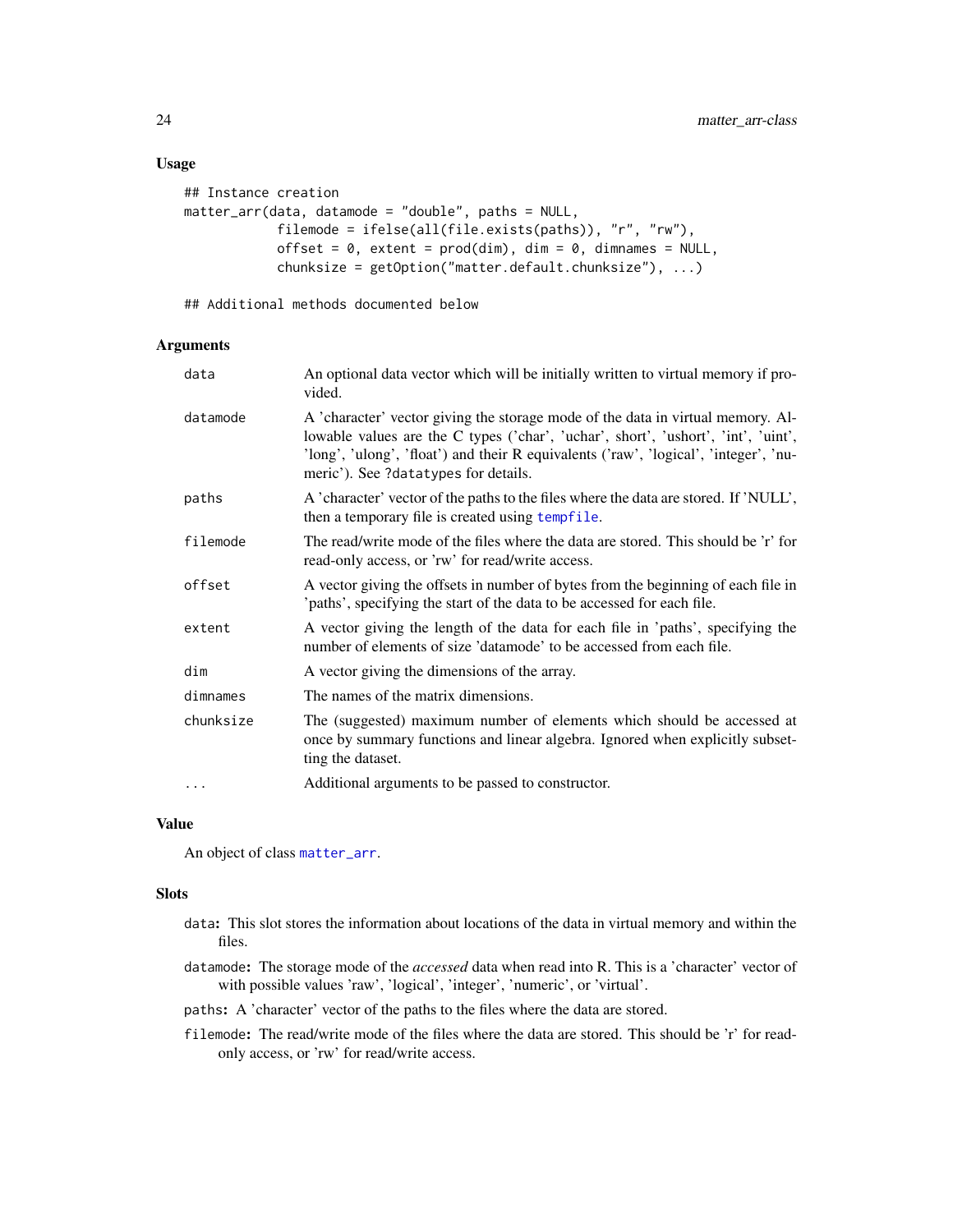- <span id="page-24-0"></span>chunksize: The maximum number of elements which should be loaded into memory at once. Used by methods implementing summary statistics and linear algebra. Ignored when explicitly subsetting the dataset.
- length: The length of the data.
- dim: Either 'NULL' for vectors, or an integer vector of length one of more giving the maximal indices in each dimension for matrices and arrays.
- names: The names of the data elements for vectors.
- dimnames: Either 'NULL' or the names for the dimensions. If not 'NULL', then this should be a list of character vectors of the length given by 'dim' for each dimension. This is always 'NULL' for vectors.
- ops: Delayed operations to be applied on atoms.

## Extends

#### [matter](#page-19-1)

#### Creating Objects

matter\_arr instances can be created through matter\_arr() or matter().

#### Methods

Standard generic methods:

 $x[\ldots]$ ,  $x[\ldots]$  <- value: Get or set the elements of the array.

#### Author(s)

Kylie A. Bemis

## See Also

[matter](#page-19-1)

## Examples

```
x <- matter_arr(1:1000, dim=c(10,10,10))
x
```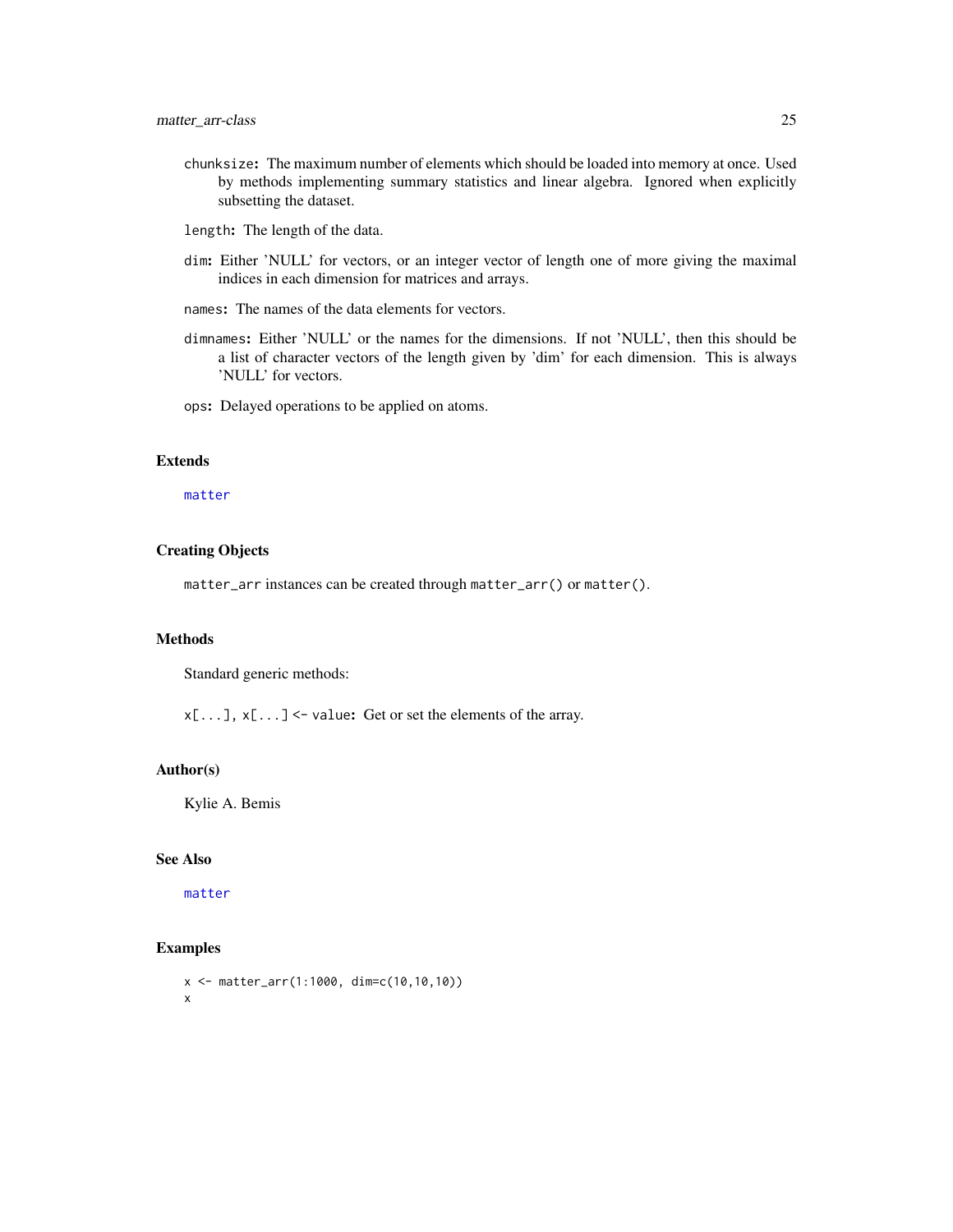<span id="page-25-1"></span><span id="page-25-0"></span>

## <span id="page-25-2"></span>Description

The virtual\_df class implements lightweight data frames that may be a mixture of atomic vectors and matter vectors, simulating the behavior of data.frame.

The matter\_df class extends virtual\_df to implement fully out-of-memory data frames where all columns are matter objects.

Calling as.matter() on an ordinary R data.frame will coerce all columns to matter objects to create a matter\_df data frame.

#### Usage

```
## Instance creation
virtual_df(..., row.names = NULL, stringsAsFactors = default.stringsAsFactors())
matter_df(..., row.names = NULL, stringsAsFactors = default.stringsAsFactors())
## Additional methods documented below
```
#### Arguments

| $\cdots$         | These arguments become the data columns or data frame variables. They should<br>be named. |  |
|------------------|-------------------------------------------------------------------------------------------|--|
| row.names        | A character vector giving the row names.                                                  |  |
| stringsAsFactors |                                                                                           |  |
|                  | Should character vectors be converted to factors? This is recommended for                 |  |
|                  | matter_df, as accessing the underlying out-of-memory integer vectors (for a               |  |
|                  | factor) is typically much faster than accessing a vector of out-of-memory strings.        |  |

#### Value

An object of class [virtual\\_df](#page-25-2) or [matter\\_df](#page-25-1).

#### Slots

- data: This slot stores the information about locations of the data in virtual memory and within the files.
- datamode: The storage mode of the *accessed* data when read into R. This is a 'character' vector of with possible values 'raw', 'logical', 'integer', 'numeric', or 'virtual'.
- paths: A 'character' vector of the paths to the files where the data are stored.
- filemode: The read/write mode of the files where the data are stored. This should be 'r' for readonly access, or 'rw' for read/write access.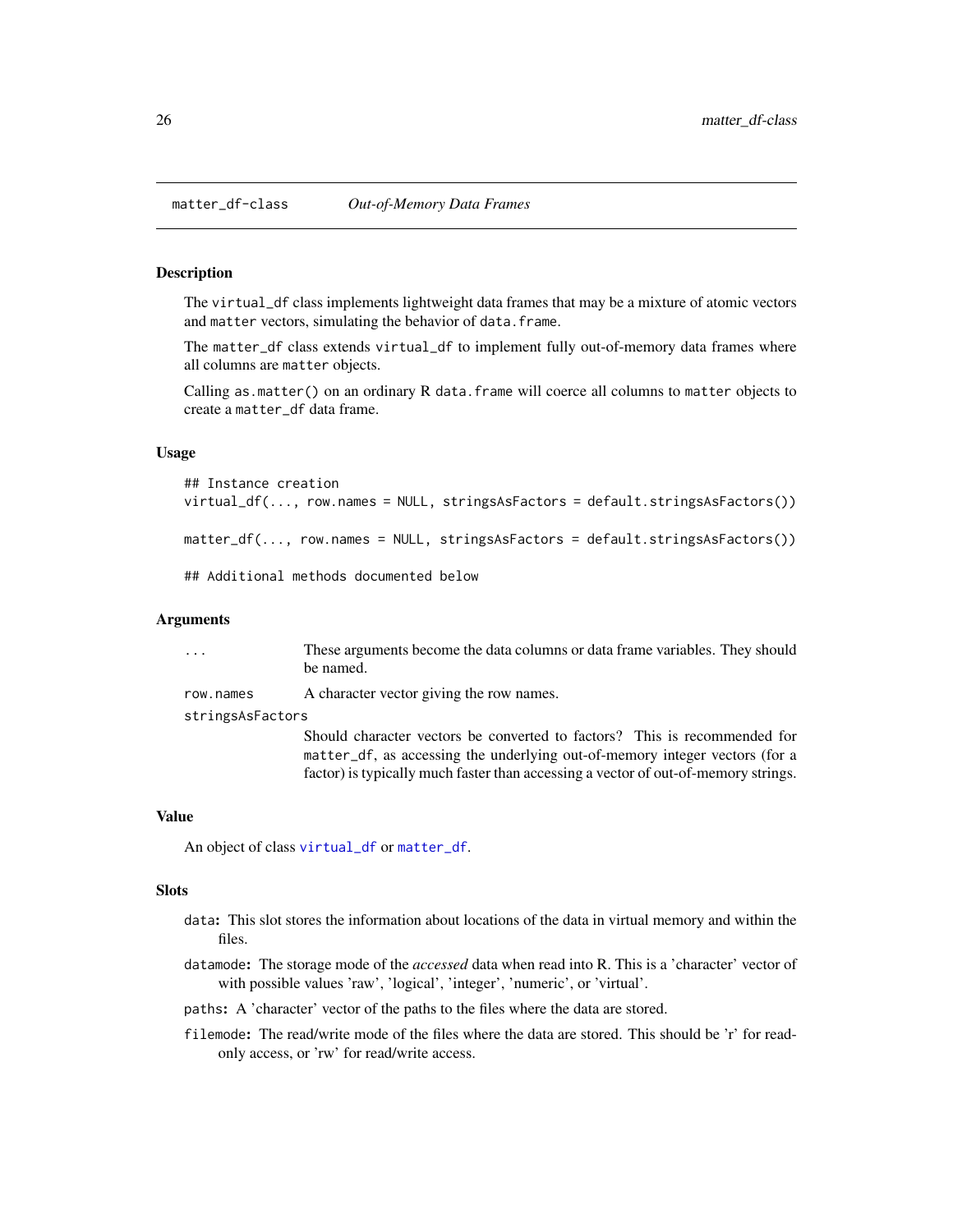<span id="page-26-0"></span>chunksize: The maximum number of elements which should be loaded into memory at once. Used by methods implementing summary statistics and linear algebra. Ignored when explicitly subsetting the dataset.

length: The length of the data.

- dim: Either 'NULL' for vectors, or an integer vector of length one of more giving the maximal indices in each dimension for matrices and arrays.
- names: The names of the data elements for vectors.
- dimnames: Either 'NULL' or the names for the dimensions. If not 'NULL', then this should be a list of character vectors of the length given by 'dim' for each dimension. This is always 'NULL' for vectors.

ops: Delayed operations to be applied on atoms.

## Extends

[matter](#page-19-1)

## Creating Objects

virtual\_df instances can be created through virtual\_df(). matter\_df instances can be created through matter\_df().

## Methods

Standard generic methods:

x\$name, x\$name <- value: Get or set a single column.  $x[[i]]$ ,  $x[[i]]$  <- value: Get or set a single column. x[i], x[i] <- value: Get or set multiple columns.  $x[i, j, \ldots, drop], x[i, j]$  <- value: Get or set the elements of the data frame.

#### Author(s)

Kylie A. Bemis

#### See Also

[matter](#page-19-1)

#### Examples

```
x <- matter_df(a=as.matter(1:10), b=11:20, c=as.matter(letters[1:10]))
x
x[1:2]
x[[2]]
x[["c"]]
x[,"c"]
x[1:5,c("a","c")]
x$c
x$c[1:5]
```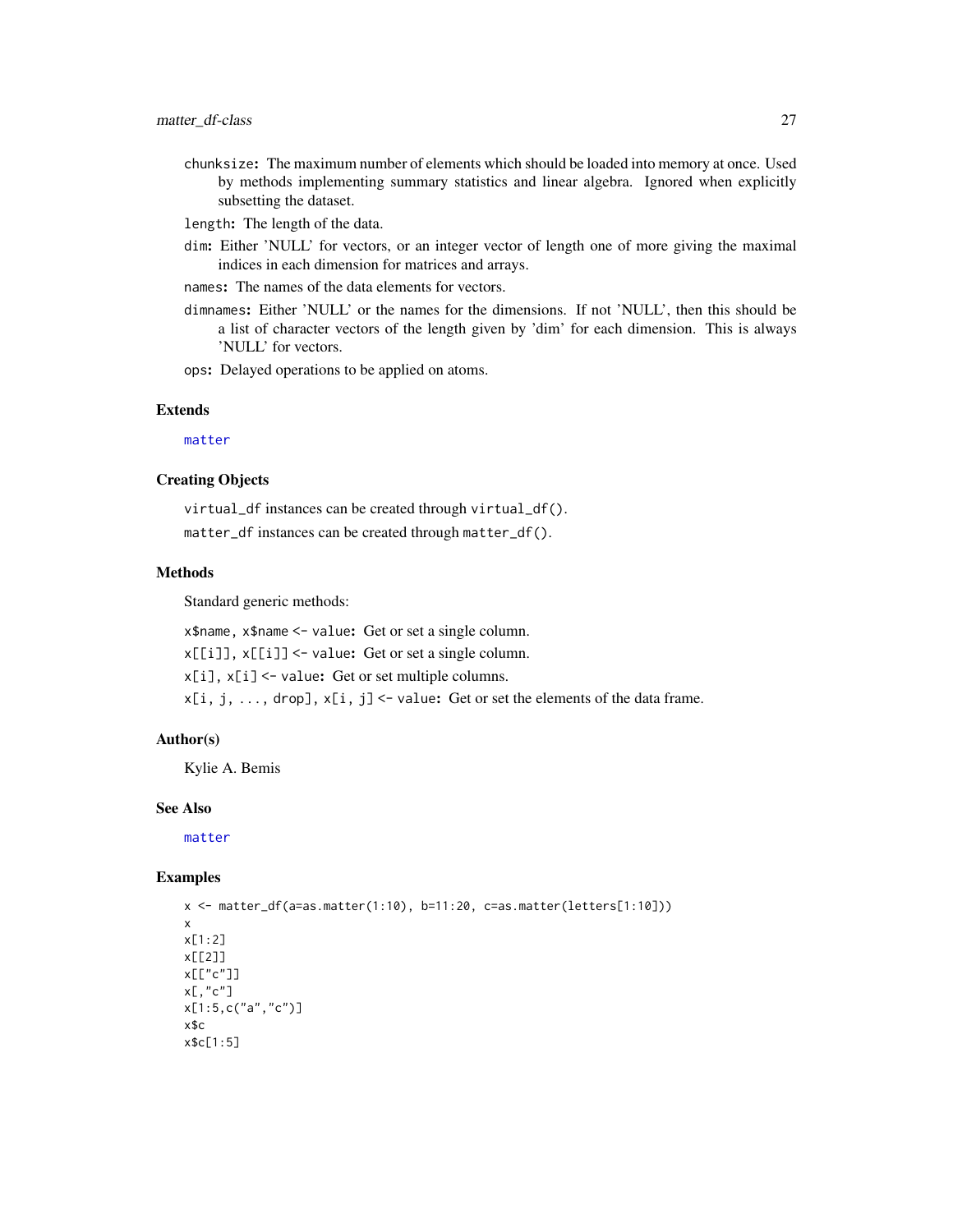<span id="page-27-1"></span><span id="page-27-0"></span>matter\_fc-class *Out-of-Memory Factors*

## Description

The matter\_fc class implements out-of-memory factors.

## Usage

```
## Instance creation
matter_fc(data, datamode = "int", paths = NULL,
            filemode = ifelse(all(file.exists(paths)), "r", "rw"),
            offset = 0, extent = length, length = 0L, names = NULL,
            levels = base::levels(as.factor(data)),
            chunksize = getOption("matter.default.chunksize"), ...)
```
## Additional methods documented below

## Arguments

| data      | An optional data vector which will be initially written to the data in virtual<br>memory if provided.                                                                               |
|-----------|-------------------------------------------------------------------------------------------------------------------------------------------------------------------------------------|
| datamode  | Must be an integral type for factors.                                                                                                                                               |
| paths     | A 'character' vector of the paths to the files where the data are stored. If 'NULL',<br>then a temporary file is created using tempfile.                                            |
| filemode  | The read/write mode of the files where the data are stored. This should be 'r' for<br>read-only access, or 'rw' for read/write access.                                              |
| offset    | A vector giving the offsets in number of bytes from the beginning of each file in<br>'paths', specifying the start of the data to be accessed for each file.                        |
| extent    | A vector giving the length of the data for each file in 'paths', specifying the<br>number of elements of size 'datamode' to be accessed from each file.                             |
| length    | An optional number giving the total length of the data across all files, equal to<br>the sum of 'extent'. This is ignored and calculated automatically if 'extent' is<br>specified. |
| names     | The names of the data elements.                                                                                                                                                     |
| levels    | The levels of the factor.                                                                                                                                                           |
| chunksize | The (suggested) maximum number of elements which should be accessed at<br>once by summary functions and linear algebra. Ignored when explicitly subset-<br>ting the dataset.        |
| .         | Additional arguments to be passed to constructor.                                                                                                                                   |

#### Value

An object of class [matter\\_fc](#page-27-1).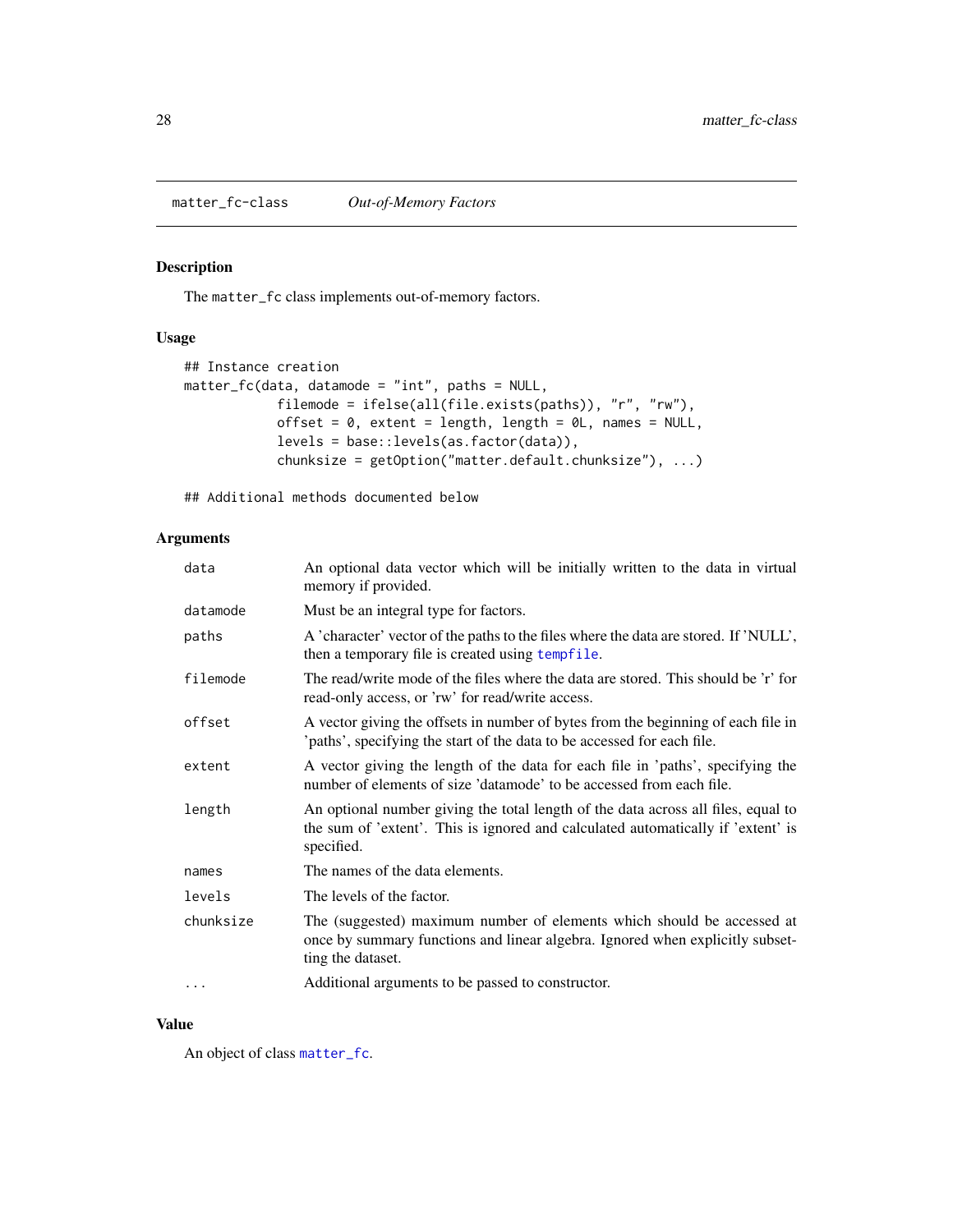#### <span id="page-28-0"></span>**Slots**

- data: This slot stores the information about locations of the data in virtual memory and within the files.
- datamode: The storage mode of the *accessed* data when read into R. This is a 'character' vector of with possible values 'raw', 'logical', 'integer', 'numeric', or 'virtual'.
- paths: A 'character' vector of the paths to the files where the data are stored.
- filemode: The read/write mode of the files where the data are stored. This should be 'r' for readonly access, or 'rw' for read/write access.
- chunksize: The maximum number of elements which should be loaded into memory at once. Used by methods implementing summary statistics and linear algebra. Ignored when explicitly subsetting the dataset.
- length: The length of the data.
- dim: Either 'NULL' for vectors, or an integer vector of length one of more giving the maximal indices in each dimension for matrices and arrays.
- names: The names of the data elements for vectors.
- dimnames: Either 'NULL' or the names for the dimensions. If not 'NULL', then this should be a list of character vectors of the length given by 'dim' for each dimension. This is always 'NULL' for vectors.

ops: Delayed operations to be applied on atoms.

levels: The levels of the factor.

#### Extends

[matter](#page-19-1), [matter\\_vec](#page-35-1)

#### Creating Objects

matter\_fc instances can be created through matter\_fc() or matter().

#### Methods

Standard generic methods:

 $x[i]$ ,  $x[i]$  <- value: Get or set the elements of the factor.

levels(x), levels(x) <- value: Get or set the levels of the factor.

#### Author(s)

Kylie A. Bemis

#### See Also

```
matter, matter_vec
```
#### Examples

```
x \le matter_fc(rep(c("a", "a", "b"), 5), levels=c("a", "b", "c"))
x
```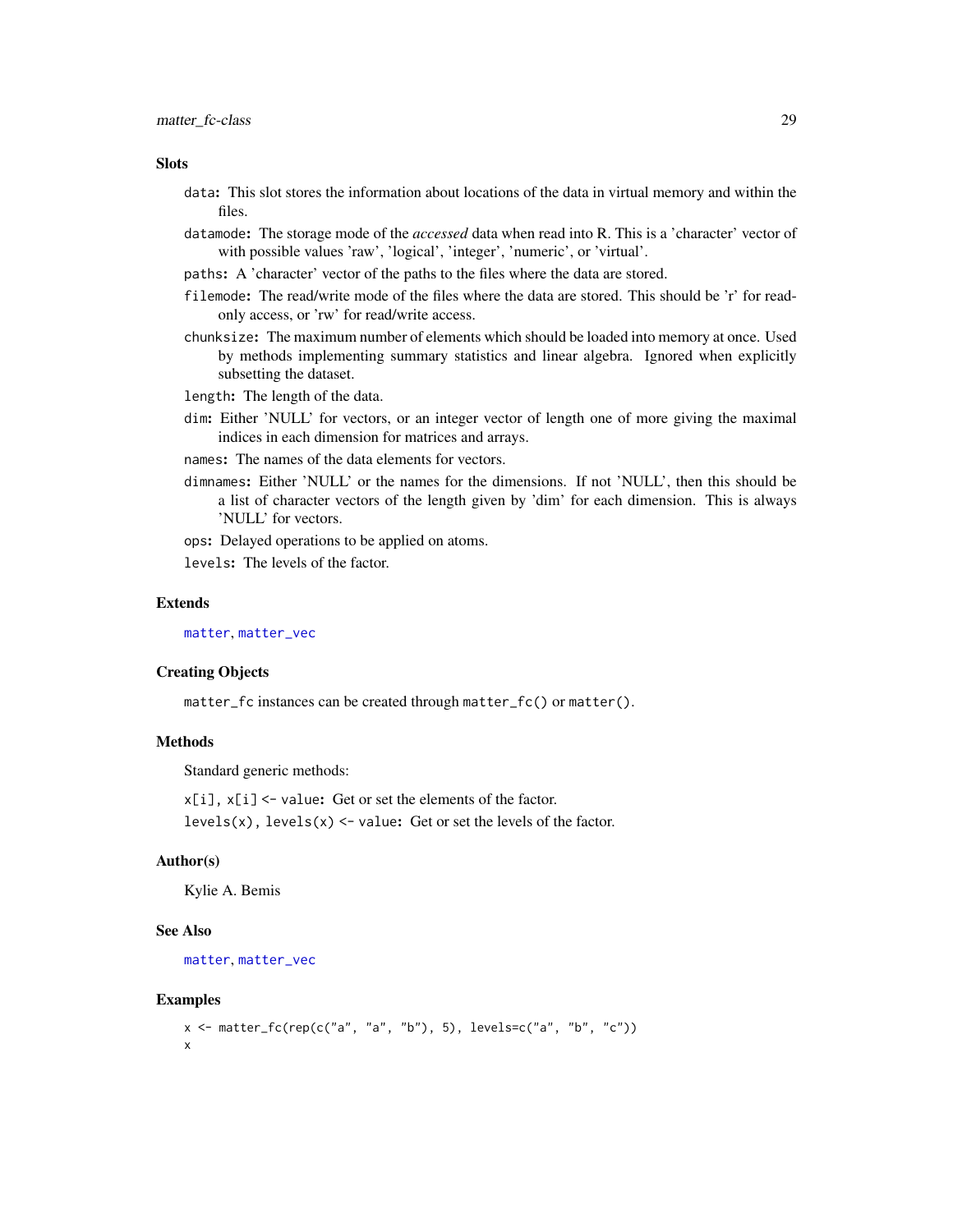<span id="page-29-1"></span><span id="page-29-0"></span>matter\_list-class *Out-of-Memory Lists of Vectors*

#### Description

The matter\_list class implements out-of-memory lists.

## Usage

```
## Instance creation
matter_list(data, datamode = "double", paths = NULL,
            filemode = ifelse(all(file.exists(paths)), "r", "rw"),
            offset = c(0, cumsum(sizeof(datamode) * extent)[-length(extent)]),
            extent = lengths, lengths = 0, names = NULL, dimnames = NULL,
            chunksize = getOption("matter.default.chunksize"), ...)
```
## Additional methods documented below

## Arguments

| data      | An optional data list which will be initially written to the data in virtual memory<br>if provided.                                                                                                                                                                                                  |
|-----------|------------------------------------------------------------------------------------------------------------------------------------------------------------------------------------------------------------------------------------------------------------------------------------------------------|
| datamode  | A 'character' vector giving the storage mode of the data in virtual memory. Al-<br>lowable values are the C types ('char', 'uchar', short', 'ushort', 'int', 'uint',<br>'long', 'ulong', 'float') and their R equivalents ('raw', 'logical', 'integer', 'nu-<br>meric'). See ?datatypes for details. |
| paths     | A 'character' vector of the paths to the files where the data are stored. If 'NULL',<br>then a temporary file is created using tempfile.                                                                                                                                                             |
| filemode  | The read/write mode of the files where the data are stored. This should be 'r' for<br>read-only access, or 'rw' for read/write access.                                                                                                                                                               |
| offset    | A vector giving the offsets in number of bytes from the beginning of each file in<br>'paths', specifying the start of the data to be accessed for each file.                                                                                                                                         |
| extent    | A vector giving the length of the data for each file in 'paths', specifying the<br>number of elements of size 'datamode' to be accessed from each file.                                                                                                                                              |
| lengths   | A vector giving the length of each element of the list.                                                                                                                                                                                                                                              |
| names     | The names of the data elements.                                                                                                                                                                                                                                                                      |
| dimnames  | The names of the data elements' data elements.                                                                                                                                                                                                                                                       |
| chunksize | The (suggested) maximum number of elements which should be accessed at<br>once by summary functions and linear algebra. Ignored when explicitly subset-<br>ting the dataset.                                                                                                                         |
| $\cdots$  | Additional arguments to be passed to constructor.                                                                                                                                                                                                                                                    |

## Value

An object of class [matter\\_list](#page-29-1).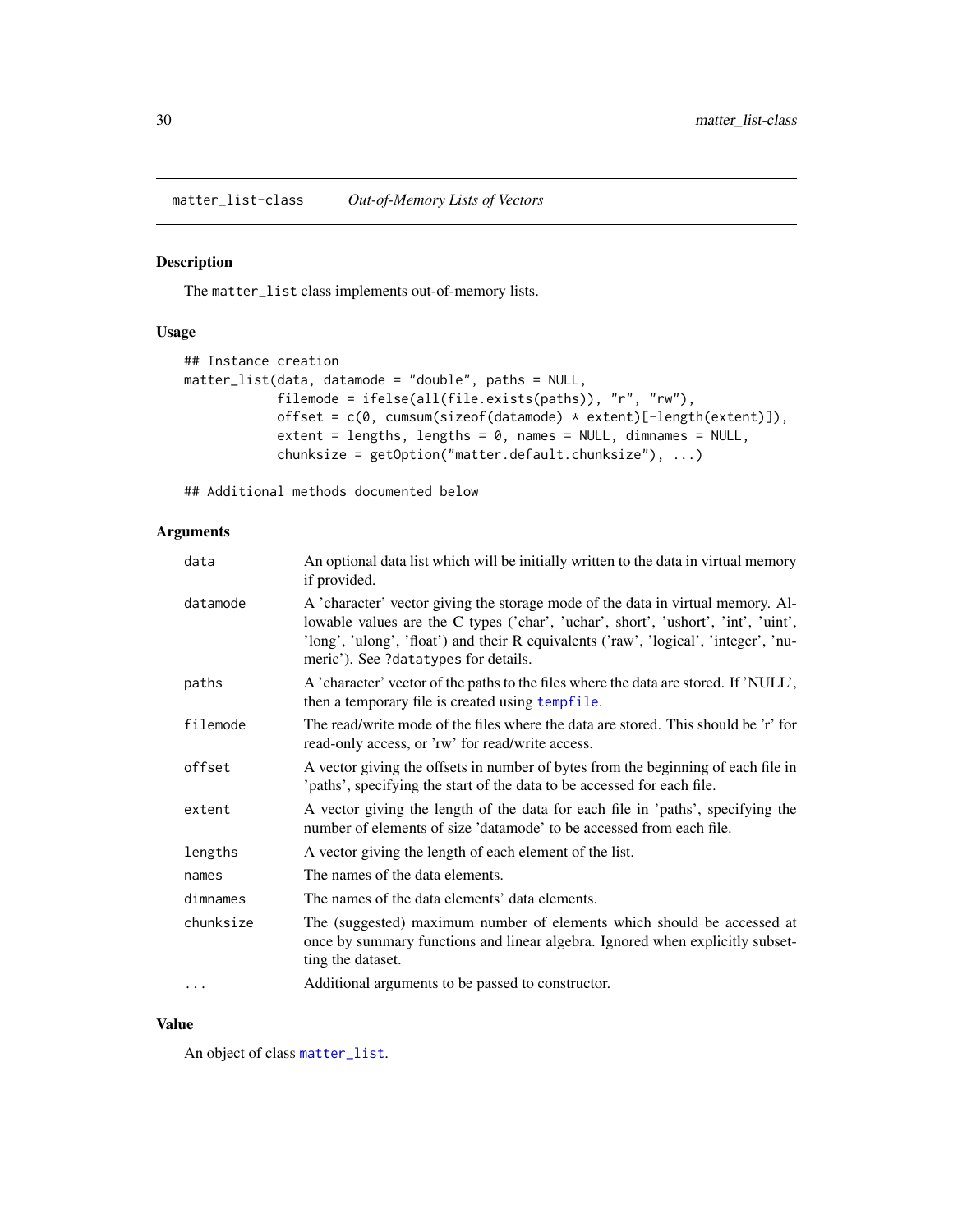#### <span id="page-30-0"></span>**Slots**

- data: This slot stores the information about locations of the data in virtual memory and within the files.
- datamode: The storage mode of the *accessed* data when read into R. This is a 'character' vector of with possible values 'raw', 'logical', 'integer', 'numeric', or 'virtual'.
- paths: A 'character' vector of the paths to the files where the data are stored.
- filemode: The read/write mode of the files where the data are stored. This should be 'r' for readonly access, or 'rw' for read/write access.
- chunksize: The maximum number of elements which should be loaded into memory at once. Used by methods implementing summary statistics and linear algebra. Ignored when explicitly subsetting the dataset.
- length: The length of the data.
- dim: Either 'NULL' for vectors, or an integer vector of length one of more giving the maximal indices in each dimension for matrices and arrays.
- names: The names of the data elements for vectors.
- dimnames: Either 'NULL' or the names for the dimensions. If not 'NULL', then this should be a list of character vectors of the length given by 'dim' for each dimension. This is always 'NULL' for vectors.

ops: Delayed operations to be applied on atoms.

#### Extends

[matter](#page-19-1)

## Creating Objects

matter\_list instances can be created through matter\_list() or matter().

## Methods

Standard generic methods:

 $x[[i]]$ ,  $x[[i]]$  <- value: Get or set a single element of the list.

x[[i, j]]: Get the jth sub-elements of the ith element of the list.

 $x[i], x[i]$  <- value: Get or set the ith elements of the list.

lengths $(x)$ : Get the lengths of all elements in the list.

#### Author(s)

Kylie A. Bemis

#### See Also

[matter](#page-19-1)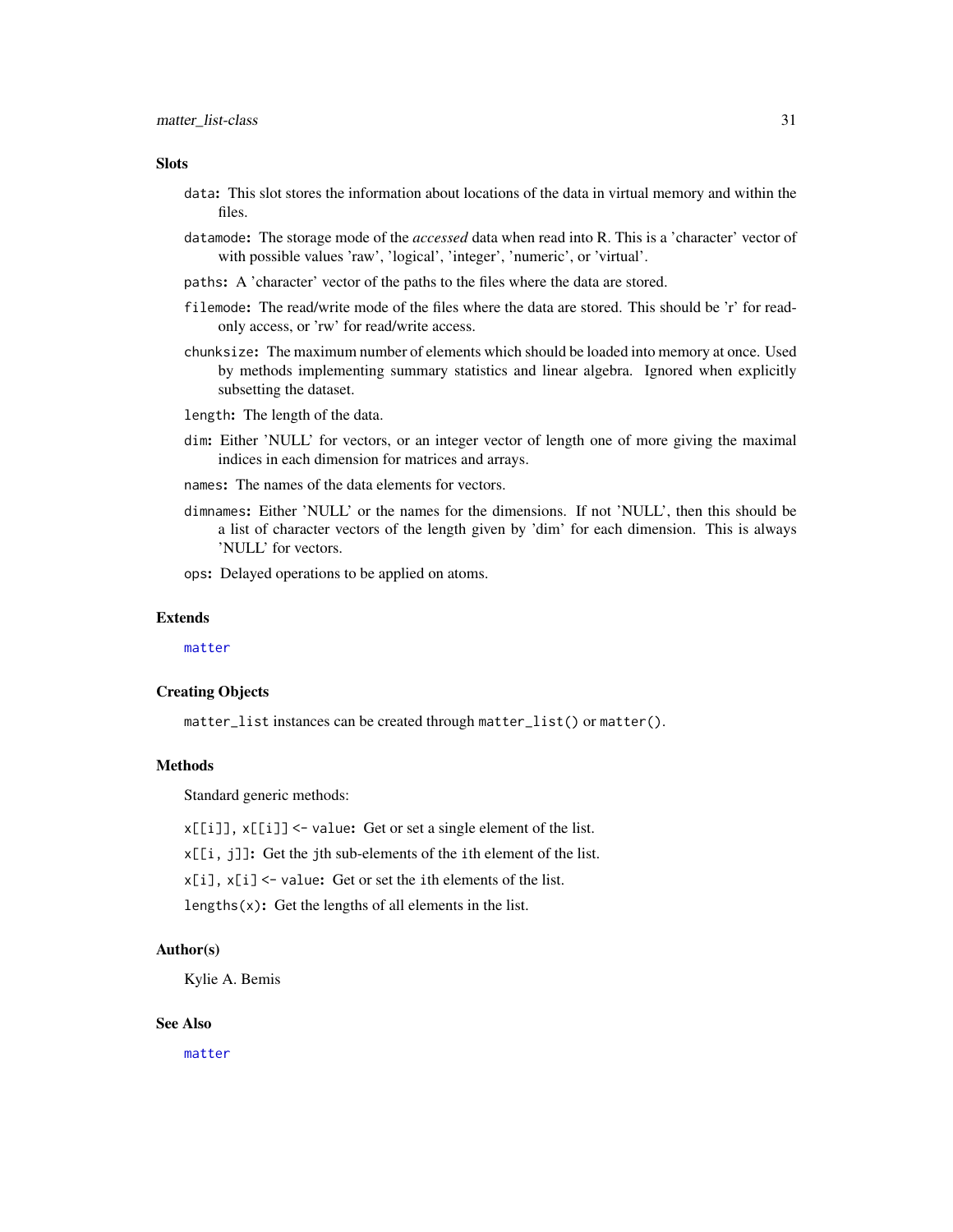## Examples

```
x <- matter_list(list(c(TRUE,FALSE), 1:5, c(1.11, 2.22, 3.33)), lengths=c(2,5,3))
x[]
x[1]
x[[1]]
x[[3,1]]
x[[2,1:3]]
```
<span id="page-31-1"></span>matter\_mat-class *Out-of-Memory Matrices*

## <span id="page-31-2"></span>Description

The matter\_mat class implements out-of-memory matrices.

## Usage

```
## Instance creation
matter_mat(data, datamode = "double", paths = NULL,
            filemode = ifelse(all(file.exists(paths)), "r", "rw"),
            offset = c(0, cumsum(sizeof(datamode) * extent)[-length(extent)]),
            extent = if (rowMaj) rep(ncol, nrow) else rep(nrow, ncol),
            nrow = 0, ncol = 0, rowMaj = FALSE, dimnames = NULL,
            chunksize = getOption("matter.default.chunksize"), ...)
```
## Additional methods documented below

#### Arguments

| data     | An optional data matrix which will be initially written to the data in virtual<br>memory if provided.                                                                                                                                                                                                |
|----------|------------------------------------------------------------------------------------------------------------------------------------------------------------------------------------------------------------------------------------------------------------------------------------------------------|
| datamode | A 'character' vector giving the storage mode of the data in virtual memory. Al-<br>lowable values are the C types ('char', 'uchar', short', 'ushort', 'int', 'uint',<br>'long', 'ulong', 'float') and their R equivalents ('raw', 'logical', 'integer', 'nu-<br>meric'). See ?datatypes for details. |
| paths    | A 'character' vector of the paths to the files where the data are stored. If 'NULL',<br>then a temporary file is created using tempfile.                                                                                                                                                             |
| filemode | The read/write mode of the files where the data are stored. This should be 'r' for<br>read-only access, or 'rw' for read/write access.                                                                                                                                                               |
| offset   | A vector giving the offsets in number of bytes from the beginning of each file in<br>'paths', specifying the start of the data to be accessed for each file.                                                                                                                                         |
| extent   | A vector giving the length of the data for each file in 'paths', specifying the<br>number of elements of size 'datamode' to be accessed from each file.                                                                                                                                              |
| nrow     | An optional number giving the total number of rows.                                                                                                                                                                                                                                                  |

<span id="page-31-0"></span>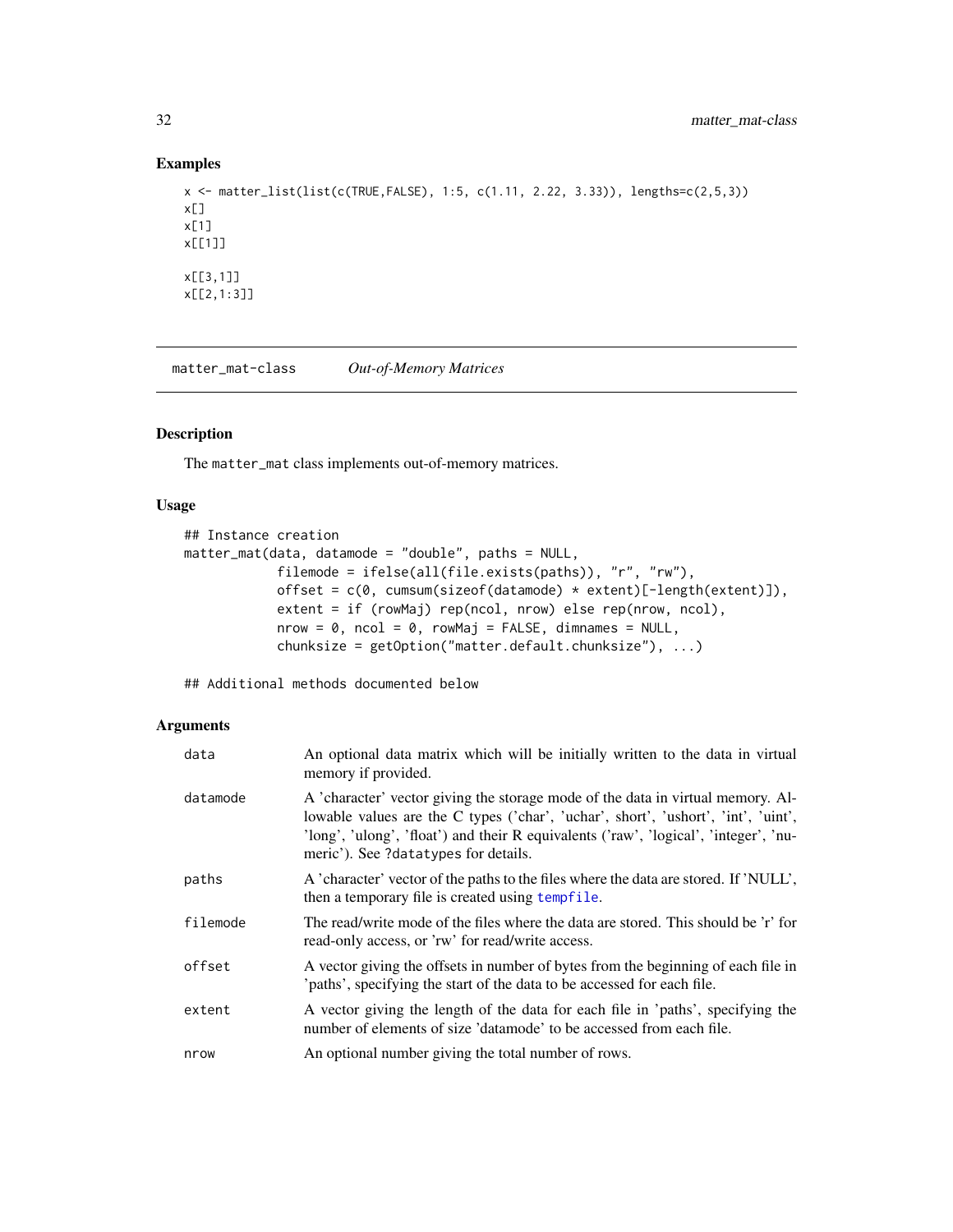<span id="page-32-0"></span>

| ncol      | An optional number giving the total number of columns.                                                                                                                                                                           |
|-----------|----------------------------------------------------------------------------------------------------------------------------------------------------------------------------------------------------------------------------------|
| rowMaj    | Whether the data should be stored in row-major order (as opposed to column-<br>major order) in virtual memory. Defaults to 'FALSE', for efficient access to<br>columns. Set to 'TRUE' for more efficient access to rows instead. |
| dimnames  | The names of the matrix dimensions.                                                                                                                                                                                              |
| chunksize | The (suggested) maximum number of elements which should be accessed at<br>once by summary functions and linear algebra. Ignored when explicitly subset-<br>ting the dataset.                                                     |
|           | Additional arguments to be passed to constructor.                                                                                                                                                                                |

#### Value

An object of class [matter\\_mat](#page-31-1).

#### Slots

- data: This slot stores the information about locations of the data in virtual memory and within the files.
- datamode: The storage mode of the *accessed* data when read into R. This is a 'character' vector of with possible values 'raw', 'logical', 'integer', 'numeric', or 'virtual'.
- paths: A 'character' vector of the paths to the files where the data are stored.
- filemode: The read/write mode of the files where the data are stored. This should be 'r' for readonly access, or 'rw' for read/write access.
- chunksize: The maximum number of elements which should be loaded into memory at once. Used by methods implementing summary statistics and linear algebra. Ignored when explicitly subsetting the dataset.
- length: The length of the data.
- dim: Either 'NULL' for vectors, or an integer vector of length one of more giving the maximal indices in each dimension for matrices and arrays.
- names: The names of the data elements for vectors.
- dimnames: Either 'NULL' or the names for the dimensions. If not 'NULL', then this should be a list of character vectors of the length given by 'dim' for each dimension. This is always 'NULL' for vectors.
- ops: Delayed operations to be applied on atoms.

#### Extends

[matter](#page-19-1)

#### Creating Objects

matter\_mat instances can be created through matter\_mat() or matter().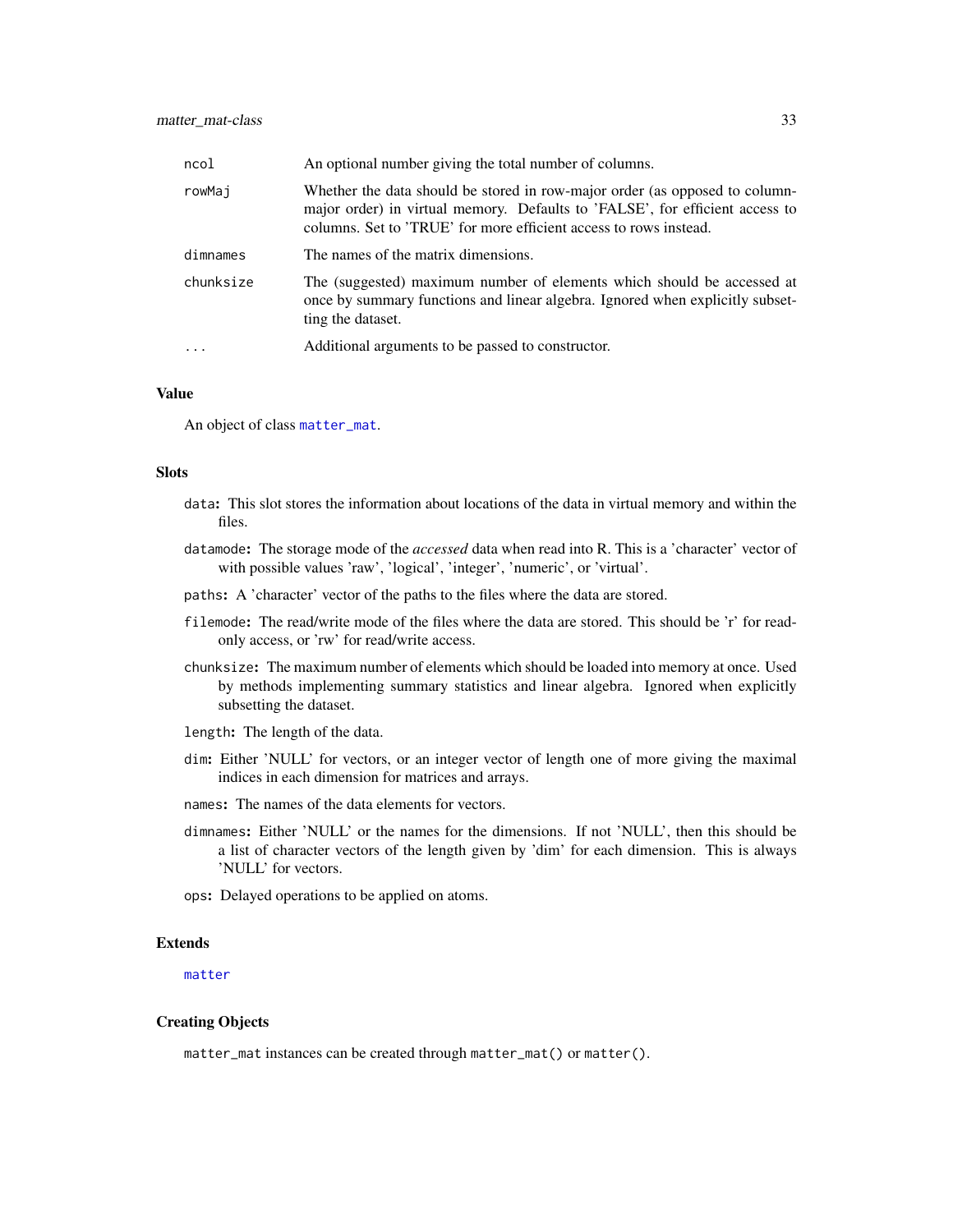#### <span id="page-33-0"></span>Methods

Standard generic methods:

 $x[i, j, ..., drop], x[i, j]$  <- value: Get or set the elements of the matrix. Use drop = NULL to return a subset of the same class as the object.

x %\*% y: Matrix multiplication. At least one matrix must be an in-memory R matrix (or vector).

crossprod(x, y): Alias for  $t(x)$  %\*% y.

tcrossprod(x, y): Alias for  $x \, \%^* \%$  t(y).

cbind(x, ...), rbind(x, ...): Combine matrices by row or column.

 $t(x)$ : Transpose a matrix. This is a quick operation which only changes metadata and does not touch the out-of-memory data.

#### Author(s)

Kylie A. Bemis

#### See Also

[matter](#page-19-1)

#### Examples

```
x <- matter_mat(1:100, nrow=10, ncol=10)
x
```
<span id="page-33-1"></span>matter\_str-class *Out-of-Memory Strings*

#### Description

The matter\_str class implements out-of-memory strings.

#### Usage

```
## Instance creation
matter_str(data, datamode = "uchar", paths = NULL,
            filemode = ifelse(all(file.exists(paths)), "r", "rw"),
            offset = c(0, cumsum(sizeof("uchar") * extent)[-length(extent)]),
            extent = nchar, nchar = 0, names = NULL, encoding = "unknown",
            chunksize = getOption("matter.default.chunksize"), ...)
```
## Additional methods documented below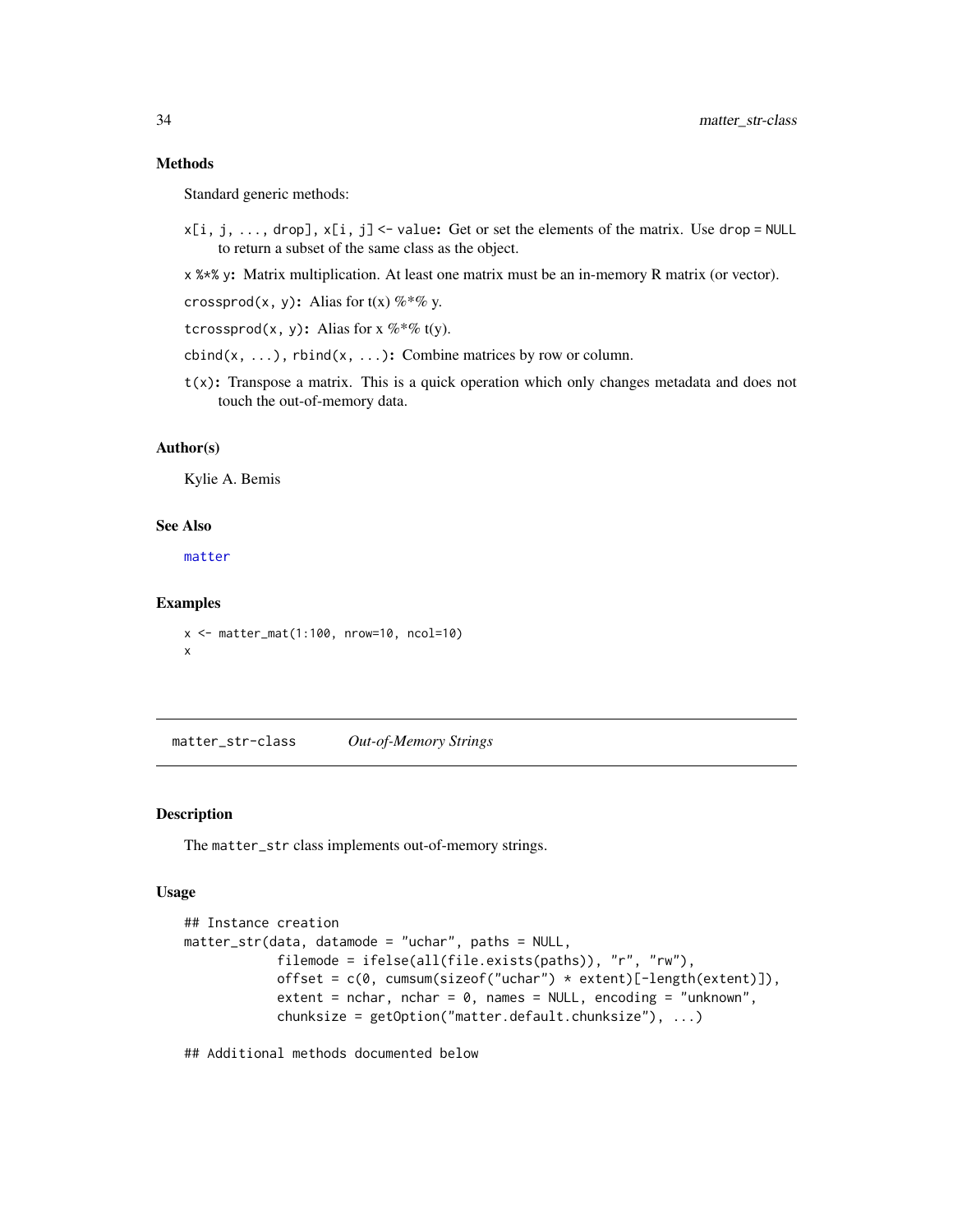#### <span id="page-34-0"></span>**Arguments**

| data      | An optional character vector which will be initially written to the data in virtual<br>memory if provided.                                                                   |
|-----------|------------------------------------------------------------------------------------------------------------------------------------------------------------------------------|
| datamode  | Must be "uchar" (or "raw") for strings.                                                                                                                                      |
| paths     | A 'character' vector of the paths to the files where the data are stored. If 'NULL',<br>then a temporary file is created using tempfile.                                     |
| filemode  | The read/write mode of the files where the data are stored. This should be 'r' for<br>read-only access, or 'rw' for read/write access.                                       |
| offset    | A vector giving the offsets in number of bytes from the beginning of each file in<br>'paths', specifying the start of the data to be accessed for each file.                 |
| extent    | A vector giving the length of the data for each file in 'paths', specifying the<br>number of elements of size 'datamode' to be accessed from each file.                      |
| nchar     | A vector giving the length of each element of the character vector.                                                                                                          |
| names     | The names of the data elements.                                                                                                                                              |
| encoding  | The character encoding to use (if known).                                                                                                                                    |
| chunksize | The (suggested) maximum number of elements which should be accessed at<br>once by summary functions and linear algebra. Ignored when explicitly subset-<br>ting the dataset. |
| $\ddotsc$ | Additional arguments to be passed to constructor.                                                                                                                            |

## Value

An object of class [matter\\_str](#page-33-1).

## **Slots**

- data: This slot stores the information about locations of the data in virtual memory and within the files.
- datamode: The storage mode of the *accessed* data when read into R. This is a 'character' vector of with possible values 'raw', 'logical', 'integer', 'numeric', or 'virtual'.
- paths: A 'character' vector of the paths to the files where the data are stored.
- filemode: The read/write mode of the files where the data are stored. This should be 'r' for readonly access, or 'rw' for read/write access.
- chunksize: The maximum number of elements which should be loaded into memory at once. Used by methods implementing summary statistics and linear algebra. Ignored when explicitly subsetting the dataset.
- length: The length of the data.
- dim: Either 'NULL' for vectors, or an integer vector of length one of more giving the maximal indices in each dimension for matrices and arrays.
- names: The names of the data elements for vectors.
- dimnames: Either 'NULL' or the names for the dimensions. If not 'NULL', then this should be a list of character vectors of the length given by 'dim' for each dimension. This is always 'NULL' for vectors.
- ops: Delayed operations to be applied on atoms.
- encoding: The character encoding of the strings.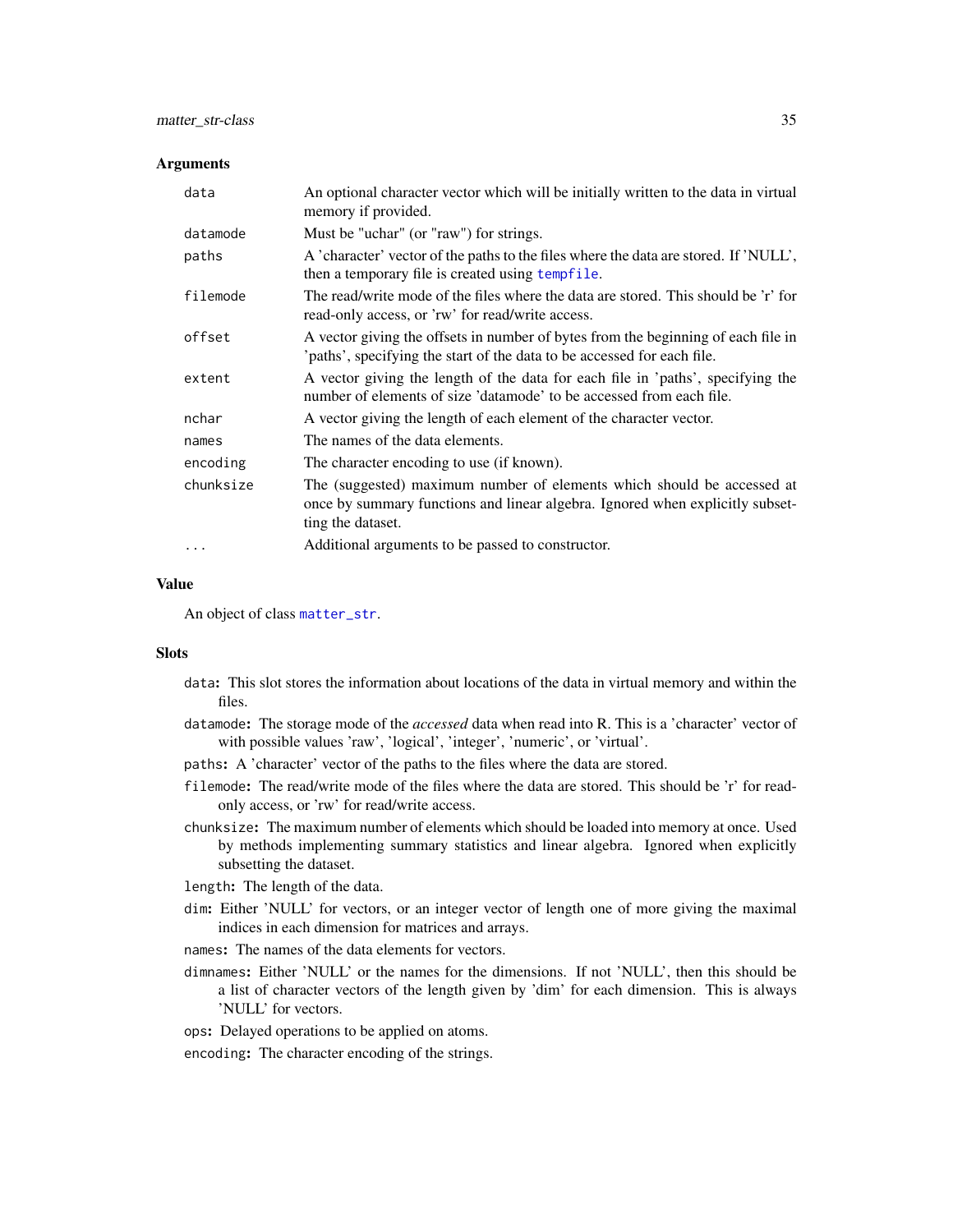## Extends

[matter](#page-19-1)

#### Creating Objects

matter\_str instances can be created through matter\_str() or matter().

#### Methods

Standard generic methods:

x[i], x[i] <- value: Get or set the string elements of the vector.

lengths $(x)$ : Get the number of characters (in bytes) of all string elements in the vector.

## Author(s)

Kylie A. Bemis

## See Also

[matter](#page-19-1)

#### Examples

x <- matter\_str(rep(c("hello", "world!"), 50)) x

<span id="page-35-1"></span>matter\_vec-class *Out-of-Memory Vectors*

## Description

The matter\_vec class implements out-of-memory vectors.

#### Usage

```
## Instance creation
matter_vec(data, datamode = "double", paths = NULL,
            filemode = ifelse(all(file.exists(paths)), "r", "rw"),
            offset = 0, extent = length, length = 0L, names = NULL,
            chunksize = getOption("matter.default.chunksize"), ...)
```
## Additional methods documented below

<span id="page-35-0"></span>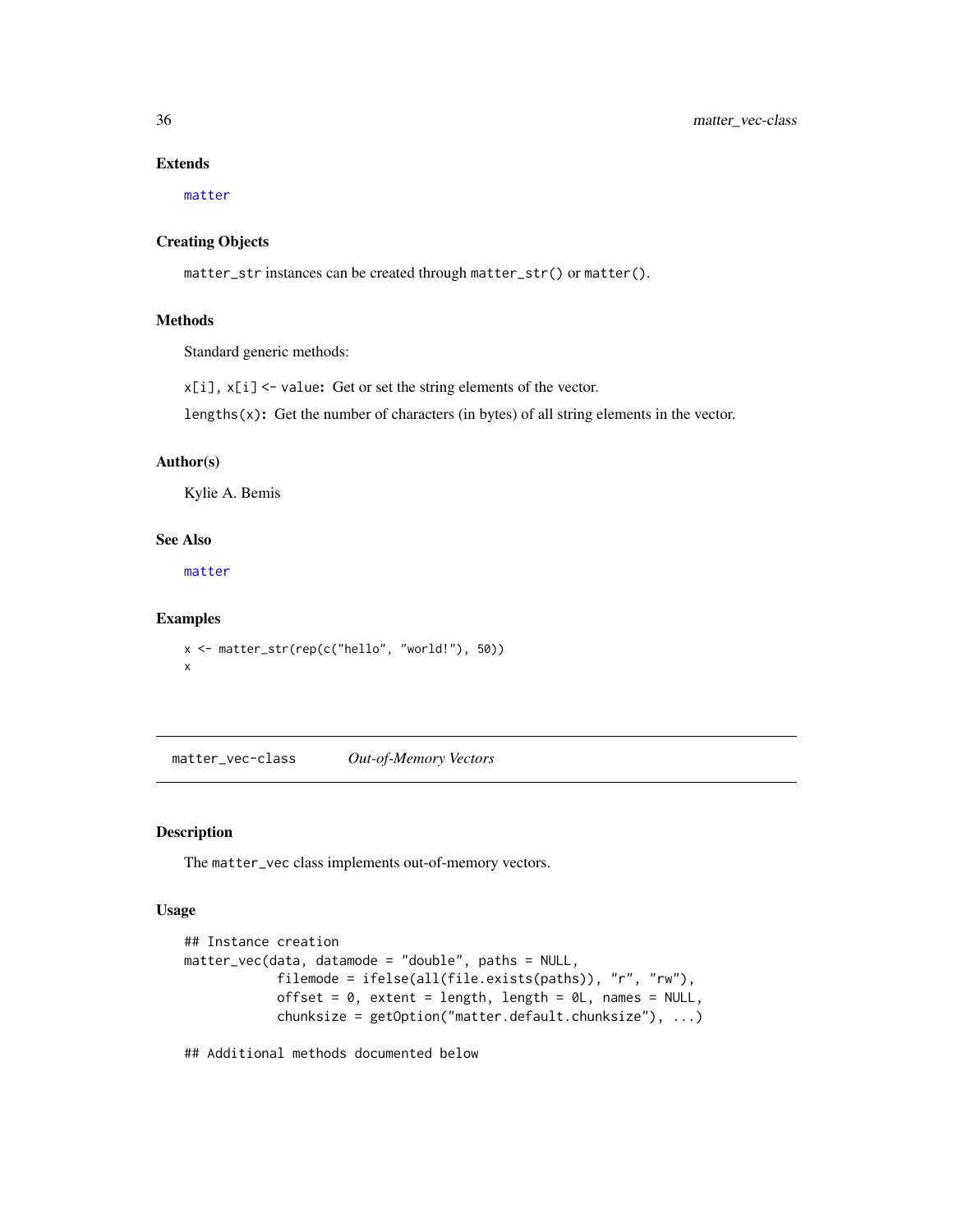#### <span id="page-36-0"></span>**Arguments**

| data      | An optional data vector which will be initially written to the data in virtual<br>memory if provided.                                                                                                                                                                                                |
|-----------|------------------------------------------------------------------------------------------------------------------------------------------------------------------------------------------------------------------------------------------------------------------------------------------------------|
| datamode  | A 'character' vector giving the storage mode of the data in virtual memory. Al-<br>lowable values are the C types ('char', 'uchar', short', 'ushort', 'int', 'uint',<br>'long', 'ulong', 'float') and their R equivalents ('raw', 'logical', 'integer', 'nu-<br>meric'). See ?datatypes for details. |
| paths     | A 'character' vector of the paths to the files where the data are stored. If 'NULL',<br>then a temporary file is created using tempfile.                                                                                                                                                             |
| filemode  | The read/write mode of the files where the data are stored. This should be 'r' for<br>read-only access, or 'rw' for read/write access.                                                                                                                                                               |
| offset    | A vector giving the offsets in number of bytes from the beginning of each file in<br>'paths', specifying the start of the data to be accessed for each file.                                                                                                                                         |
| extent    | A vector giving the length of the data for each file in 'paths', specifying the<br>number of elements of size 'datamode' to be accessed from each file.                                                                                                                                              |
| length    | An optional number giving the total length of the data across all files, equal to<br>the sum of 'extent'. This is ignored and calculated automatically if 'extent' is<br>specified.                                                                                                                  |
| names     | The names of the data elements.                                                                                                                                                                                                                                                                      |
| chunksize | The (suggested) maximum number of elements which should be accessed at<br>once by summary functions and linear algebra. Ignored when explicitly subset-<br>ting the dataset.                                                                                                                         |
| $\cdots$  | Additional arguments to be passed to constructor.                                                                                                                                                                                                                                                    |

## Value

An object of class [matter\\_vec](#page-35-1).

#### Slots

- data: This slot stores the information about locations of the data in virtual memory and within the files.
- datamode: The storage mode of the *accessed* data when read into R. This is a 'character' vector of with possible values 'raw', 'logical', 'integer', 'numeric', or 'virtual'.
- paths: A 'character' vector of the paths to the files where the data are stored.
- filemode: The read/write mode of the files where the data are stored. This should be 'r' for readonly access, or 'rw' for read/write access.
- chunksize: The maximum number of elements which should be loaded into memory at once. Used by methods implementing summary statistics and linear algebra. Ignored when explicitly subsetting the dataset.
- length: The length of the data.
- dim: Either 'NULL' for vectors, or an integer vector of length one of more giving the maximal indices in each dimension for matrices and arrays.
- names: The names of the data elements for vectors.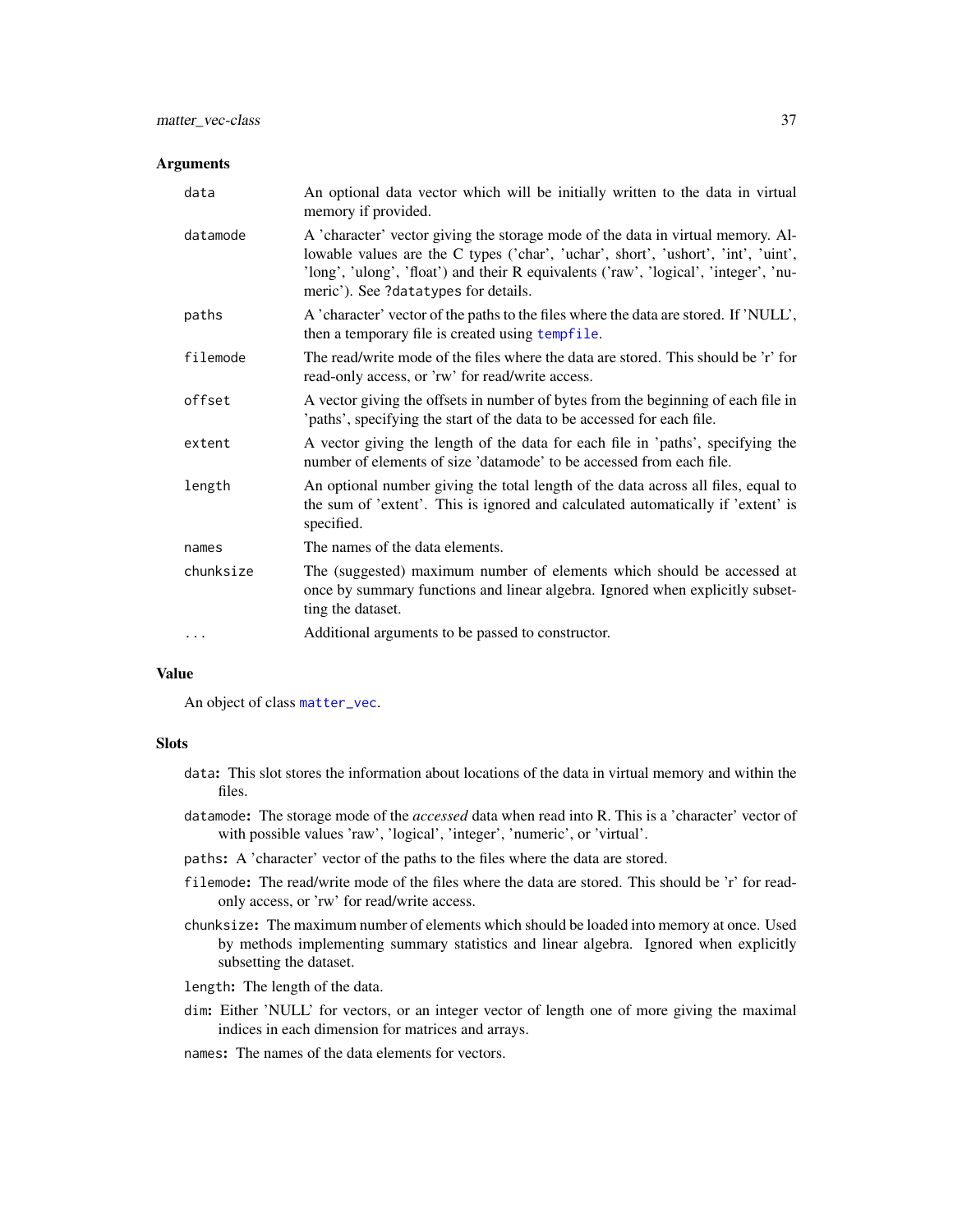- <span id="page-37-0"></span>dimnames: Either 'NULL' or the names for the dimensions. If not 'NULL', then this should be a list of character vectors of the length given by 'dim' for each dimension. This is always 'NULL' for vectors.
- ops: Delayed operations to be applied on atoms.

## Extends

[matter](#page-19-1)

#### Creating Objects

matter\_vec instances can be created through matter\_vec() or matter().

#### Methods

Standard generic methods:

x[i], x[i] <- value: Get or set the elements of the vector.

c(x, ...): Combine vectors.

 $t(x)$ : Transpose a vector (to a row matrix). This is a quick operation which only changes metadata and does not touch the out-of-memory data.

#### Author(s)

Kylie A. Bemis

#### See Also

[matter](#page-19-1)

## Examples

```
x \leftarrow \text{matter\_vec}(1:100)x
```
<span id="page-37-1"></span>

prcomp *Principal Components Analysis for "matter" Matrices*

#### Description

This method allows computation of a truncated principal components analysis of a [matter\\_mat](#page-31-1) matrix using the implicitly restarted Lanczos method [irlba](#page-0-0).

#### Usage

```
## S4 method for signature 'matter_mat'
prcomp(x, n = 3, retx = TRUE, center = TRUE, scale. = FALSE, ...)
```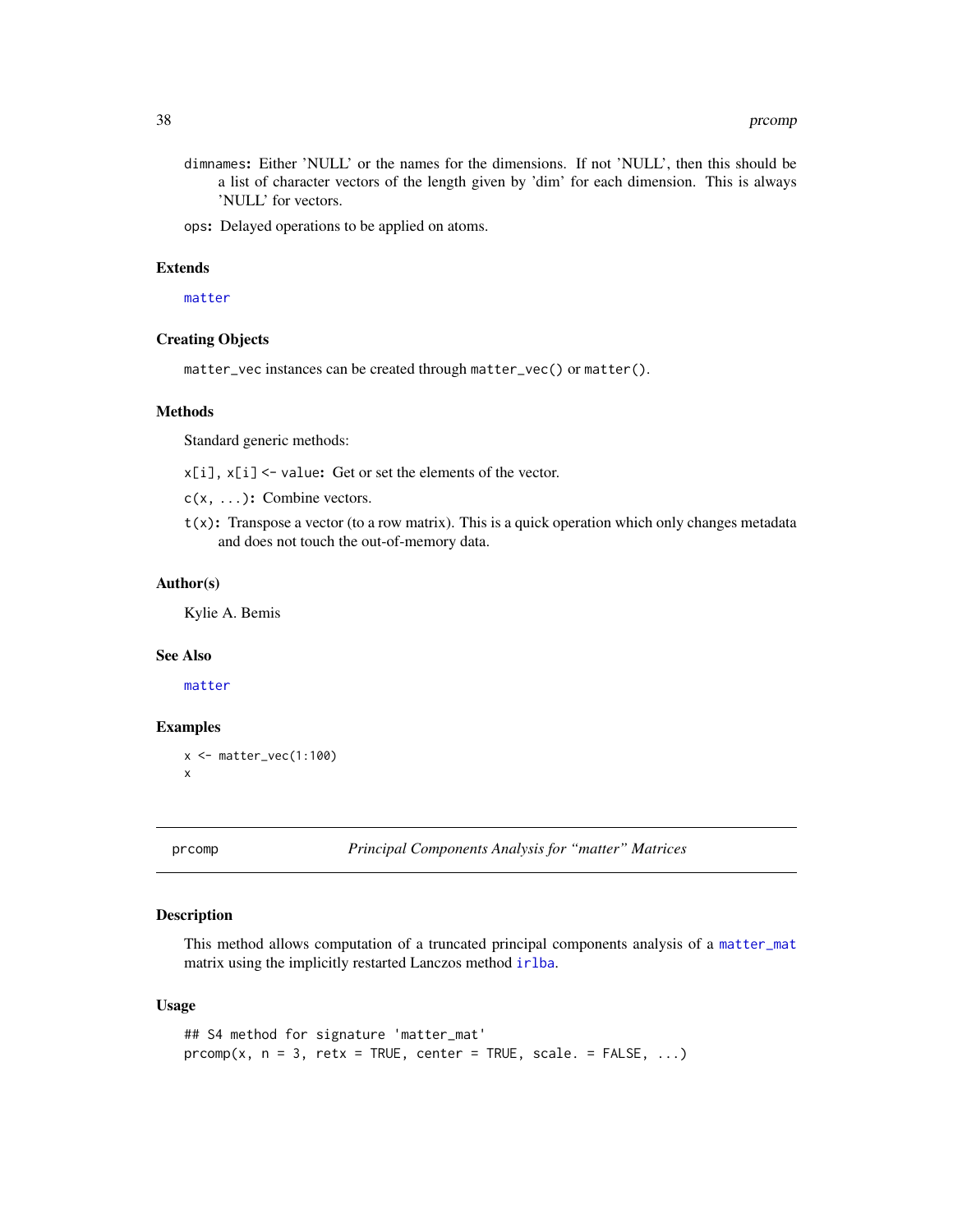#### <span id="page-38-0"></span>prcomp 39

## Arguments

| $\mathsf{x}$ | A matter matrix.                                                                                                                                                                                                                                              |
|--------------|---------------------------------------------------------------------------------------------------------------------------------------------------------------------------------------------------------------------------------------------------------------|
| n            | The number of principal componenets to return, must be less than $min(dim(x))$ .                                                                                                                                                                              |
| retx         | A logical value indicating whether the rotated variables should be returned.                                                                                                                                                                                  |
| center       | A logical value indicating whether the variables should be shifted to be zero-<br>centered, or a centering vector of length equal to the number of columns of x.<br>The centering is performed implicitly and does not change the out-of-memory<br>data in x. |
| scale.       | A logical value indicating whether the variables should be scaled to have unit<br>variance, or a scaling vector of length equal to the number of columns of x. The<br>scaling is performed implicitly and does not change the out-of-memory data in<br>X.     |
| $\cdots$     | Additional options passed to irlba.                                                                                                                                                                                                                           |

## Value

An object of class 'prcomp'. See [?prcomp](#page-37-1) for details.

#### Note

The 'tol' truncation argument found in the default [prcomp](#page-37-1) method is not supported. In place of the truncation tolerance in the original function, the argument n explicitly gives the number of principal components to return. A warning is generated if the argument 'tol' is used.

## Author(s)

Kylie A. Bemis

## See Also

[bigglm](#page-3-2)

## Examples

set.seed(1)

x <- matter\_mat(rnorm(1000), nrow=100, ncol=10)

prcomp(x)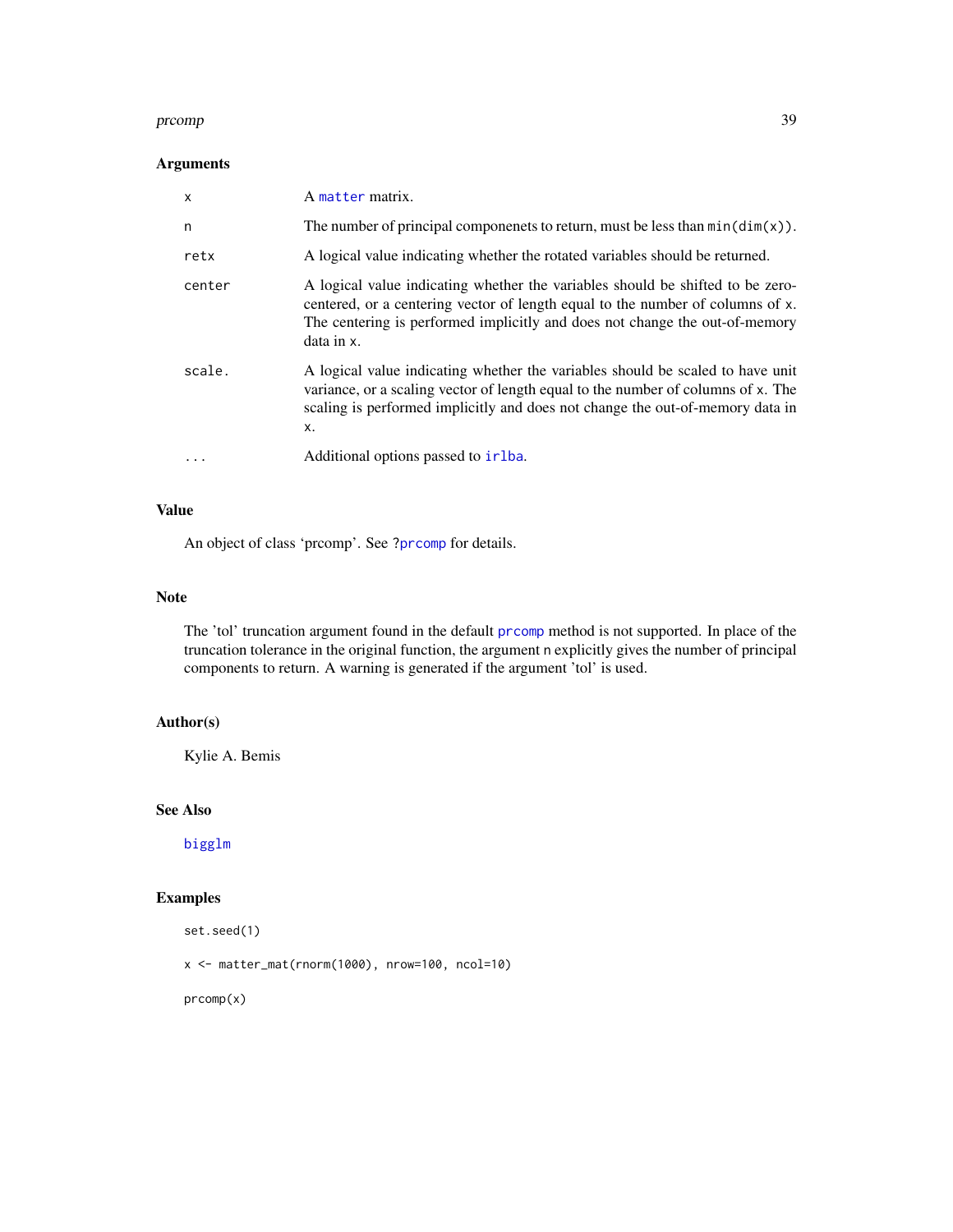<span id="page-39-0"></span>

#### Description

These are utility functions for profiling memory used by objects and by R during the execution of an expression.

#### Usage

profmem(expr)

 $mem(x, reset = FALSE)$ 

## Arguments

| expr  | An expression to be evaluated.                      |
|-------|-----------------------------------------------------|
| X     | An object, to identify how much memory it is using. |
| reset | Should the maximum memory used by R be reset?       |

## Details

These are wrappers around the built-in [gc](#page-0-0) function. Note that they only count memory managed by R.

## Value

For profmem, a vector giving [1] the amount of memory used at the start of execution, [2] the amount of memory used at the end of execution, [3] the maximum amount of memory used during execution, [4] the memory overhead as defined by the maximum memory used minus the starting memory use, and [5] the execution time in seconds.

For mem, either a single numeric value giving the memory used by an object, or a vector providing a more readable version of the information returned by [gc](#page-0-0) (see its help page for details).

#### Author(s)

Kylie A. Bemis

## See Also

[gc](#page-0-0),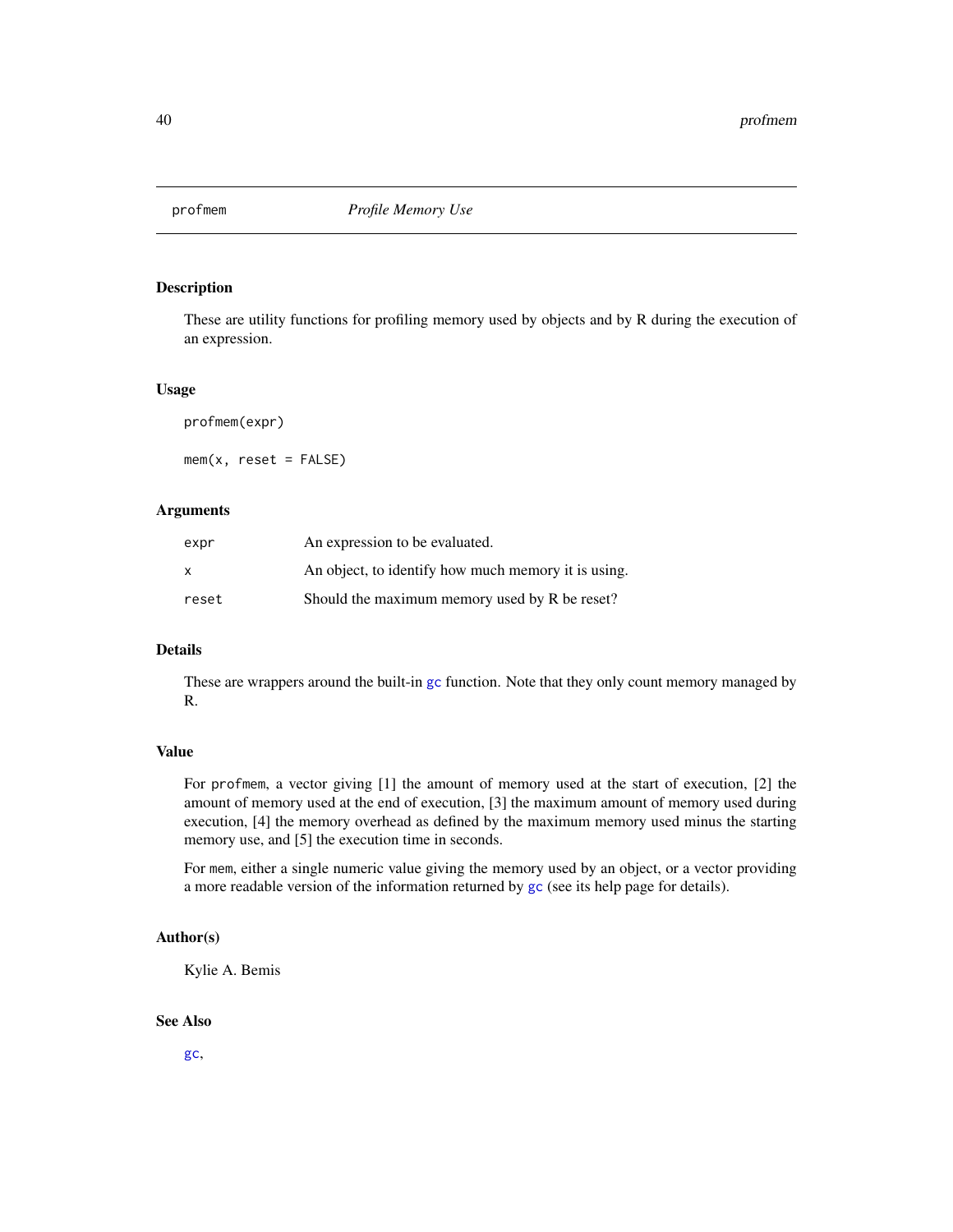<span id="page-40-0"></span>rep\_vt-class 41

#### Examples

 $x \le -1:100$  $mem(x)$  $profmem(mean(x + 1))$ 

<span id="page-40-1"></span>rep\_vt-class *Virtual Replication of Vectors*

## Description

The rep\_vt class simulates the behavior of the base function [rep](#page-0-0) without actually allocating memory for the duplication. Only the original vector and the expected length of the result are stored. All attributes of the original vector (including names) are dropped.

#### Usage

## Instance creation  $rep_vt(x, times, length.out = length(x) * times)$ 

## Additional methods documented below

## Arguments

| X          | A vector (of any mode).                         |
|------------|-------------------------------------------------|
| times      | The number of times to repeat the whole vector. |
| length.out | The desired length of the result.               |

## Value

An object of class [rep\\_vt](#page-40-1).

## Slots

data: The original vector.

length: The expected length of the repeated virtual vector.

## Creating Objects

rep\_vt instances can be created through rep\_vt().

## Methods

Standard generic methods:

x[i]: Get the elements of the uncompressed vector.

x[[i]]: Get a single element of the uncompressed vector.

length(x): Get the length of the uncompressed vector.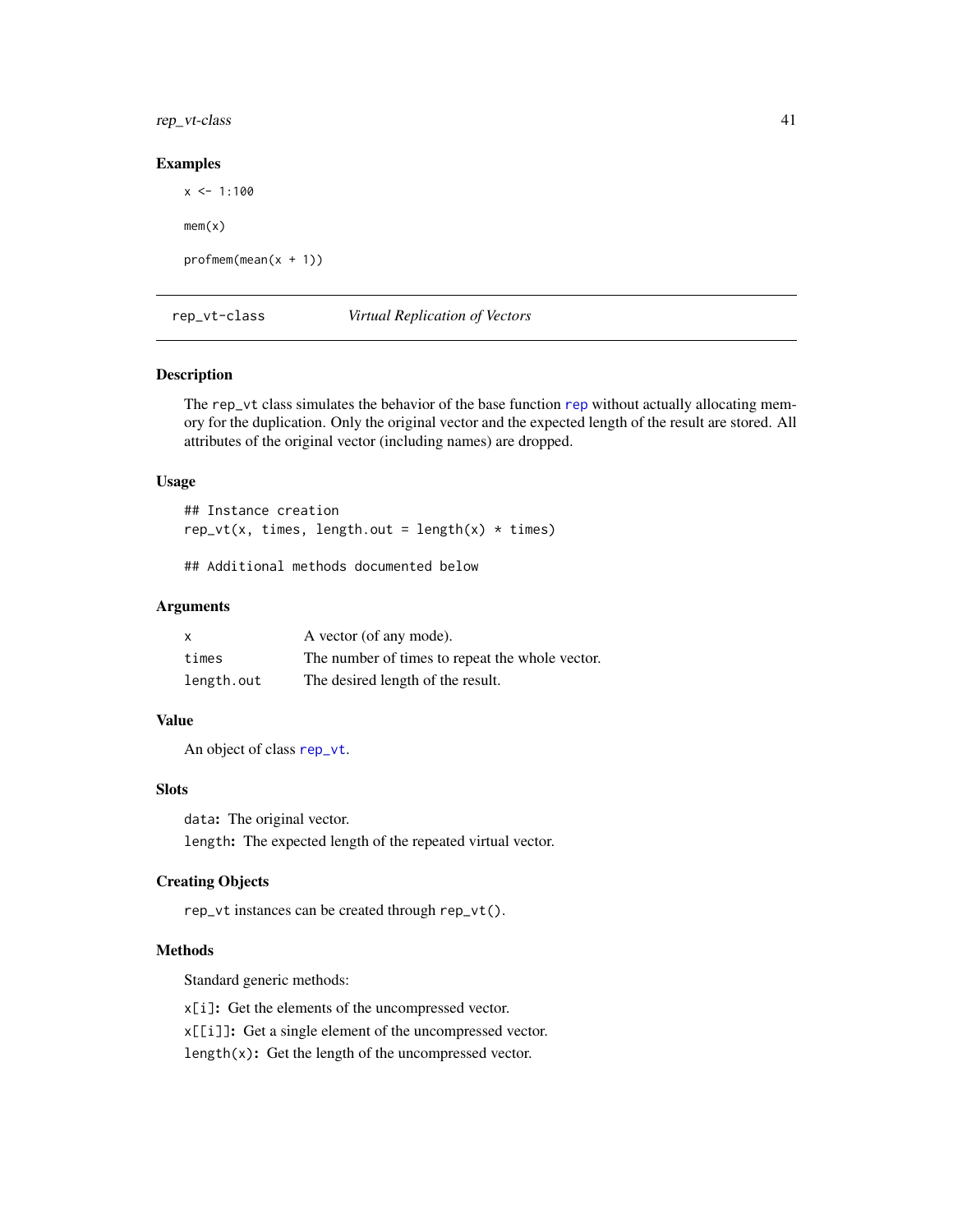<span id="page-41-0"></span>

#### Author(s)

Kylie A. Bemis

#### See Also

[base]{rep}

## Examples

```
## Create a rep_vt vector
init <-1:3x <- rep(init, length.out=100)
y <- rep_vt(init, length.out=100)
# Check that their elements are equal
x == y[]
```
<span id="page-41-1"></span>scale *Scaling and Centering of "matter" Matrices*

## Description

An implementation of [scale](#page-41-1) for [matter\\_mat](#page-31-1) matrices.

#### Usage

```
## S4 method for signature 'matter_mat'
scale(x, center = TRUE, scale = TRUE)
```
## Arguments

| x      | A matter_mat object.                                                                            |
|--------|-------------------------------------------------------------------------------------------------|
| center | Either a logical value or a numeric vector of length equal to the number of<br>columns of $x$ . |
| scale  | Either a logical value or a numeric vector of length equal to the number of<br>columns of $x$ . |

## Details

See [scale](#page-41-1) for details.

## Value

A [matter\\_mat](#page-31-1) object with the appropriate 'scaled:center' and 'scaled:scale' attributes set. No data in virtual memory is changed, but the scaling will be applied any time the data is read. This includes but is not limited to loading data elements via subsetting, summary statistics methods, and matrix multiplication.

42 scale scale scale scale scale scale scale scale scale scale scale scale scale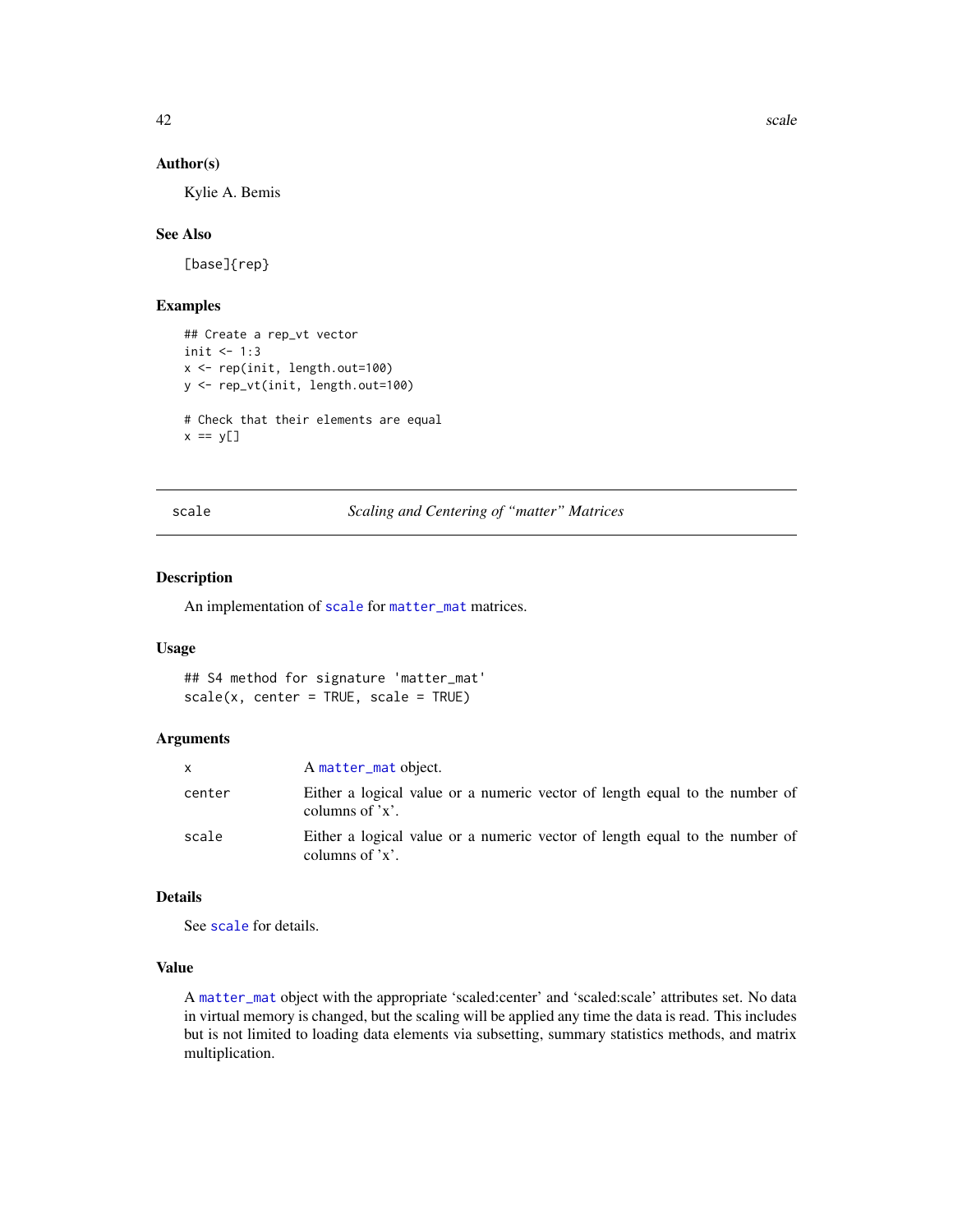<span id="page-42-0"></span>sparse\_mat-class 43

#### Author(s)

Kylie A. Bemis

#### See Also

[scale](#page-41-1)

## Examples

x <- matter(1:100, nrow=10, ncol=10)

scale(x)

<span id="page-42-1"></span>sparse\_mat-class *Sparse Matrices*

## Description

The sparse\_mat class implements sparse matrices, potentially stored out-of-memory. Both compressedsparse-column (CSC) and compressed-sparse-row (CSR) formats are supported. Non-zero elements are internally represented as key-value pairs.

#### Usage

```
## Instance creation
sparse_mat(data, datamode = "double", nrow = 0, ncol = 0,
            rowMaj = FALSE, dimnames = NULL, keys = NULL,
            tolerance = c(abs=0), combiner = "identity",
            chunksize = getOption("matter.default.chunksize"), ...)
# Check if an object is a sparse matrix
is.sparse(x)
# Coerce an object to a sparse matrix
\text{as}.\text{sparse}(x, \ldots)
```
## Additional methods documented below

## Arguments

| data     | Either a length-2 'list' with elements 'keys' and 'values' which provide the                                                                                                                    |
|----------|-------------------------------------------------------------------------------------------------------------------------------------------------------------------------------------------------|
|          | halves of the key-value pairs of the non-zero elements, or a data matrix that                                                                                                                   |
|          | will be used to initialized the sparse matrix. If a list is given, all 'keys' elements<br>must be <i>sorted</i> in increasing order.                                                            |
| datamode | A 'character' vector giving the storage mode of the data in virtual memory. Al-<br>lowable values are R numeric and logical types ('logical', 'integer', 'numeric')<br>and their C equivalents. |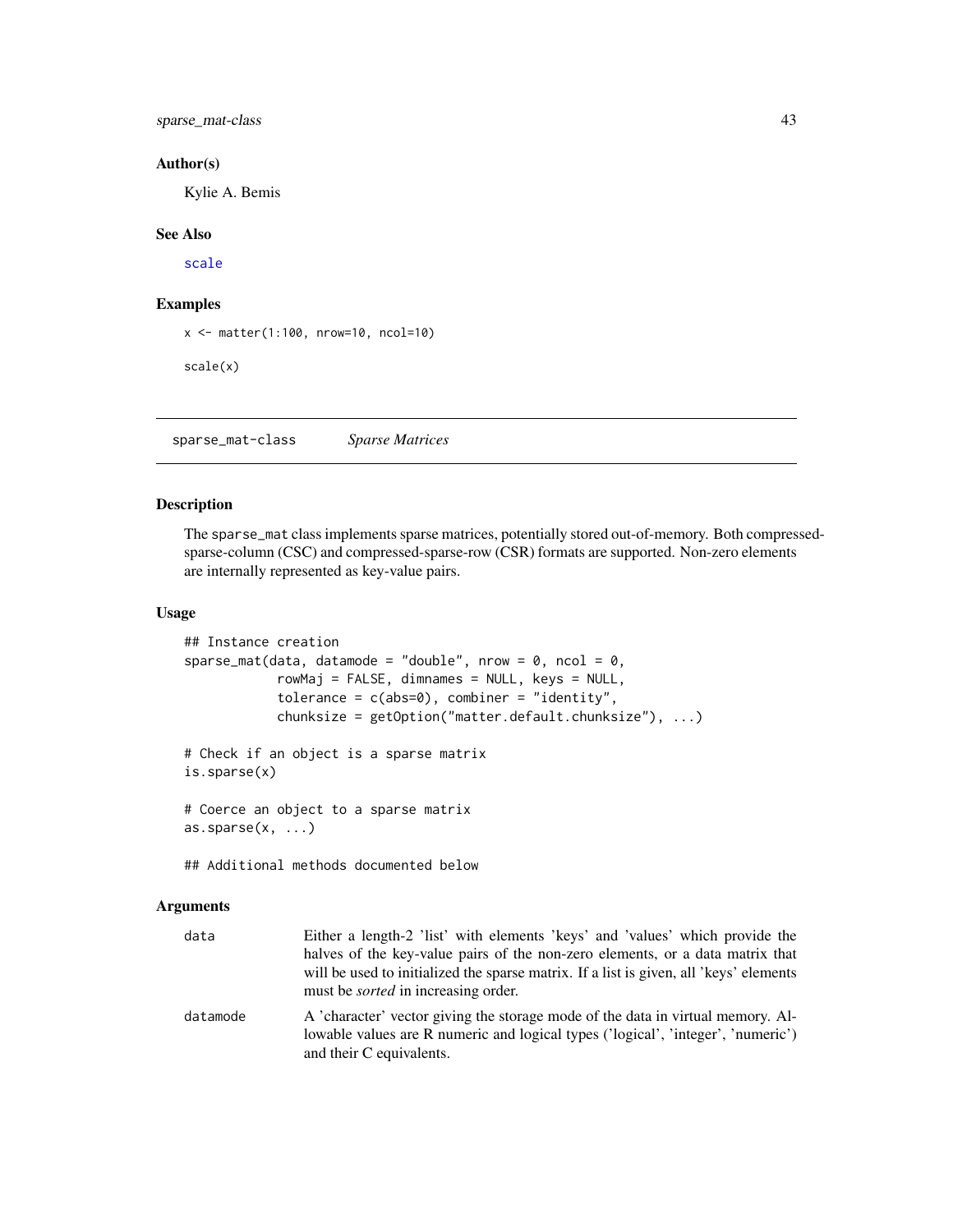<span id="page-43-0"></span>

| nrow      | An optional number giving the total number of rows.                                                                                                                                                                                                                                                                                                                                                                                                                                                                                                               |
|-----------|-------------------------------------------------------------------------------------------------------------------------------------------------------------------------------------------------------------------------------------------------------------------------------------------------------------------------------------------------------------------------------------------------------------------------------------------------------------------------------------------------------------------------------------------------------------------|
| ncol      | An optional number giving the total number of columns.                                                                                                                                                                                                                                                                                                                                                                                                                                                                                                            |
| keys      | Either NULL or a vector with length equal to the number of rows (for CSC)<br>matrices) or the number of columns (for CSR matrices). If NULL, then the<br>'key' portion of the key-value pairs that make up the non-zero elements are<br>assumed to be row or column indices. If a vector, then they define the how<br>the non-zero elements are matched to rows or columns. The 'key' portion of<br>each non-zero element is matched against this canonical set of keys using binary<br>search. Allowed types for keys are 'integer', 'numeric', and 'character'. |
| rowMai    | Whether the data should be stored using compressed-sparse-row (CSR) repre-<br>sentation (as opposed to compressed-sparse-column (CSC) representation). De-<br>faults to 'FALSE', for efficient access to columns. Set to 'TRUE' for more<br>efficient access to rows instead.                                                                                                                                                                                                                                                                                     |
| dimnames  | The names of the sparse matrix dimensions.                                                                                                                                                                                                                                                                                                                                                                                                                                                                                                                        |
| tolerance | For 'numeric' keys, the tolerance used for floating-point equality when deter-<br>mining key matches. The vector should be named. Use 'absolute' to use abso-<br>lute differences, and 'relative' to use relative differences.                                                                                                                                                                                                                                                                                                                                    |
| combiner  | In the case of collisions when matching keys, how the row- or column-vectors<br>should be combined. Acceptable values are "identity", "min", "max", "sum",<br>and "mean". A user-specified function may also be provided. Using "identity"<br>means collisions result in an error. Using "sum" or "mean" results in binning all<br>matches.                                                                                                                                                                                                                       |
| chunksize | The (suggested) maximum number of elements which should be accessed at<br>once by summary functions and linear algebra. Ignored when explicitly subset-<br>ting the dataset.                                                                                                                                                                                                                                                                                                                                                                                      |
| X         | An object to check if it is a sparse matrix or coerce to a sparse matrix.                                                                                                                                                                                                                                                                                                                                                                                                                                                                                         |
| .         | Additional arguments to be passed to constructor.                                                                                                                                                                                                                                                                                                                                                                                                                                                                                                                 |

#### Value

An object of class [sparse\\_mat](#page-42-1).

#### Slots

- data: A length-2 'list' with elements 'keys' and 'values' which provide the halves of the key-value pairs of the non-zero elements.
- datamode: The storage mode of the accessed data when read into R. This should a 'character' vector of length one with value 'integer' or 'numeric'.
- paths: A 'character' vector of the paths to the files where the data are stored.
- filemode: The read/write mode of the files where the data are stored. This should be 'r' for readonly access, or 'rw' for read/write access.
- chunksize: The maximum number of elements which should be loaded into memory at once. Used by methods implementing summary statistics and linear algebra. Ignored when explicitly subsetting the dataset.

length: The length of the data.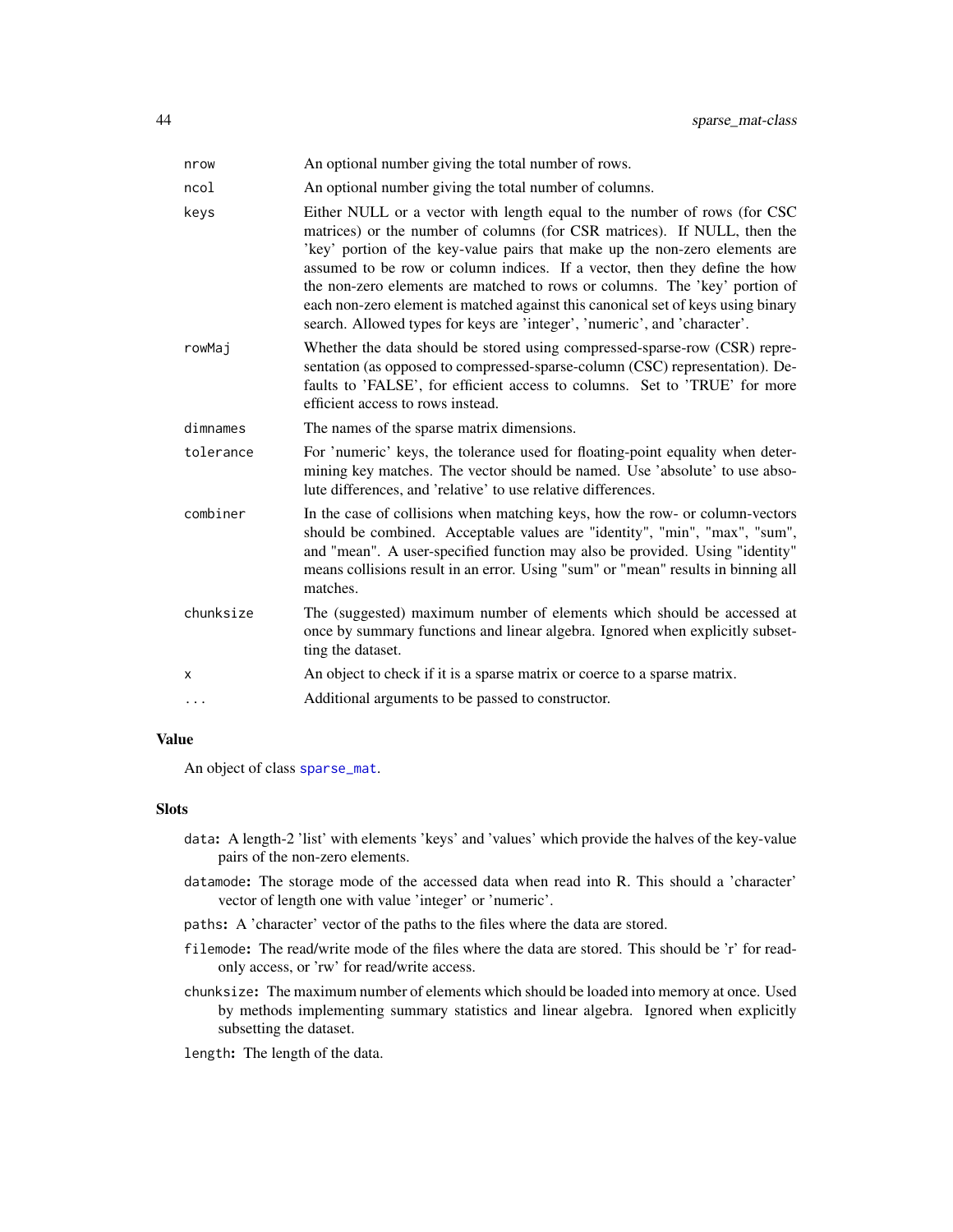- <span id="page-44-0"></span>dim: Either 'NULL' for vectors, or an integer vector of length one of more giving the maximal indices in each dimension for matrices and arrays.
- names: The names of the data elements for vectors.
- dimnames: Either 'NULL' or the names for the dimensions. If not 'NULL', then this should be a list of character vectors of the length given by 'dim' for each dimension. This is always 'NULL' for vectors.
- ops: Delayed operations to be applied on atoms.
- keys Either NULL or a vector with length equal to the number of rows (for CSC matrices) or the number of columns (for CSR matrices). If NULL, then the 'key' portion of the key-value pairs that make up the non-zero elements are assumed to be row or column indices. If a vector, then they define the how the non-zero elements are matched to rows or columns. The 'key' portion of each non-zero element is matched against this canonical set of keys using binary search. Allowed types for keys are 'integer', 'numeric', and 'character'.
- tolerance: For 'numeric' keys, the tolerance used for floating-point equality when determining key matches. An attribute 'type' gives whether 'absolute' or 'relative' differences should be used for the comparison.
- combiner: This is a function determining how the row- or column-vectors should be combined (or not) when key matching collisions occur.

#### Warning

If 'data' is given as a length-2 list of key-value pairs, no checking is performed on the validity of the key-value pairs, as this may be a costly operation if the list is stored in virtual memory. Each element of the 'keys' element must be *sorted* in increasing order, or behavior may be unexpected.

Assigning a new data element to the sparse matrix will always sort the key-value pairs of the row or column into which it was assigned.

#### Extends

[matter](#page-19-1)

## Creating Objects

sparse\_mat instances can be created through sparse\_mat().

#### Methods

Standard generic methods:

 $x[i, j, \ldots, drop], x[i, j]$  <- value: Get or set the elements of the sparse matrix. Use drop = NULL to return a subset of the same class as the object.

 $\text{cbind}(x, \ldots)$ ,  $\text{rbind}(x, \ldots)$ : Combine sparse matrices by row or column.

 $t(x)$ : Transpose a matrix. This is a quick operation which only changes metadata and does not touch the data representation.

#### Author(s)

Kylie A. Bemis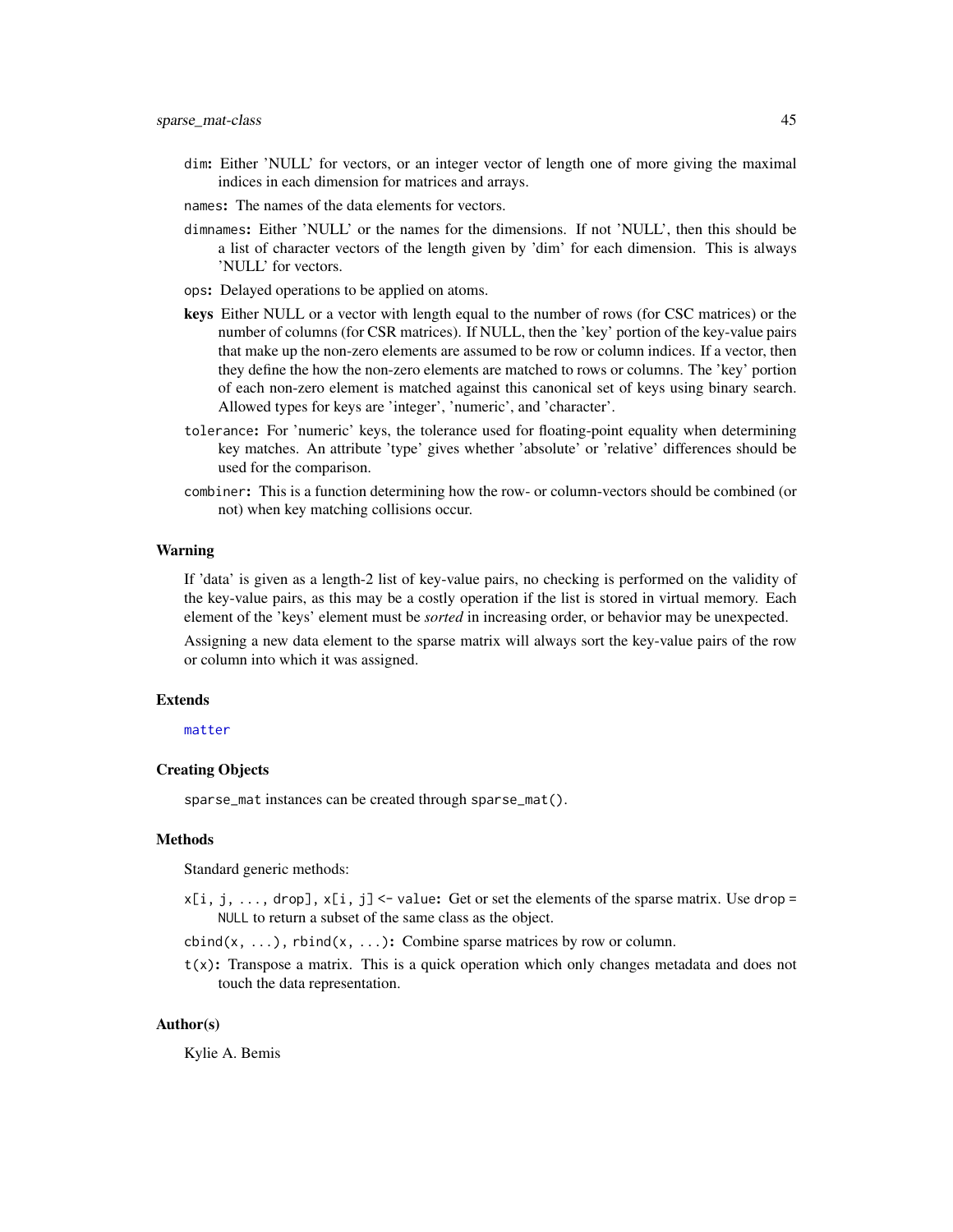#### See Also

[matter](#page-19-1)

#### Examples

```
keys <- list(
   c(1,4,8,10),
   c(2,3,5),
   c(1,2,7,9))
values <- list(
   rnorm(4),
   rnorm(3),
   rnorm(4))
init1 <- list(keys=keys, values=values)
x <- sparse_mat(init1, nrow=10)
x[]
init2 <- matrix(rbinom(100, 1, 0.2), nrow=10, ncol=10)
y <- sparse_mat(init2, keys=letters[1:10])
y[]
```
stream-stats *Streaming Summary Statistics*

#### <span id="page-45-1"></span>Description

These functions allow calculation of streaming statistics. They are useful, for example, for calculating summary statistics on small chunks of a larger dataset, and then combining them to calculate the summary statistics for the whole dataset.

This is not particularly interesting for simpler, commutative statistics like sum(), but it is useful for calculating non-commutative statistics like running sd() or var() on pieces of a larger dataset.

## Usage

```
# calculate streaming univariate statistics
s_range(x, \dots, na.rm = FALSE)
s_min(x, ..., na.rm = FALSE)
s_max(x, ..., na.rm = FALSE)s\_prod(x, ..., na.rm = FALSE)s\_sum(x, ..., na.rm = FALSE)
```
<span id="page-45-0"></span>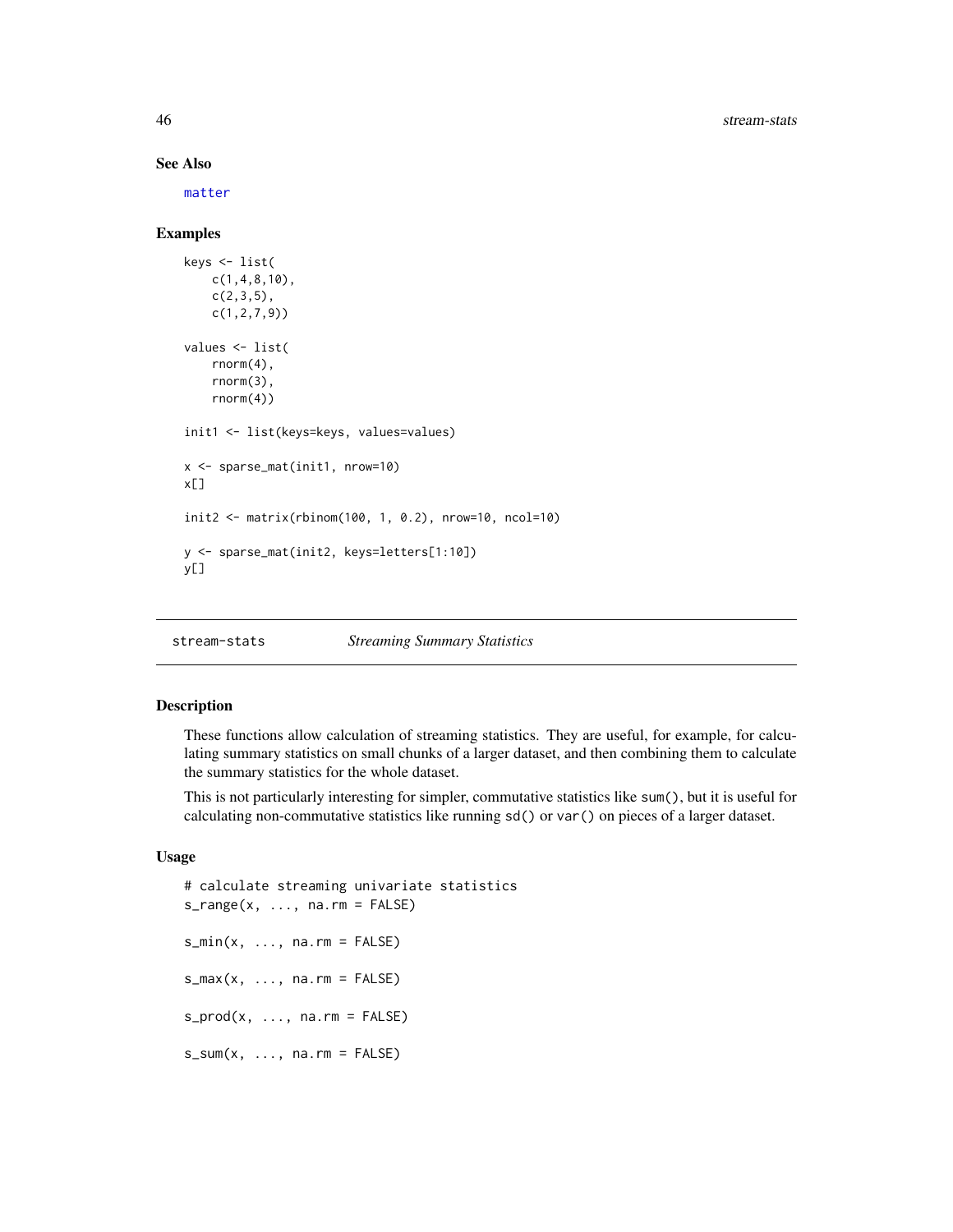```
s_mean(x, ..., na.rm = FALSE)s_var(x, \ldots, na.rm = FALSE)s_s = sd(x, \ldots, na.rm = FALSE)s_{any}(x, \ldots, na.rm = FALSE)s_all(x, ..., na.rm = FALSE)s_n = r \cdot s_n, ..., na.rm = FALSE)
# calculate streaming matrix statistics
colstreamStats(x, stat, na.rm = FALSE, ...)
rowstreamStats(x, stat, na.rm = FALSE, ...)
# calculate combined summary statistics
stat_c(x, y, ...)
```
#### Arguments

| x, y, | Object(s) on which to calculate a summary statistic, or a summary statistic to<br>combine.                                                                                                                |
|-------|-----------------------------------------------------------------------------------------------------------------------------------------------------------------------------------------------------------|
| stat  | The name of a summary statistic to compute over the rows or columns of a ma-<br>trix. Allowable values include: "range", "min", "max", "prod", "sum", "mean",<br>"var", "sd", "any", "all", and "nnzero". |
| na.rm | If TRUE, remove NA values before summarizing.                                                                                                                                                             |

#### Details

These summary statistics methods are intended to be applied to chunks of a larger dataset. They can then be combined either with the individual summary statistic functions, or with  $stat_c()$ , to produce the combined summary statistic for the full dataset. This is most useful for calculating running variances and standard deviations iteratively, which would be difficult or impossible to calculate on the full dataset.

The variances and standard deviations are calculated using running sum of squares formulas which can be calculated iteratively and are accurate for large floating-point datasets (see reference).

#### Value

For all univariate functions except s\_range(), a single number giving the summary statistic. For s\_range(), two numbers giving the minimum and the maximum values.

For colstreamStats() and rowstreamStats(), a vector of summary statistics.

## Author(s)

Kylie A. Bemis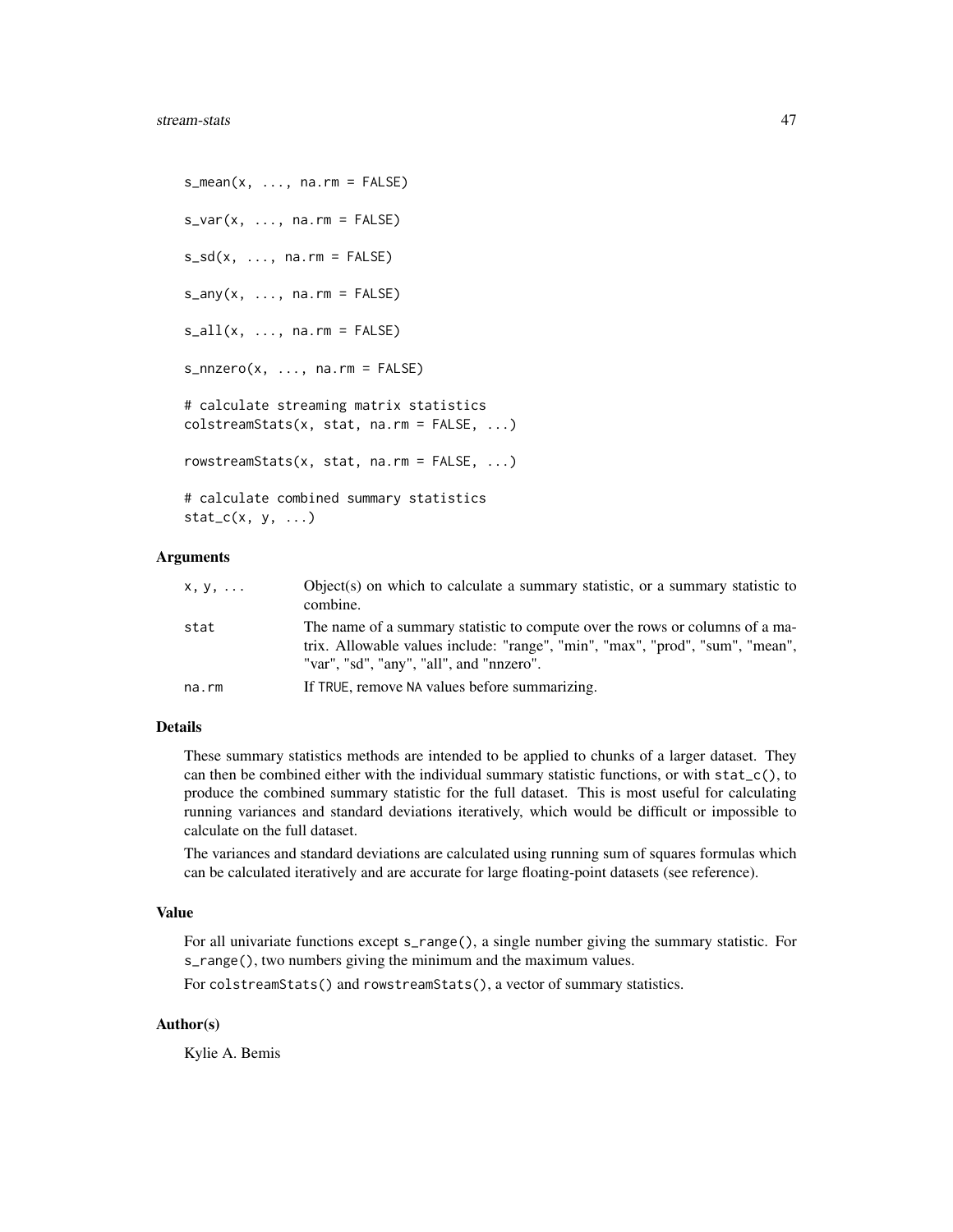#### <span id="page-47-0"></span>References

B. P. Welford, "Note on a Method for Calculating Corrected Sums of Squares and Products," Technometrics, vol. 4, no. 3, pp. 1-3, Aug. 1962.

B. O'Neill, "Some Useful Moment Results in Sampling Problems," The American Statistician, vol. 68, no. 4, pp. 282-296, Sep. 2014.

## See Also

**[Summary](#page-48-1)** 

## Examples

```
set.seed(1)
x <- sample(1:100, size=10)
y <- sample(1:100, size=10)
sx \leftarrow s\_var(x)sy \leftarrow s\_var(y)var(c(x, y))stat_c(sx, sy) # should be the same
sxy \leftarrow stat_c(sx, sy)# calculate with 1 new observation
var(c(x, y, 99))
stat_c(sxy, 99)
# calculate over rows of a matrix
set.seed(2)
A <- matrix(rnorm(100), nrow=10)
B <- matrix(rnorm(100), nrow=10)
sx <- rowstreamStats(A, "var")
sy <- rowstreamStats(B, "var")
apply(cbind(A, B), 1, var)
stat_c(sx, sy) # should be the same
```
struct *C-Style Structs Stored in Virtual Memory*

#### Description

This is a convenience function for creating and reading C-style structs in a single file stored in virtual memory.

#### Usage

```
struct(..., filename = NULL, filemode = "rw", offset = \emptyset)
```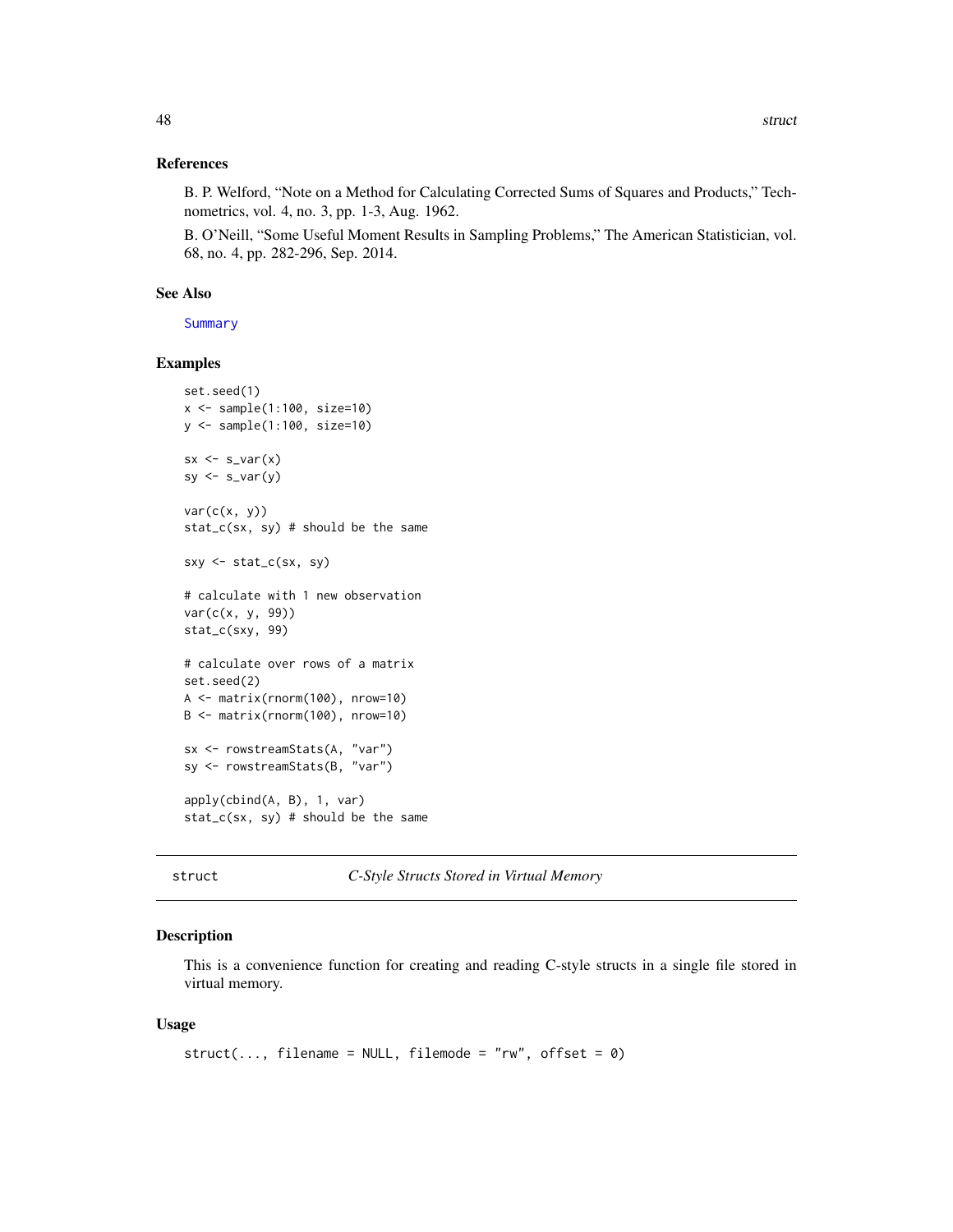## <span id="page-48-0"></span>summary-stats 49

## Arguments

| $\cdots$ | Named integers giving the members of the struct. They should be of the form<br>$name=c(type=length)$ . |
|----------|--------------------------------------------------------------------------------------------------------|
| filename | A single string giving the name of the file.                                                           |
| filemode | The mode to use to open the file.                                                                      |
| offset   | A scalar integer giving the offset from the beginning of the file.                                     |

## Details

This is simply a convenient wrapper around the wrapper around [matter\\_list](#page-29-1) that allows easy specification of C-style structs in a file.

## Value

A object of class [matter\\_list](#page-29-1).

## Author(s)

Kylie A. Bemis

## See Also

[matter\\_list](#page-29-1)

## Examples

x <- struct(first=c(int=1), second=c(double=1))

```
x$first <- 2L
x$second <- 3.33
```
x\$first x\$second

summary-stats *Summary Statistics for "matter" Objects*

## <span id="page-48-1"></span>Description

These functions efficiently calculate summary statistics for [matter](#page-19-1) objects. For matrices, they operate efficiently on both rows and columns.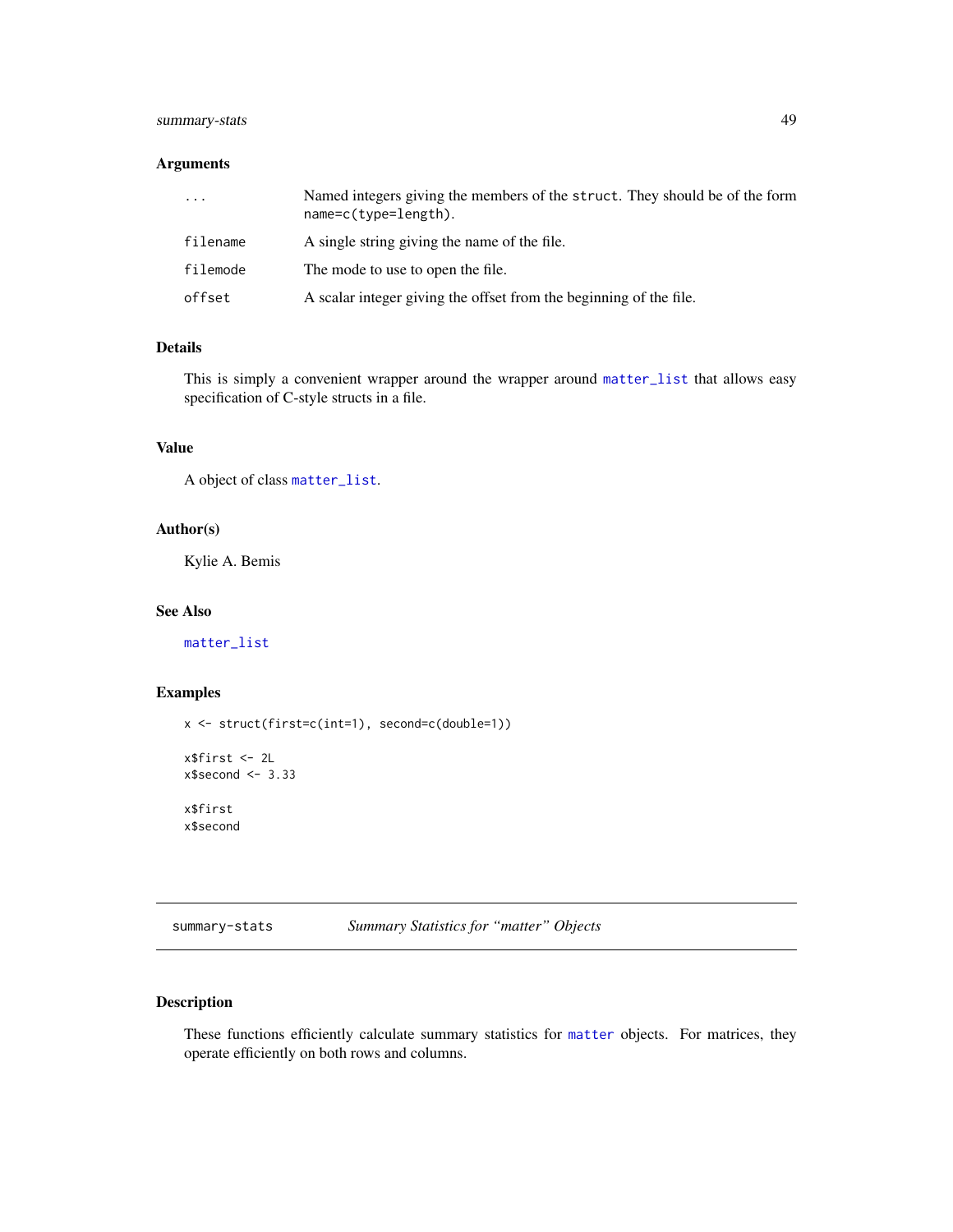## <span id="page-49-0"></span>Usage

```
## S4 method for signature 'matter'
range(x, na.rm)
## S4 method for signature 'matter'
min(x, na.rm)
## S4 method for signature 'matter'
max(x, na.rm)
## S4 method for signature 'matter'
prod(x, na.rm)
## S4 method for signature 'matter'
mean(x, na.rm)
## S4 method for signature 'matter'
sum(x, na.rm)
## S4 method for signature 'matter'
sd(x, na.rm)
## S4 method for signature 'matter'
var(x, na.rm)
## S4 method for signature 'matter'
any(x, na.rm)
## S4 method for signature 'matter'
all(x, na.rm)
## S4 method for signature 'matter_mat'
colMeans(x, na.rm)
## S4 method for signature 'matter_mat'
colSums(x, na.rm)
## S4 method for signature 'matter_mat'
colSds(x, na.rm)
## S4 method for signature 'matter_mat'
colVars(x, na.rm)
## S4 method for signature 'matter_mat'
rowMeans(x, na.rm)
## S4 method for signature 'matter_mat'
rowSums(x, na.rm)
## S4 method for signature 'matter_mat'
rowSds(x, na.rm)
## S4 method for signature 'matter_mat'
rowVars(x, na.rm)
```
#### Arguments

|       | A matter object.                              |
|-------|-----------------------------------------------|
| na.rm | If TRUE, remove NA values before summarizing. |

## Details

These summary statistics methods operate on chunks of data (equal to the chunksize of x) which are loaded into memory and then freed before reading the next chunk.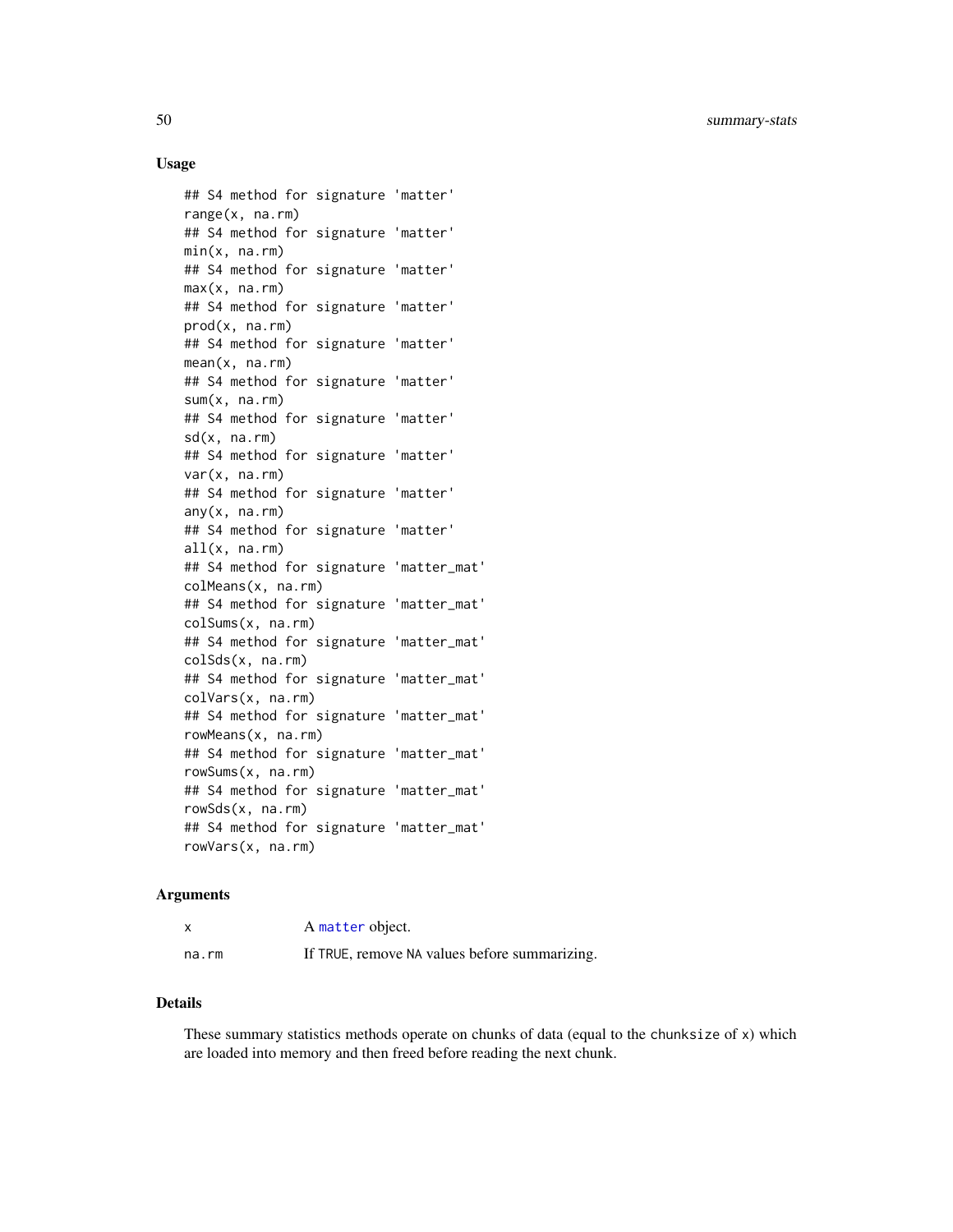<span id="page-50-0"></span>For row and column summaries on matrices, the iteration scheme is dependent on the layout of the data. Column-major matrices will always be iterated over by column, and row-major matrices will always be iterated over by row. Row statistics on column-major matrices and column statistics on row-major matrices are calculated iteratively.

The efficiency of these methods is entirely dependent on the chunksize of x. Larger chunks will yield faster calculations, but greater memory usage. The row and column summary methods may be more or less efficient than the equivalent call to [apply](#page-1-1), depending on the chunk size.

Variance and standard deviation are calculated using a running sum of squares formula which can be calculated iteratively and is accurate for large floating-point datasets (see reference).

#### Value

For mean, sd, and var, a single number. For the column summaries, a vector of length equal to the number of columns of the matrix. For the row summaries, a vector of length equal to the number of rows of the matrix.

## Author(s)

Kylie A. Bemis

## References

B. P. Welford, "Note on a Method for Calculating Corrected Sums of Squares and Products," Technometrics, vol. 4, no. 3, pp. 1-3, Aug. 1962.

## See Also

#### [stream\\_stat](#page-45-1)

#### Examples

```
x <- matter(1:100, nrow=10, ncol=10)
sum(x)mean(x)
var(x)
sd(x)
colSums(x)
colMeans(x)
colVars(x)
colSds(x)
rowSums(x)
rowMeans(x)
rowVars(x)
rowSds(x)
```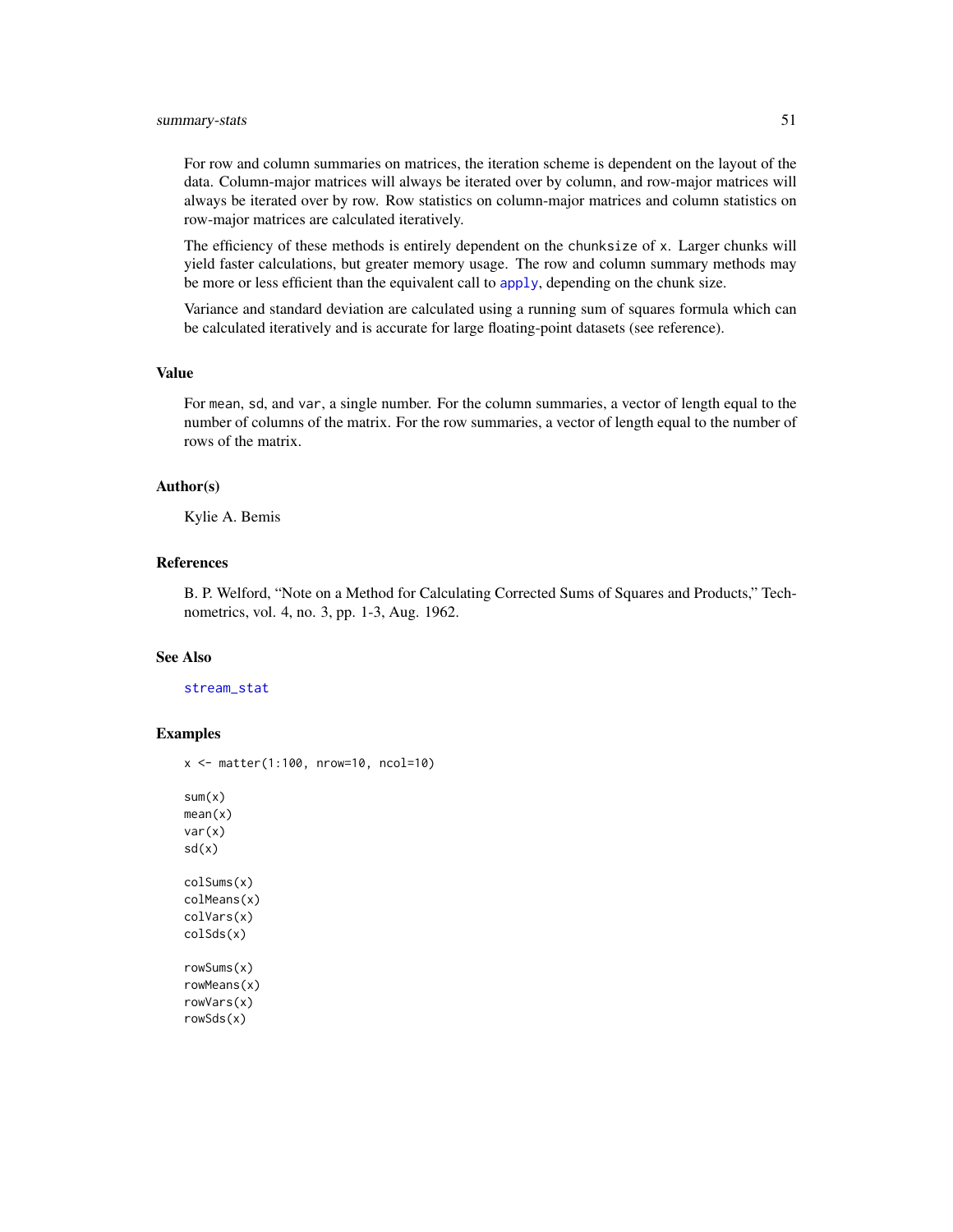## Description

This is a generic function for getting or setting 'tolerance' for an object which tests floating point equality.

## Usage

```
tolerance(object, ...)
```
tolerance(object, ...) <- value

## Arguments

| object                  | An object with tolerance.       |
|-------------------------|---------------------------------|
| $\cdot$ $\cdot$ $\cdot$ | Additional arguments.           |
| value                   | The value to set the tolerance. |

## Author(s)

Kylie A. Bemis

## See Also

[sparse\\_mat](#page-42-1)

## Examples

```
x <- sparse_mat(diag(10), keys=rnorm(10))
tolerance(x)
tolerance(x) \leftarrow c(absolute=0.1)x[]
```
uuid *Universally Unique Identifiers*

## Description

Generate a UUID.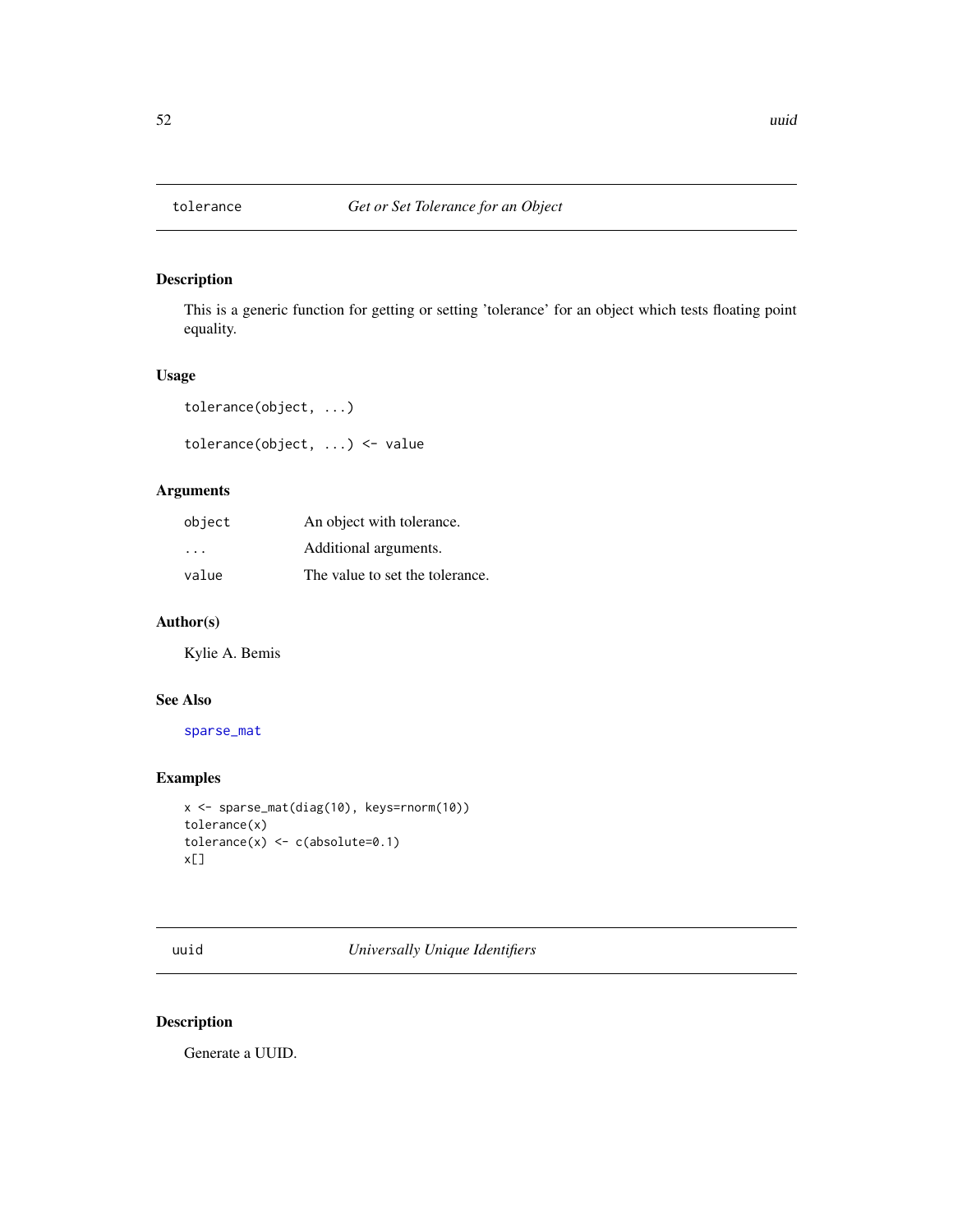uuid 53

## Usage

```
uuid(uppercase = FALSE)
hex2raw(x)
raw2hex(x, uppercase = FALSE)
```
## Arguments

| X         | A vector of to convert between raw bytes and hexadecimal strings. |
|-----------|-------------------------------------------------------------------|
| uppercase | Should the result be in uppercase?                                |

## Details

uuid generates a random universally unique identifier. hex2raw converts a hexadecimal string to a raw vector. raw2hex converts a raw vector to a hexadecimal string.

## Value

For uuid, a list of length 2:

- string: A character vector giving the UUID.
- bytes: The raw bytes of the UUID.

For hex2raw, a raw vector.

For raw2hex, a character vector of length 1.

## Author(s)

Kylie A. Bemis

## Examples

```
id \leftarrow \text{uuid}()id
hex2raw(id$string)
raw2hex(id$bytes)
```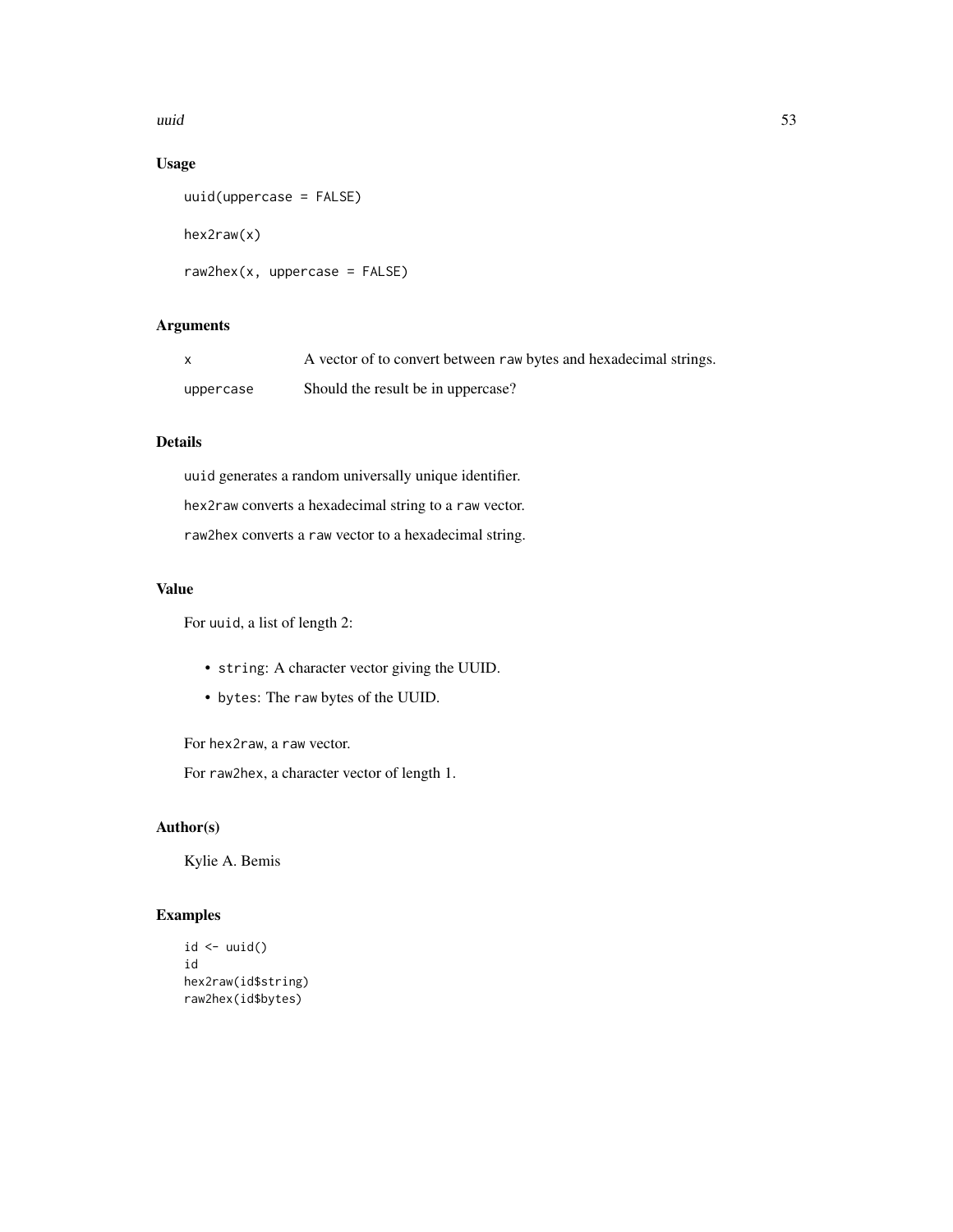## <span id="page-53-1"></span><span id="page-53-0"></span>Description

The virtual\_mat class implements virtual matrices, which may hold any matrix-like objects. It is provided primarily to allow combining of matter matrix classes that could not be combined otherwise.

## Usage

```
## Instance creation
virtual_mat(data, datamode = "double", rowMaj = FALSE,
            dimnames = NULL, index = NULL, transpose = FALSE,
            chunksize = getOption("matter.default.chunksize"), ...)
# Check if an object is a virtual matrix
is.virtual(x)
# Coerce an object to a virtual matrix
as.virtual(x, \ldots)## Additional methods documented below
```
#### Arguments

| data      | A list of matrices or vectors to combine.                                                                                                                                                       |
|-----------|-------------------------------------------------------------------------------------------------------------------------------------------------------------------------------------------------|
| datamode  | A 'character' vector giving the storage mode of the data in virtual memory. Al-<br>lowable values are R numeric and logical types ('logical', 'integer', 'numeric')<br>and their C equivalents. |
| rowMaj    | Whether the matrices in data are combined by row (TRUE) or by column (FALSE.                                                                                                                    |
| dimnames  | The names of the virtual matrix dimensions.                                                                                                                                                     |
| index     | A length-2 list of row and column indices giving a submatrix, if desired.                                                                                                                       |
| transpose | Should the matrix be transposed?                                                                                                                                                                |
| chunksize | The (suggested) maximum number of elements which should be accessed at<br>once by summary functions and linear algebra. Ignored when explicitly subset-<br>ting the dataset.                    |
| X         | An object to check if it is a virtual matrix or coerce to a virtual matrix.                                                                                                                     |
| $\cdot$   | Additional arguments to be passed to constructor.                                                                                                                                               |

#### Value

An object of class [virtual\\_mat](#page-53-1).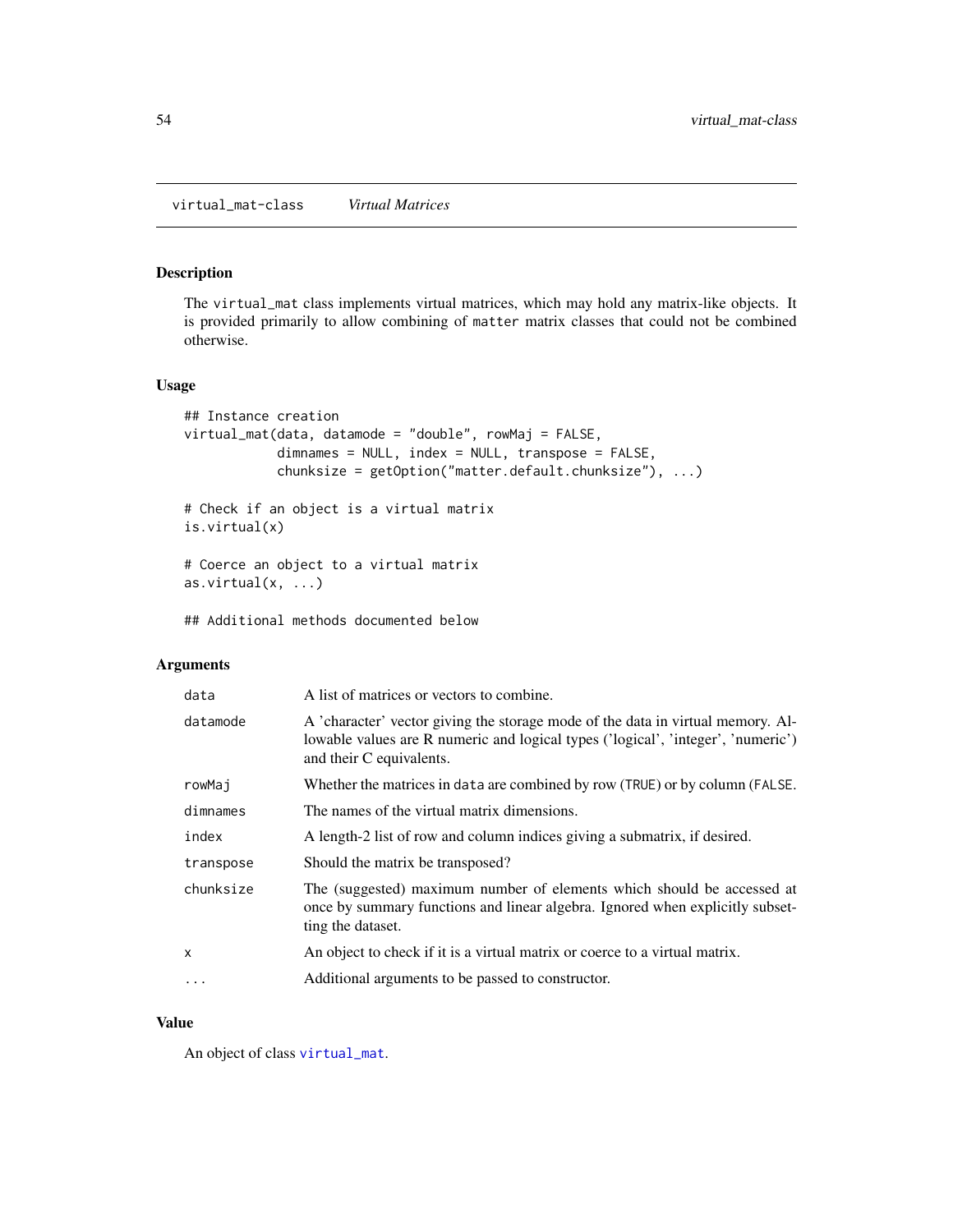#### <span id="page-54-0"></span>**Slots**

data: A list of the original matrices or row/column-vectors.

- datamode: The storage mode of the accessed data when read into R. This should a 'character' vector of length one with value 'integer' or 'numeric'.
- paths: A 'character' vector of the paths to the files where the data are stored.
- filemode: The read/write mode of the files where the data are stored. This should be 'r' for readonly access, or 'rw' for read/write access.
- chunksize: The maximum number of elements which should be loaded into memory at once. Used by methods implementing summary statistics and linear algebra. Ignored when explicitly subsetting the dataset.
- length: The length of the data.
- dim: Either 'NULL' for vectors, or an integer vector of length one of more giving the maximal indices in each dimension for matrices and arrays.
- names: The names of the data elements for vectors.
- dimnames: Either 'NULL' or the names for the dimensions. If not 'NULL', then this should be a list of character vectors of the length given by 'dim' for each dimension. This is always 'NULL' for vectors.

ops: Delayed operations to be applied on atoms.

index A length-2 list of row and column indices giving a virtual submatrix.

transpose TRUE if the virtual matrix should be transposed, and FALSE otherwise.

#### Extends

[matter](#page-19-1)

#### Creating Objects

virtual\_mat instances can be created through virtual\_mat().

#### Methods

Standard generic methods:

- $x[i, j, \ldots]$ , drop]: Get or set the elements of the virtual matrix. Use drop = NULL to return a subset of the same class as the object.
- cbind(x, ...), rbind(x, ...): Combine virtual matrices by row or column.
- $t(x)$ : Transpose a matrix. This is a quick operation which only changes metadata and does not touch the data representation.

#### Author(s)

Kylie A. Bemis

#### See Also

[matter](#page-19-1)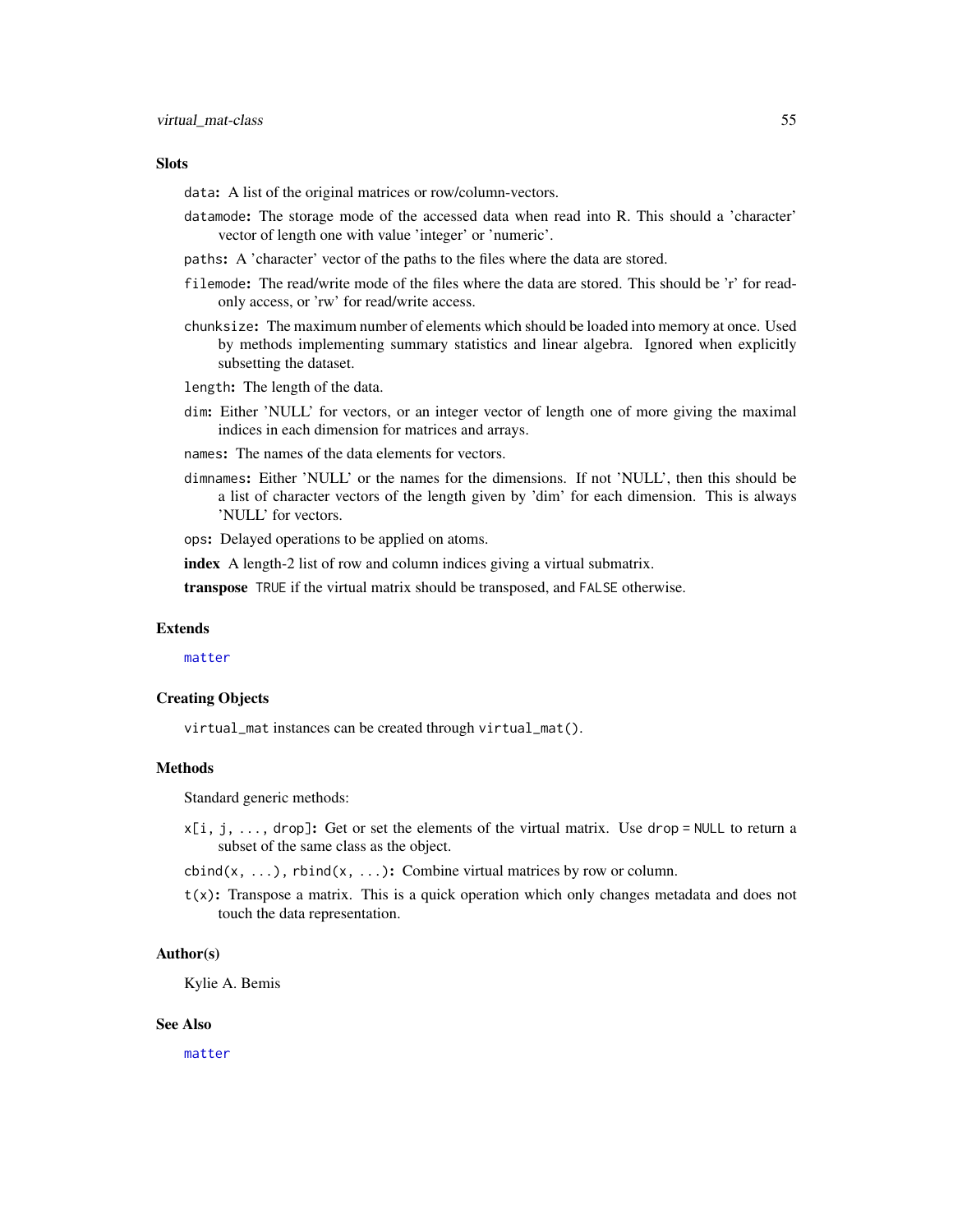## Examples

```
x <- matrix(runif(50), nrow=10, ncol=5)
x <- virtual_mat(list(x, x))
x[]
```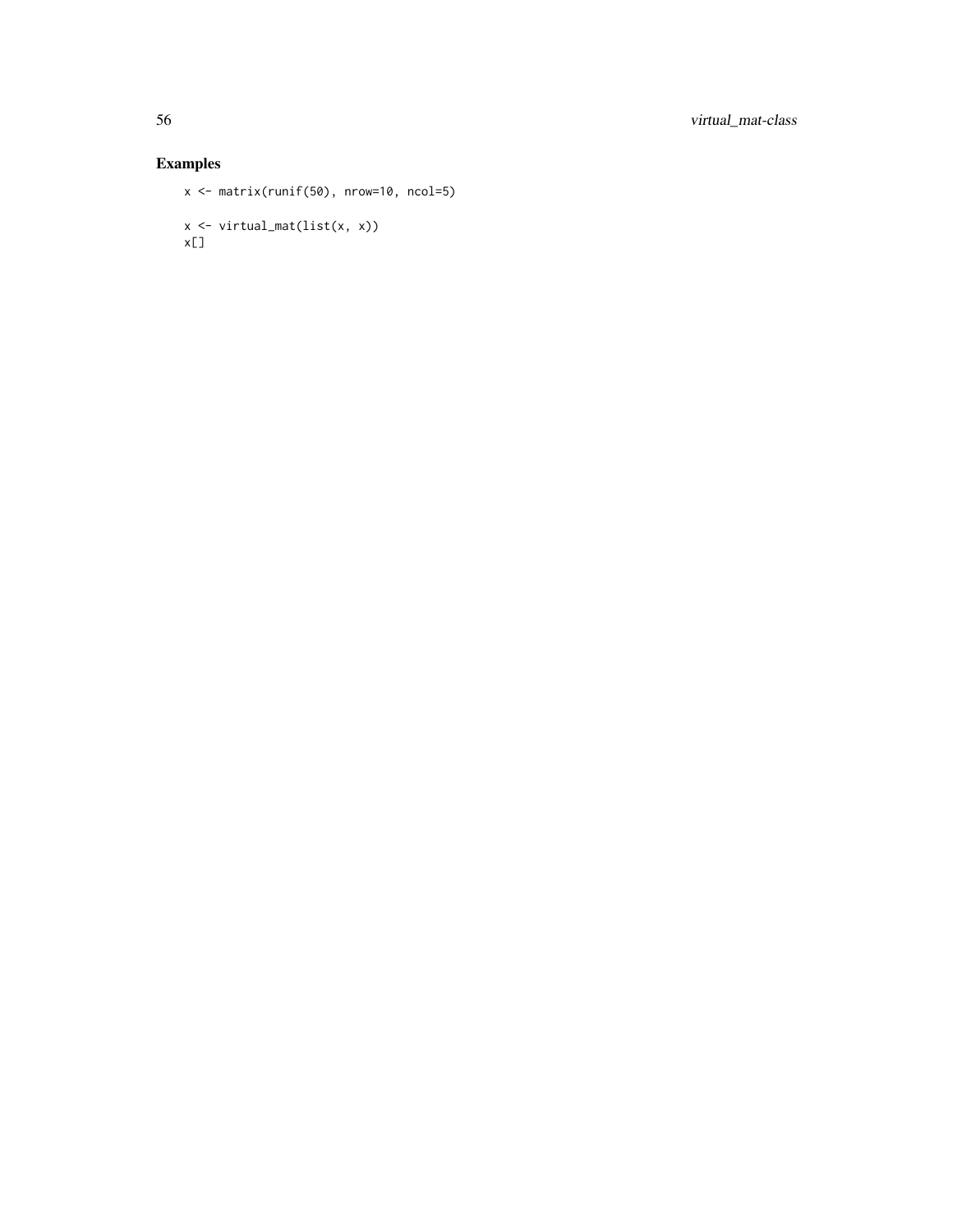# <span id="page-56-0"></span>Index

∗ IO matter-class, [20](#page-19-0) matter-datatypes, [22](#page-21-0) matter\_arr-class, [23](#page-22-0) matter\_df-class, [26](#page-25-0) matter\_fc-class, [28](#page-27-0) matter\_list-class, [30](#page-29-0) matter\_mat-class, [32](#page-31-0) matter\_str-class, [34](#page-33-0) matter\_vec-class, [36](#page-35-0) struct, [48](#page-47-0) ∗ arith delayed-ops, [14](#page-13-0) ∗ array matter-class, [20](#page-19-0) matter\_arr-class, [23](#page-22-0) matter\_df-class, [26](#page-25-0) matter\_fc-class, [28](#page-27-0) matter\_list-class, [30](#page-29-0) matter\_mat-class, [32](#page-31-0) matter\_str-class, [34](#page-33-0) matter\_vec-class, [36](#page-35-0) sparse\_mat-class, [43](#page-42-0) struct, [48](#page-47-0) virtual\_mat-class, [54](#page-53-0) ∗ classes drle-class, [15](#page-14-0) matter-class, [20](#page-19-0) matter\_arr-class, [23](#page-22-0) matter\_df-class, [26](#page-25-0) matter\_fc-class, [28](#page-27-0) matter\_list-class, [30](#page-29-0) matter\_mat-class, [32](#page-31-0) matter\_str-class, [34](#page-33-0) matter\_vec-class, [36](#page-35-0) rep\_vt-class, [41](#page-40-0) sparse\_mat-class, [43](#page-42-0) virtual\_mat-class, [54](#page-53-0) ∗ methods

apply, [2](#page-1-0) chunk\_apply, [8](#page-7-0) colStats, [11](#page-10-0) delayed-ops, [14](#page-13-0) lapply, [17](#page-16-0) scale, [42](#page-41-0) stream-stats, [46](#page-45-0) summary-stats, [49](#page-48-0) ∗ misc matter-options, [23](#page-22-0) ∗ models biglm, [4](#page-3-0) ∗ multivariate prcomp, [38](#page-37-0) ∗ regression biglm, [4](#page-3-0) ∗ univar colStats, [11](#page-10-0) stream-stats, [46](#page-45-0) summary-stats, [49](#page-48-0) ∗ utilities binvec, [5](#page-4-0) bsearch, [6](#page-5-0) checksum, [7](#page-6-0) combine, [13](#page-12-0) combiner, [13](#page-12-0) keys, [17](#page-16-0) locmax, [19](#page-18-0) profmem, [40](#page-39-0) struct, [48](#page-47-0) tolerance, [52](#page-51-0) uuid, [52](#page-51-0) [,atoms,ANY,ANY,ANY-method *(*matter-class*)*, [20](#page-19-0) [,atoms,ANY,missing,ANY-method *(*matter-class*)*, [20](#page-19-0) [,atoms,missing,ANY,ANY-method *(*matter-class*)*, [20](#page-19-0) [,drle,ANY,missing,missing-method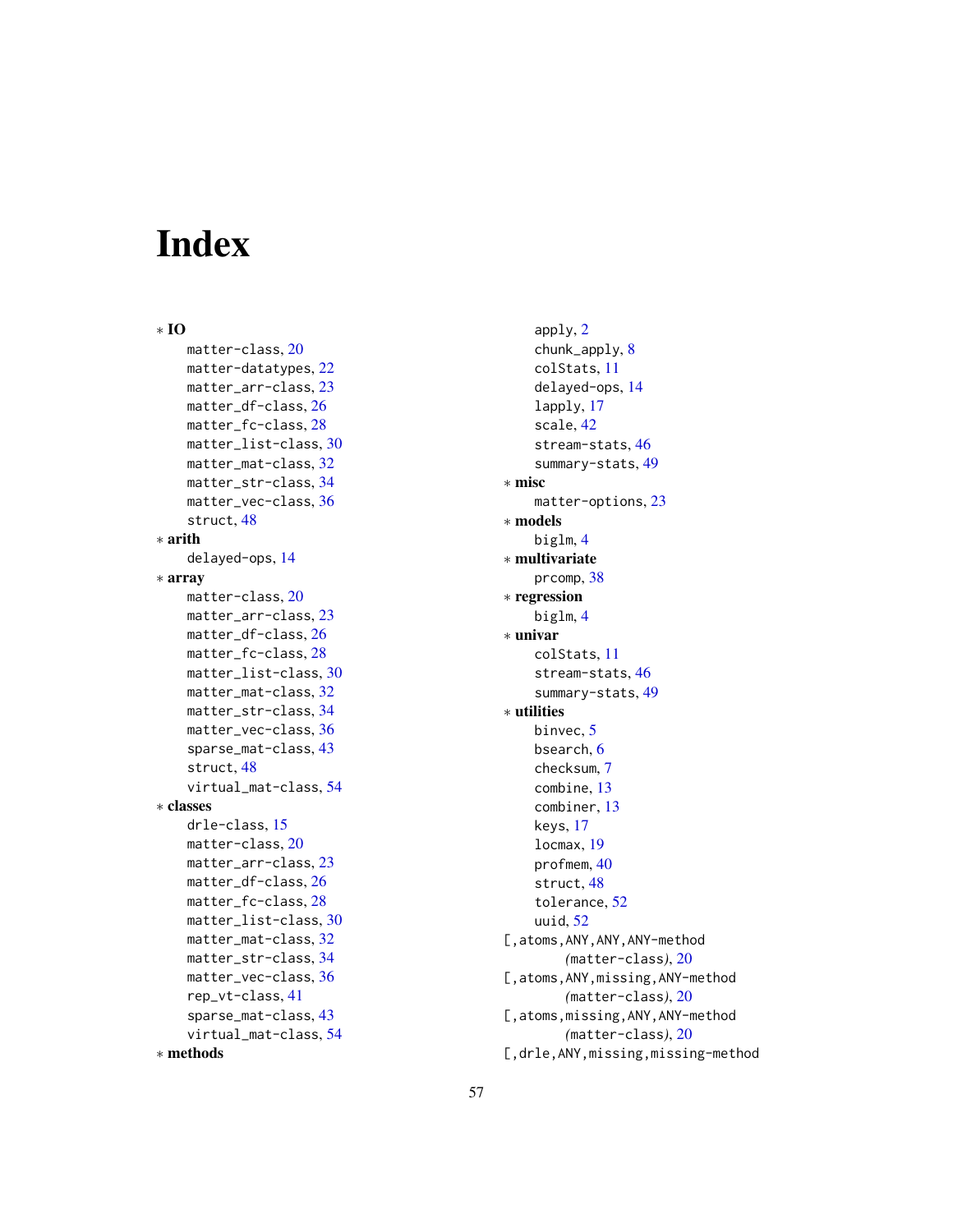*(*drle-class*)*, [15](#page-14-0) [,drle,missing,missing,missing-method *(*drle-class*)*, [15](#page-14-0) [,matter\_arr,ANY,ANY,ANY-method *(*matter\_arr-class*)*, [23](#page-22-0) [,matter\_arr-method *(*matter\_arr-class*)*, [23](#page-22-0) [,matter\_fc,ANY,missing,ANY-method *(*matter\_fc-class*)*, [28](#page-27-0) [,matter\_fc,ANY,missing,NULL-method *(*matter\_fc-class*)*, [28](#page-27-0) [,matter\_fc-method *(*matter\_fc-class*)*, [28](#page-27-0) [,matter\_list,ANY,missing,ANY-method *(*matter\_list-class*)*, [30](#page-29-0) [,matter\_list,ANY,missing,NULL-method *(*matter\_list-class*)*, [30](#page-29-0) [,matter\_list-method *(*matter\_list-class*)*, [30](#page-29-0) [,matter\_mat,ANY,ANY,ANY-method *(*matter\_mat-class*)*, [32](#page-31-0) [,matter\_mat,ANY,ANY,NULL-method *(*matter\_mat-class*)*, [32](#page-31-0) [,matter\_mat-method *(*matter\_mat-class*)*, [32](#page-31-0) [,matter\_str,ANY,missing,ANY-method *(*matter\_str-class*)*, [34](#page-33-0) [,matter\_str,ANY,missing,NULL-method *(*matter\_str-class*)*, [34](#page-33-0) [,matter\_str-method *(*matter\_str-class*)*, [34](#page-33-0) [,matter\_vec,ANY,missing,ANY-method *(*matter\_vec-class*)*, [36](#page-35-0) [,matter\_vec,ANY,missing,NULL-method *(*matter\_vec-class*)*, [36](#page-35-0) [,matter\_vec-method *(*matter\_vec-class*)*, [36](#page-35-0) [,rep\_vt,ANY,missing,missing-method *(*rep\_vt-class*)*, [41](#page-40-0) [,rep\_vt,missing,missing,missing-method *(*rep\_vt-class*)*, [41](#page-40-0) [,sparse\_mat,ANY,ANY,ANY-method *(*sparse\_mat-class*)*, [43](#page-42-0) [,sparse\_mat,ANY,ANY,NULL-method *(*sparse\_mat-class*)*, [43](#page-42-0) [,sparse\_mat-method *(*sparse\_mat-class*)*, [43](#page-42-0) [,virtual\_df,ANY,ANY,ANY-method *(*matter\_df-class*)*, [26](#page-25-0)

[,virtual\_df,ANY,ANY,NULL-method *(*matter\_df-class*)*, [26](#page-25-0) [,virtual\_df-method *(*matter\_df-class*)*, [26](#page-25-0) [,virtual\_mat,ANY,ANY,ANY-method *(*virtual\_mat-class*)*, [54](#page-53-0) [,virtual\_mat,ANY,ANY,NULL-method *(*virtual\_mat-class*)*, [54](#page-53-0) [,virtual\_mat,ANY,missing,ANY-method *(*virtual\_mat-class*)*, [54](#page-53-0) [,virtual\_mat,ANY,missing,NULL-method *(*virtual\_mat-class*)*, [54](#page-53-0) [,virtual\_mat,missing,ANY,ANY-method *(*virtual\_mat-class*)*, [54](#page-53-0) [,virtual\_mat,missing,ANY,NULL-method *(*virtual\_mat-class*)*, [54](#page-53-0) [,virtual\_mat,missing,missing,ANY-method *(*virtual\_mat-class*)*, [54](#page-53-0) [,virtual\_mat-method *(*virtual\_mat-class*)*, [54](#page-53-0) [<-,matter\_arr,ANY,ANY,ANY-method *(*matter\_arr-class*)*, [23](#page-22-0) [<-,matter\_arr-method *(*matter\_arr-class*)*, [23](#page-22-0) [<-,matter\_fc,ANY,missing,ANY-method *(*matter\_fc-class*)*, [28](#page-27-0) [<-,matter\_fc-method *(*matter\_fc-class*)*, [28](#page-27-0) [<-,matter\_list,ANY,missing,ANY-method *(*matter\_list-class*)*, [30](#page-29-0) [<-,matter\_list-method *(*matter\_list-class*)*, [30](#page-29-0) [<-,matter\_mat,ANY,ANY,ANY-method *(*matter\_mat-class*)*, [32](#page-31-0) [<-,matter\_mat-method *(*matter\_mat-class*)*, [32](#page-31-0) [<-,matter\_str,ANY,missing,ANY-method *(*matter\_str-class*)*, [34](#page-33-0) [<-,matter\_str-method *(*matter\_str-class*)*, [34](#page-33-0) [<-,matter\_vec,ANY,missing,ANY-method *(*matter\_vec-class*)*, [36](#page-35-0) [<-,matter\_vec-method *(*matter\_vec-class*)*, [36](#page-35-0) [<-,sparse\_mat,ANY,ANY,ANY-method *(*sparse\_mat-class*)*, [43](#page-42-0) [<-,sparse\_mat-method *(*sparse\_mat-class*)*, [43](#page-42-0)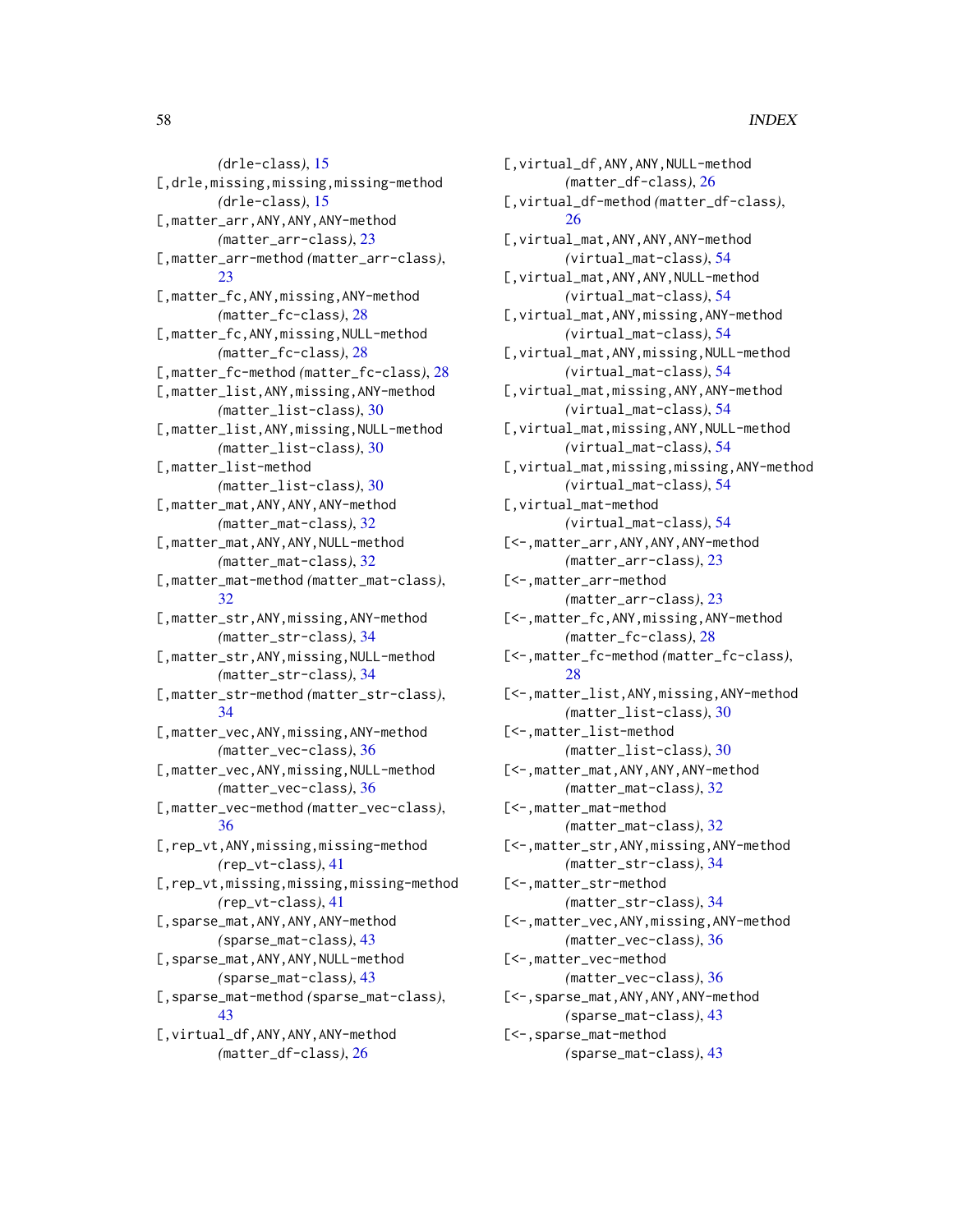#### INDEX 59

[<-,virtual\_df,ANY,ANY,ANY-method *(*matter\_df-class*)*, [26](#page-25-0) [<-,virtual\_df-method *(*matter\_df-class*)*, [26](#page-25-0) [[,atoms,ANY,ANY-method *(*matter-class*)*, [20](#page-19-0) [[,atoms-method *(*matter-class*)*, [20](#page-19-0) [[,matter\_list,ANY,ANY-method *(*matter\_list-class*)*, [30](#page-29-0) [[,rep\_vt,ANY,ANY-method *(*rep\_vt-class*)*, [41](#page-40-0) [[,virtual\_df,ANY,missing-method *(*matter\_df-class*)*, [26](#page-25-0) [[<-,matter\_list,ANY,ANY-method *(*matter\_list-class*)*, [30](#page-29-0) [[<-,virtual\_df,ANY,missing-method *(*matter\_df-class*)*, [26](#page-25-0) \$,matter\_list-method *(*matter\_list-class*)*, [30](#page-29-0) \$,virtual\_df-method *(*matter\_df-class*)*, [26](#page-25-0) \$<-,matter\_list-method *(*matter\_list-class*)*, [30](#page-29-0) \$<-,virtual\_df-method *(*matter\_df-class*)*, [26](#page-25-0) %\*%,matrix,matter\_mat-method *(*matter\_mat-class*)*, [32](#page-31-0) %\*%,matrix,sparse\_matc-method *(*sparse\_mat-class*)*, [43](#page-42-0) %\*%,matrix,sparse\_matr-method *(*sparse\_mat-class*)*, [43](#page-42-0) %\*%,matrix,virtual\_matc-method *(*virtual\_mat-class*)*, [54](#page-53-0) %\*%,matrix,virtual\_matr-method *(*virtual\_mat-class*)*, [54](#page-53-0) %\*%,matter,matter-method *(*matter\_mat-class*)*, [32](#page-31-0) %\*%,matter,numeric-method *(*matter\_mat-class*)*, [32](#page-31-0) %\*%,matter\_mat,matrix-method *(*matter\_mat-class*)*, [32](#page-31-0) %\*%,numeric,matter-method *(*matter\_mat-class*)*, [32](#page-31-0) %\*%,sparse\_matc,matrix-method *(*sparse\_mat-class*)*, [43](#page-42-0) %\*%,sparse\_matr,matrix-method *(*sparse\_mat-class*)*, [43](#page-42-0) %\*%,virtual\_matc,matrix-method

*(*virtual\_mat-class*)*, [54](#page-53-0) %\*%,virtual\_matr,matrix-method *(*virtual\_mat-class*)*, [54](#page-53-0) adata *(*matter-class*)*, [20](#page-19-0) adata,matter-method *(*matter-class*)*, [20](#page-19-0) all,matter-method *(*summary-stats*)*, [49](#page-48-0) any,matter-method *(*summary-stats*)*, [49](#page-48-0) apply, *[2](#page-1-0)*, [2,](#page-1-0) *[3](#page-2-0)*, *[10](#page-9-0)*, *[51](#page-50-0)* apply,matter\_mat-method *(*apply*)*, [2](#page-1-0) apply,sparse\_mat-method *(*apply*)*, [2](#page-1-0) apply,virtual\_mat-method *(*apply*)*, [2](#page-1-0) Arith, *[15](#page-14-0)* Arith *(*delayed-ops*)*, [14](#page-13-0) Arith,matter\_arr,matter\_arr-method *(*delayed-ops*)*, [14](#page-13-0) Arith,matter\_arr,numeric-method *(*delayed-ops*)*, [14](#page-13-0) Arith,matter\_fc,matter\_fc-method *(*delayed-ops*)*, [14](#page-13-0) Arith,matter\_fc,numeric-method *(*delayed-ops*)*, [14](#page-13-0) Arith,matter\_matc,matter\_matc-method *(*delayed-ops*)*, [14](#page-13-0) Arith,matter\_matc,numeric-method *(*delayed-ops*)*, [14](#page-13-0) Arith,matter\_matr,matter\_matr-method *(*delayed-ops*)*, [14](#page-13-0) Arith,matter\_matr,numeric-method *(*delayed-ops*)*, [14](#page-13-0) Arith,matter\_vec,matter\_vec-method *(*delayed-ops*)*, [14](#page-13-0) Arith,matter\_vec,numeric-method *(*delayed-ops*)*, [14](#page-13-0) Arith,numeric,matter\_arr-method *(*delayed-ops*)*, [14](#page-13-0) Arith,numeric,matter\_fc-method *(*delayed-ops*)*, [14](#page-13-0) Arith,numeric,matter\_matc-method *(*delayed-ops*)*, [14](#page-13-0) Arith,numeric,matter\_matr-method *(*delayed-ops*)*, [14](#page-13-0) Arith,numeric,matter\_vec-method *(*delayed-ops*)*, [14](#page-13-0) as.array,matter\_arr-method *(*matter\_arr-class*)*, [23](#page-22-0) as.array,matter\_vec-method *(*matter\_vec-class*)*, [36](#page-35-0)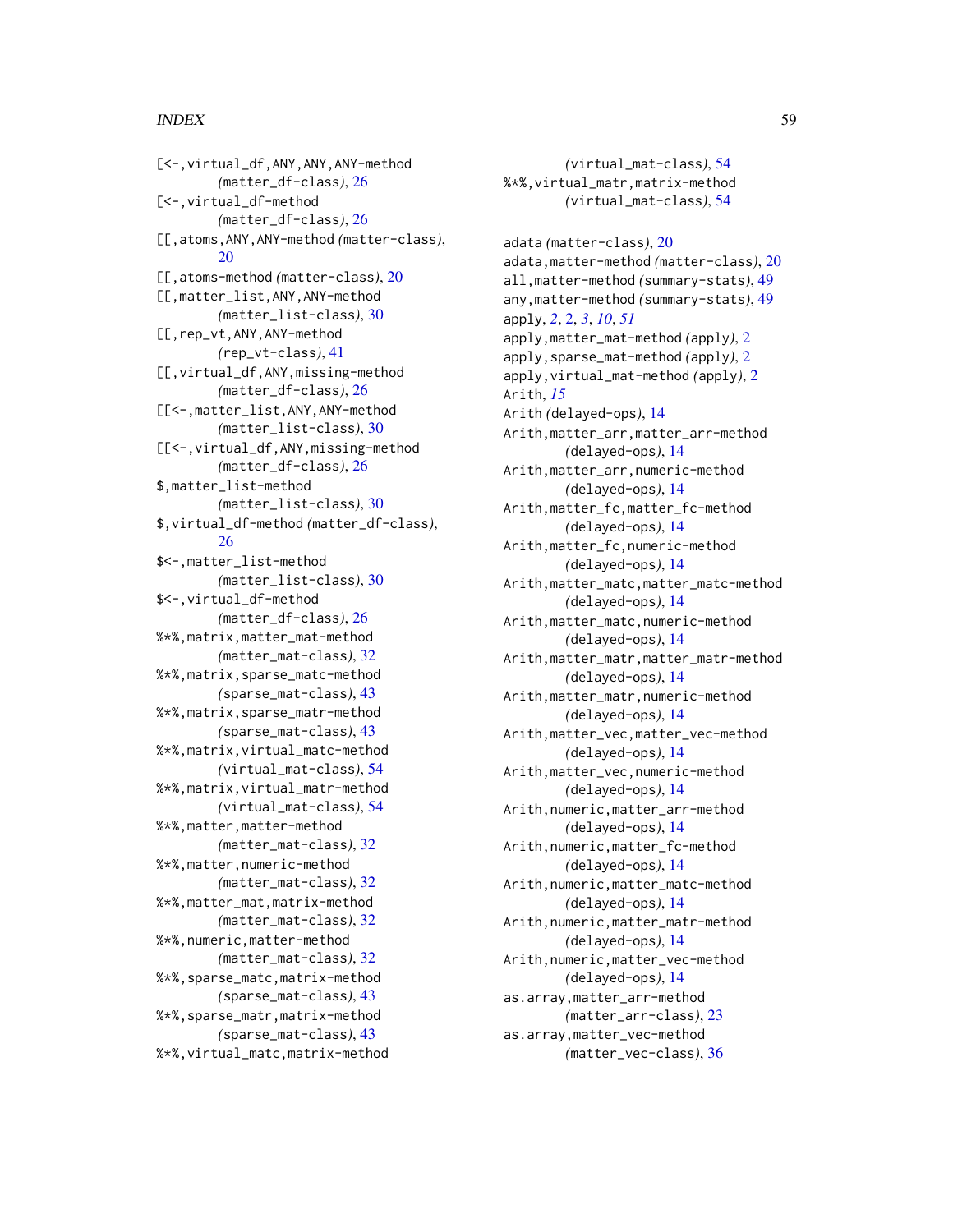as.character,matter\_str-method *(*matter\_str-class*)*, [34](#page-33-0) as.character,matter\_vec-method *(*matter\_vec-class*)*, [36](#page-35-0) as.data.frame,atoms-method *(*matter-class*)*, [20](#page-19-0) as.data.frame,matter\_df-method *(*matter\_df-class*)*, [26](#page-25-0) as.data.frame,virtual\_df-method *(*matter\_df-class*)*, [26](#page-25-0) as.factor,matter\_fc-method *(*matter\_fc-class*)*, [28](#page-27-0) as.integer,matter\_arr-method *(*matter\_arr-class*)*, [23](#page-22-0) as.integer,matter\_mat-method *(*matter\_mat-class*)*, [32](#page-31-0) as.integer,matter\_vec-method *(*matter\_vec-class*)*, [36](#page-35-0) as.list,atoms-method *(*matter-class*)*, [20](#page-19-0) as.list,drle-method *(*drle-class*)*, [15](#page-14-0) as.list,matter\_list-method *(*matter\_list-class*)*, [30](#page-29-0) as.list,rep\_vt-method *(*rep\_vt-class*)*, [41](#page-40-0) as.logical,matter\_arr-method *(*matter\_arr-class*)*, [23](#page-22-0) as.logical,matter\_mat-method *(*matter\_mat-class*)*, [32](#page-31-0) as.logical,matter\_vec-method *(*matter\_vec-class*)*, [36](#page-35-0) as.matrix,matter\_arr-method *(*matter\_arr-class*)*, [23](#page-22-0) as.matrix,matter\_mat-method *(*matter\_mat-class*)*, [32](#page-31-0) as.matrix,matter\_vec-method *(*matter\_vec-class*)*, [36](#page-35-0) as.matrix,sparse\_mat-method *(*sparse\_mat-class*)*, [43](#page-42-0) as.matrix,virtual\_mat-method *(*virtual\_mat-class*)*, [54](#page-53-0) as.matter *(*matter-class*)*, [20](#page-19-0) as.numeric,matter\_arr-method *(*matter\_arr-class*)*, [23](#page-22-0) as.numeric,matter\_mat-method *(*matter\_mat-class*)*, [32](#page-31-0) as.numeric,matter\_vec-method *(*matter\_vec-class*)*, [36](#page-35-0) as.raw,matter\_arr-method *(*matter\_arr-class*)*, [23](#page-22-0)

as.raw,matter\_mat-method *(*matter\_mat-class*)*, [32](#page-31-0) as.raw,matter\_vec-method *(*matter\_vec-class*)*, [36](#page-35-0) as.sparse *(*sparse\_mat-class*)*, [43](#page-42-0) as.vector,drle-method *(*drle-class*)*, [15](#page-14-0) as.vector,matter\_arr-method *(*matter\_arr-class*)*, [23](#page-22-0) as.vector,matter\_mat-method *(*matter\_mat-class*)*, [32](#page-31-0) as.vector,matter\_str-method *(*matter\_str-class*)*, [34](#page-33-0) as.vector,matter\_vec-method *(*matter\_vec-class*)*, [36](#page-35-0) as.vector,rep\_vt-method *(*rep\_vt-class*)*, [41](#page-40-0) as.virtual *(*virtual\_mat-class*)*, [54](#page-53-0) atomdata *(*matter-class*)*, [20](#page-19-0) atomdata,matter-method *(*matter-class*)*, [20](#page-19-0) atomdata<- *(*matter-class*)*, [20](#page-19-0) atomdata<-,matter-method *(*matter-class*)*, [20](#page-19-0)

bigglm, *[4,](#page-3-0) [5](#page-4-0)*, *[39](#page-38-0)* bigglm *(*biglm*)*, [4](#page-3-0) bigglm,formula,matter\_mat-method *(*biglm*)*, [4](#page-3-0) bigglm,formula,sparse\_mat-method *(*biglm*)*, [4](#page-3-0) bigglm,formula,virtual\_df-method *(*biglm*)*, [4](#page-3-0) bigglm,formula,virtual\_mat-method *(*biglm*)*, [4](#page-3-0) biglm, *[4](#page-3-0)*, [4](#page-3-0) biglm,formula,virtual\_df-method *(*biglm*)*, [4](#page-3-0) binvec, [5](#page-4-0) bplapply, *[3](#page-2-0)*, *[9](#page-8-0)*, *[12](#page-11-0)*, *[18](#page-17-0)* bsearch, [6](#page-5-0) c,atoms-method *(*matter-class*)*, [20](#page-19-0) c,drle-method *(*drle-class*)*, [15](#page-14-0) c,matter-method *(*matter-class*)*, [20](#page-19-0)

c,matter\_vec-method *(*matter\_vec-class*)*, [36](#page-35-0) cbind,matter-method *(*matter\_mat-class*)*, [32](#page-31-0) checksum, [7](#page-6-0)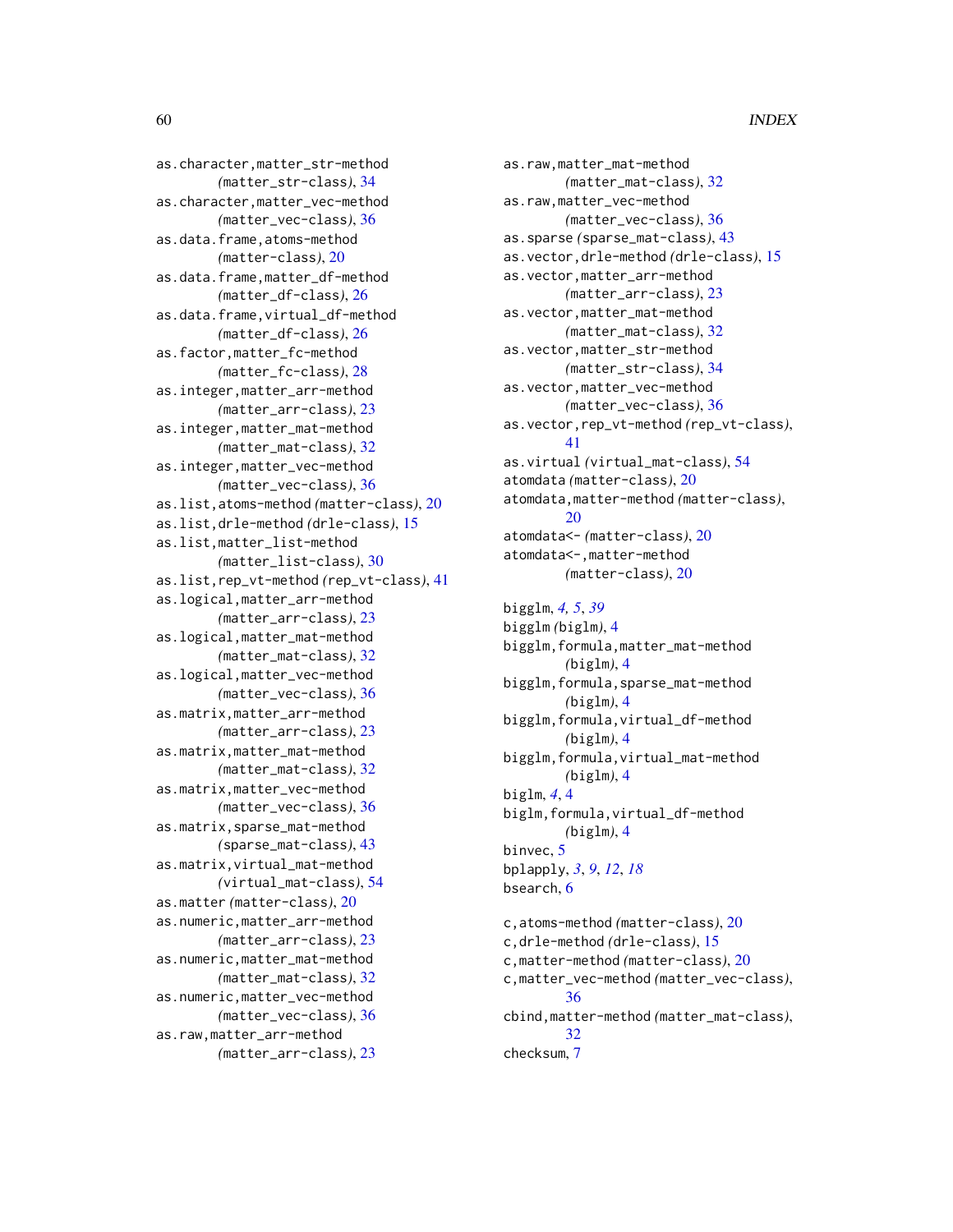#### $I$ NDEX 61

```
checksum,matter-method (checksum), 7
chunk_apply, 8
chunk_mapply (chunk_apply), 8
chunksize (matter-class), 20
chunksize,matter-method (matter-class),
        20
chunksize<- (matter-class), 20
chunksize<-,matter-method
        (matter-class), 20
chunksize<-,matter_vt-method
        (matter-class), 20
class:drle (drle-class), 15
class:matter (matter-class), 20
class:matter_arr (matter_arr-class), 23
class:matter_df (matter_df-class), 26
class:matter_fc (matter_fc-class), 28
class:matter_list (matter_list-class),
        30
class:matter_mat (matter_mat-class), 32
class:matter_str (matter_str-class), 34
class:matter_vec (matter_vec-class), 36
class:rep_vt (rep_vt-class), 41
class:sparse_mat (sparse_mat-class), 43
class:virtual_df (matter_df-class), 26
class:virtual_mat (virtual_mat-class),
        54
class:virtual_tbl (matter_df-class), 26
colMeans, 3
colMeans,matter_mat-method
        (summary-stats), 49
colSds (summary-stats), 49
colSds,matter_mat-method
        (summary-stats), 49
colStats, 11
colStats,ANY-method (colStats), 11
colStats,matter_matr-method (colStats),
        11
colStats,sparse_matr-method (colStats),
        11
colStats,virtual_matr-method
        (colStats), 11
colstreamStats, 12
colstreamStats (stream-stats), 46
colSums, 12
colSums,matter_mat-method
        (summary-stats), 49
colVars (summary-stats), 49
colVars,matter_mat-method
```
*(*summary-stats*)*, [49](#page-48-0) combine, [13](#page-12-0) combine,ANY,ANY-method *(*combine*)*, [13](#page-12-0) combine,atoms,ANY-method *(*matter-class*)*, [20](#page-19-0) combine,drle,drle-method *(*drle-class*)*, [15](#page-14-0) combine,drle,numeric-method *(*drle-class*)*, [15](#page-14-0) combine,matter\_fc,ANY-method *(*matter\_fc-class*)*, [28](#page-27-0) combine,matter\_list,ANY-method *(*matter\_list-class*)*, [30](#page-29-0) combine,matter\_str,ANY-method *(*matter\_str-class*)*, [34](#page-33-0) combine,matter\_vec,ANY-method *(*matter\_vec-class*)*, [36](#page-35-0) combine, numeric, drle-method *(*drle-class*)*, [15](#page-14-0) combine,stream\_stat,ANY-method *(*stream-stats*)*, [46](#page-45-0) combiner, [13](#page-12-0) combiner,sparse\_mat-method *(*sparse\_mat-class*)*, [43](#page-42-0) combiner<- *(*combiner*)*, [13](#page-12-0) combiner<-,sparse\_mat-method *(*sparse\_mat-class*)*, [43](#page-42-0) Compare, *[15](#page-14-0)* Compare *(*delayed-ops*)*, [14](#page-13-0) Compare, character, matter\_fc-method *(*delayed-ops*)*, [14](#page-13-0) Compare,factor,matter\_fc-method *(*delayed-ops*)*, [14](#page-13-0) Compare,matter\_arr,matter\_arr-method *(*delayed-ops*)*, [14](#page-13-0) Compare,matter\_arr,numeric-method *(*delayed-ops*)*, [14](#page-13-0) Compare, matter\_arr, raw-method *(*delayed-ops*)*, [14](#page-13-0) Compare,matter\_fc,character-method *(*delayed-ops*)*, [14](#page-13-0) Compare,matter\_fc,factor-method *(*delayed-ops*)*, [14](#page-13-0) Compare,matter\_fc,matter\_fc-method *(*delayed-ops*)*, [14](#page-13-0) Compare,matter\_fc,numeric-method *(*delayed-ops*)*, [14](#page-13-0) Compare,matter\_matc,matter\_matc-method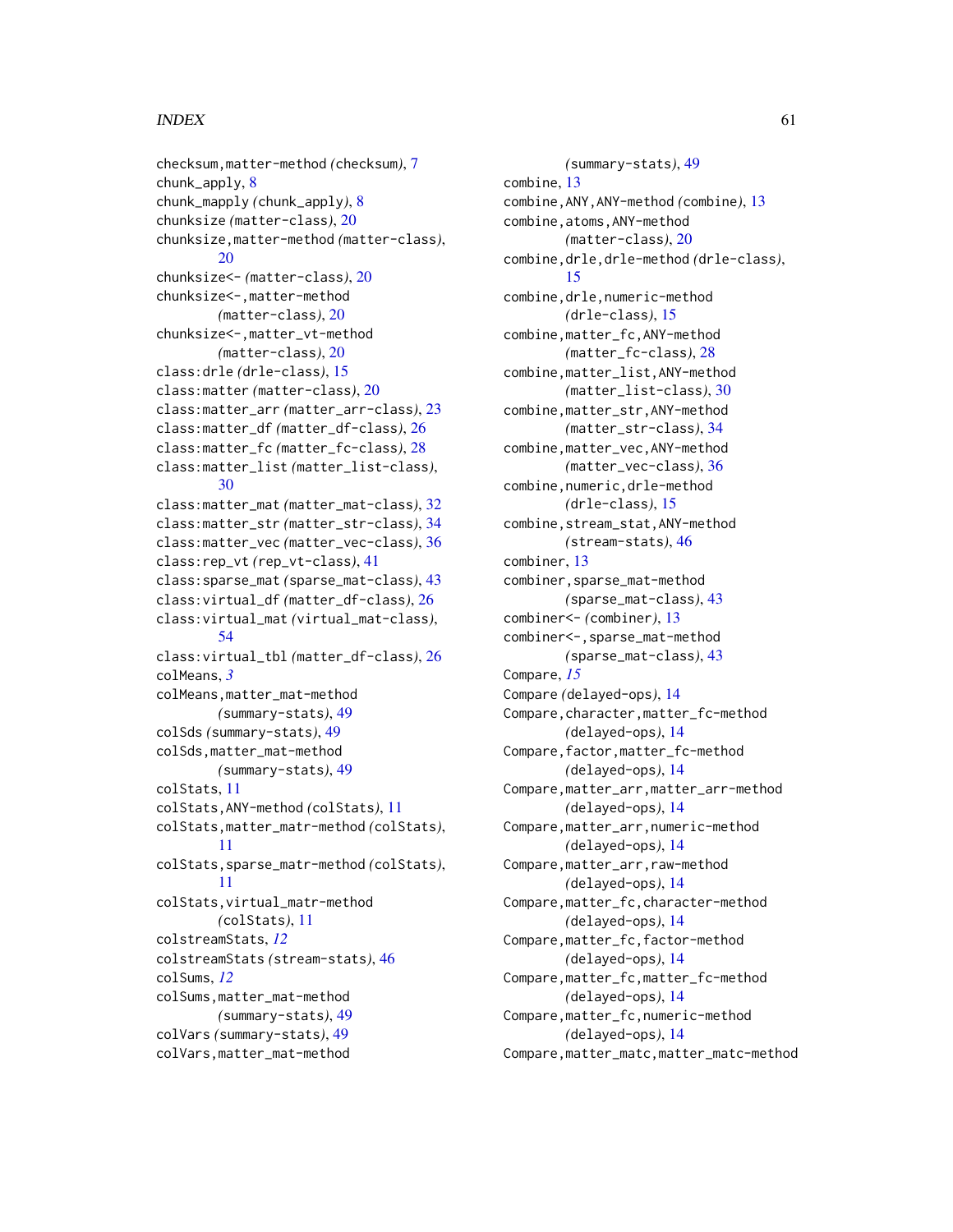*(*delayed-ops*)*, [14](#page-13-0) Compare,matter\_matc,numeric-method *(*delayed-ops*)*, [14](#page-13-0) Compare,matter\_matc,raw-method *(*delayed-ops*)*, [14](#page-13-0) Compare,matter\_matr,matter\_matr-method *(*delayed-ops*)*, [14](#page-13-0) Compare,matter\_matr,numeric-method *(*delayed-ops*)*, [14](#page-13-0) Compare,matter\_matr,raw-method *(*delayed-ops*)*, [14](#page-13-0) Compare,matter\_vec,matter\_vec-method *(*delayed-ops*)*, [14](#page-13-0) Compare,matter\_vec,numeric-method *(*delayed-ops*)*, [14](#page-13-0) Compare,matter\_vec,raw-method *(*delayed-ops*)*, [14](#page-13-0) Compare, numeric, matter\_arr-method *(*delayed-ops*)*, [14](#page-13-0) Compare,numeric,matter\_fc-method *(*delayed-ops*)*, [14](#page-13-0) Compare, numeric, matter\_matc-method *(*delayed-ops*)*, [14](#page-13-0) Compare, numeric, matter\_matr-method *(*delayed-ops*)*, [14](#page-13-0) Compare, numeric, matter\_vec-method *(*delayed-ops*)*, [14](#page-13-0) Compare,raw,matter\_arr-method *(*delayed-ops*)*, [14](#page-13-0) Compare, raw, matter\_matc-method *(*delayed-ops*)*, [14](#page-13-0) Compare, raw, matter\_matr-method *(*delayed-ops*)*, [14](#page-13-0) Compare,raw,matter\_vec-method *(*delayed-ops*)*, [14](#page-13-0) crossprod,ANY,matter-method *(*matter\_mat-class*)*, [32](#page-31-0) crossprod,matter,ANY-method *(*matter\_mat-class*)*, [32](#page-31-0) datamode *(*matter-class*)*, [20](#page-19-0) datamode,atoms-method *(*matter-class*)*, [20](#page-19-0) datamode,matter-method *(*matter-class*)*, [20](#page-19-0) datamode<- *(*matter-class*)*, [20](#page-19-0) datamode<-,atoms-method *(*matter-class*)*,  $20$ datamode<-,matter-method *(*matter-class*)*, [20](#page-19-0)

datamode<-,matter\_vt-method *(*matter-class*)*, [20](#page-19-0) datamode<-,sparse\_mat-method *(*sparse\_mat-class*)*, [43](#page-42-0) datamode<-,virtual\_mat-method *(*virtual\_mat-class*)*, [54](#page-53-0) datatypes *(*matter-datatypes*)*, [22](#page-21-0) delayed-ops, [14](#page-13-0) digest, *[8](#page-7-0)* dim,atoms-method *(*matter-class*)*, [20](#page-19-0) dim,matter-method *(*matter-class*)*, [20](#page-19-0) dim,matter\_list-method *(*matter\_list-class*)*, [30](#page-29-0) dim<-,matter-method *(*matter-class*)*, [20](#page-19-0) dim<-,matter\_arr-method *(*matter\_arr-class*)*, [23](#page-22-0) dim<-,matter\_mat-method *(*matter\_mat-class*)*, [32](#page-31-0) dim<-,matter\_vec-method *(*matter\_vec-class*)*, [36](#page-35-0) dimnames,matter-method *(*matter-class*)*,  $20$ dimnames<-,matter,ANY-method *(*matter-class*)*, [20](#page-19-0) dimnames<-,virtual\_tbl,ANY-method *(*matter\_df-class*)*, [26](#page-25-0) drle, *[16](#page-15-0)* drle *(*drle-class*)*, [15](#page-14-0) drle-class, [15](#page-14-0)

exp,matter\_arr-method *(*delayed-ops*)*, [14](#page-13-0) exp,matter\_fc-method *(*delayed-ops*)*, [14](#page-13-0) exp,matter\_mat-method *(*delayed-ops*)*, [14](#page-13-0) exp,matter\_vec-method *(*delayed-ops*)*, [14](#page-13-0)

```
filemode (matter-class), 20
filemode,matter-method (matter-class),
        20
filemode<- (matter-class), 20
filemode<-,matter-method
        (matter-class), 20
filemode<-,matter_vt-method
        (matter-class), 20
findInterval, 7
```
## gc, *[40](#page-39-0)*

head,virtual\_tbl-method *(*matter\_df-class*)*, [26](#page-25-0)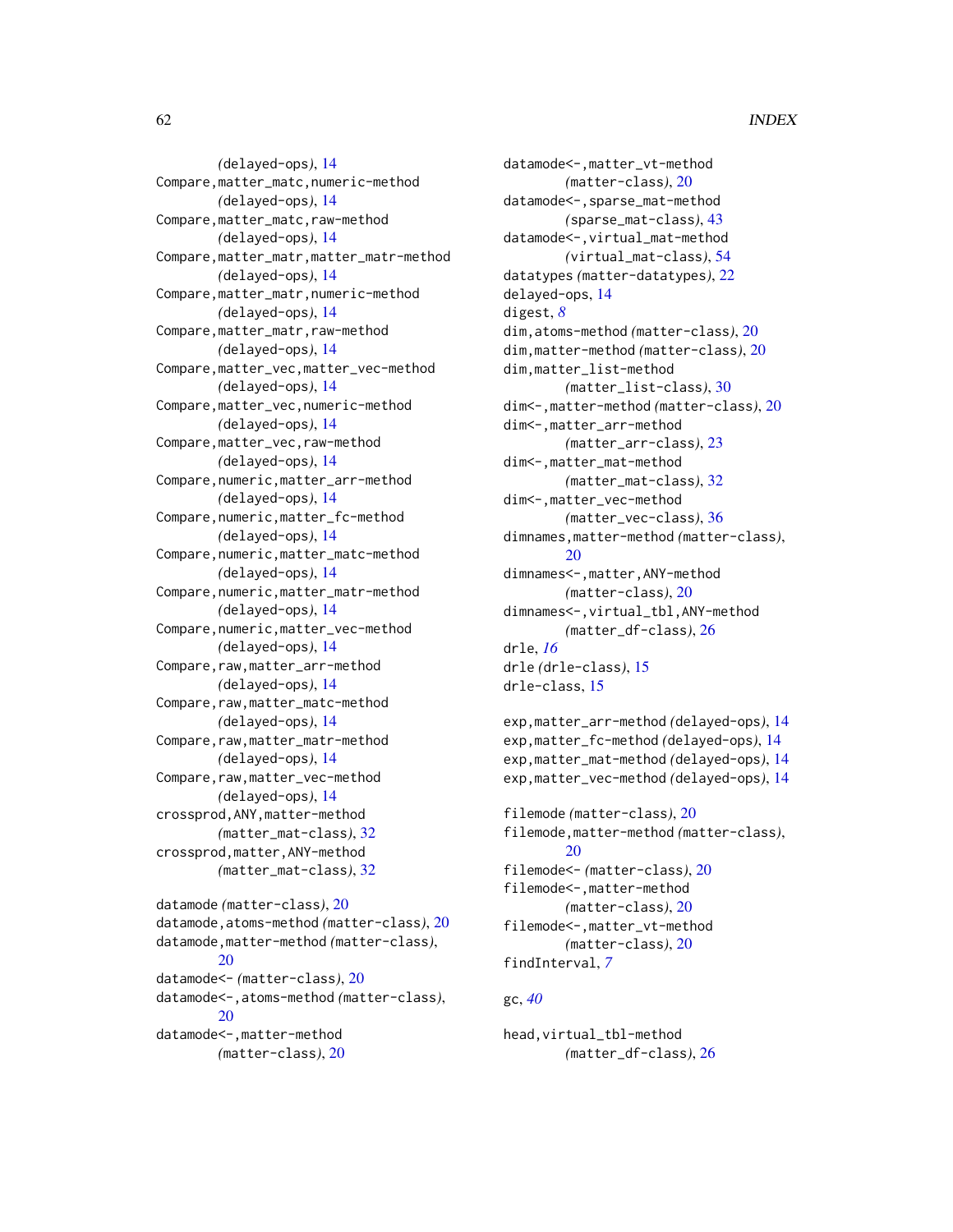#### $I<sub>N</sub>DEX$  63

```
hex2raw (uuid), 52
irlba, 38, 39
is.drle (drle-class), 15
is.matter (matter-class), 20
is.sparse (sparse_mat-class), 43
is.virtual (virtual_mat-class), 54
keys, 17
keys,sparse_mat-method
        (sparse_mat-class), 43
keys<- (keys), 17
keys<-,sparse_mat-method
        (sparse_mat-class), 43
keys<-,sparse_matc-method
        (sparse_mat-class), 43
keys<-,sparse_matr-method
        (sparse_mat-class), 43
lapply, 10, 17, 17, 18
lapply,matter_list-method (lapply), 17
lapply,virtual_df-method (lapply), 17
length,atoms-method (matter-class), 20
length,drle-method (drle-class), 15
length,matter-method (matter-class), 20
length,rep_vt-method (rep_vt-class), 41
length<-,matter-method (matter-class),
        20
lengths,matter-method (matter-class), 20
lengths,matter_list-method
        (matter_list-class), 30
lengths,matter_str-method
        (matter_str-class), 34
levels,matter_fc-method
        (matter_fc-class), 28
levels<-,matter_fc-method
        (matter_fc-class), 28
locmax, 19
log,matter_arr,numeric-method
        (delayed-ops), 14
log,matter_arr-method (delayed-ops), 14
log,matter_fc,numeric-method
        (delayed-ops), 14
log,matter_fc-method (delayed-ops), 14
log,matter_matc,numeric-method
        (delayed-ops), 14
log,matter_matc-method (delayed-ops), 14
log,matter_matr,numeric-method
```
*(*delayed-ops*)*, [14](#page-13-0)

log,matter\_matr-method *(*delayed-ops*)*, [14](#page-13-0) log,matter\_vec,numeric-method *(*delayed-ops*)*, [14](#page-13-0) log,matter\_vec-method *(*delayed-ops*)*, [14](#page-13-0) log10,matter\_arr-method *(*delayed-ops*)*, [14](#page-13-0) log10,matter\_fc-method *(*delayed-ops*)*, [14](#page-13-0) log10,matter\_mat-method *(*delayed-ops*)*, [14](#page-13-0) log10,matter\_vec-method *(*delayed-ops*)*, [14](#page-13-0) log2,matter\_arr-method *(*delayed-ops*)*, [14](#page-13-0) log2,matter\_fc-method *(*delayed-ops*)*, [14](#page-13-0) log2,matter\_mat-method *(*delayed-ops*)*, [14](#page-13-0) log2,matter\_vec-method *(*delayed-ops*)*, [14](#page-13-0) Logic, *[15](#page-14-0)* Logic *(*delayed-ops*)*, [14](#page-13-0) Logic,logical,matter\_arr-method *(*delayed-ops*)*, [14](#page-13-0) Logic,logical,matter\_matc-method *(*delayed-ops*)*, [14](#page-13-0) Logic,logical,matter\_matr-method *(*delayed-ops*)*, [14](#page-13-0) Logic,logical,matter\_vec-method *(*delayed-ops*)*, [14](#page-13-0) Logic,matter\_arr,logical-method *(*delayed-ops*)*, [14](#page-13-0) Logic,matter\_arr,matter\_arr-method *(*delayed-ops*)*, [14](#page-13-0) Logic,matter\_matc,logical-method *(*delayed-ops*)*, [14](#page-13-0) Logic,matter\_matc,matter\_matc-method *(*delayed-ops*)*, [14](#page-13-0) Logic,matter\_matr,logical-method *(*delayed-ops*)*, [14](#page-13-0) Logic,matter\_matr,matter\_matr-method *(*delayed-ops*)*, [14](#page-13-0) Logic,matter\_vec,logical-method *(*delayed-ops*)*, [14](#page-13-0) Logic,matter\_vec,matter\_vec-method *(*delayed-ops*)*, [14](#page-13-0) mapply, *[10](#page-9-0)* match, *[7](#page-6-0)* Math, *[15](#page-14-0)* matter, *[3,](#page-2-0) [4](#page-3-0)*, *[8](#page-7-0)*, *[14](#page-13-0)*, *[18](#page-17-0)*, *[20](#page-19-0)*, *[25](#page-24-0)*, *[27](#page-26-0)*, *[29](#page-28-0)*, *[31](#page-30-0)*, *[33,](#page-32-0) [34](#page-33-0)*, *[36](#page-35-0)*, *[38,](#page-37-0) [39](#page-38-0)*, *[45,](#page-44-0) [46](#page-45-0)*, *[49,](#page-48-0) [50](#page-49-0)*, *[55](#page-54-0)* matter *(*matter-class*)*, [20](#page-19-0)

matter-class, [20](#page-19-0)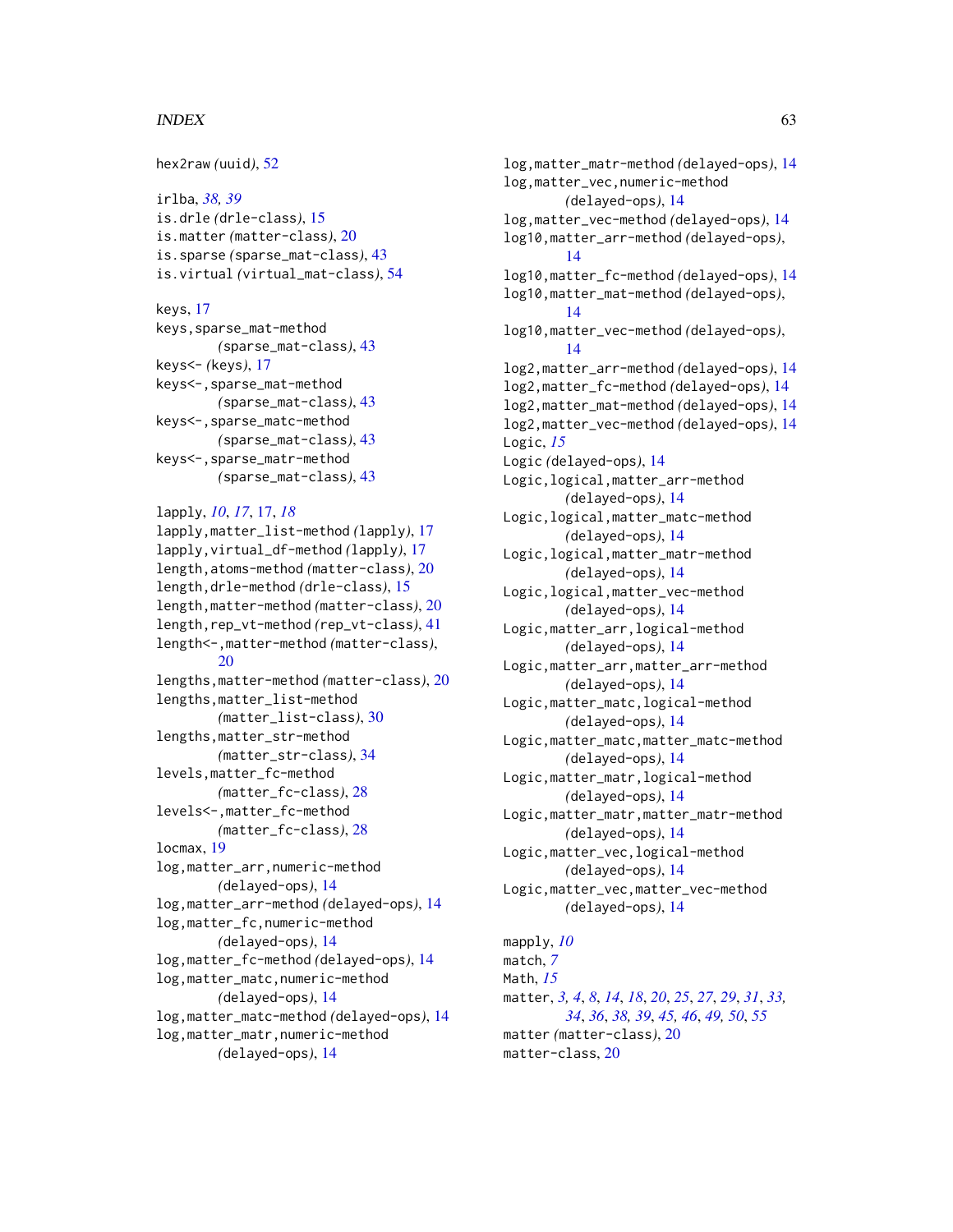```
matter-datatypes, 22
matter-options, 23
matter_arr, 21, 24
matter_arr (matter_arr-class), 23
matter_arr-class, 23
matter_df, 4, 21, 26
matter_df (matter_df-class), 26
matter_df-class, 26
matter_fc, 21, 28
matter_fc (matter_fc-class), 28
matter_fc-class, 28
matter_list, 17, 21, 30, 49
matter_list (matter_list-class), 30
matter_list-class, 30
matter_mat, 2–4, 21, 33, 38, 42
matter_mat (matter_mat-class), 32
matter_mat-class, 32
matter_matc, 3
matter_matc (matter_mat-class), 32
matter_matc-class (matter_mat-class), 32
matter_matr, 3
matter_matr (matter_mat-class), 32
matter_matr-class (matter_mat-class), 32
matter_str, 21, 35
matter_str (matter_str-class), 34
matter_str-class, 34
matter_vec, 21, 29, 37
matter_vec (matter_vec-class), 36
matter_vec-class, 36
max,matter-method (summary-stats), 49
mean (summary-stats), 49
mean,matter-method (summary-stats), 49
mem (profmem), 40
min,matter-method (summary-stats), 49
```

```
names,matter-method (matter-class), 20
names<-,matter-method (matter-class), 20
names<-,virtual_tbl-method
        (matter_df-class), 26
```
Ops, *[15](#page-14-0)* Ops *(*delayed-ops*)*, [14](#page-13-0)

```
path,matter-method (matter-class), 20
path<-,matter-method (matter-class), 20
paths (matter-class), 20
paths,matter-method (matter-class), 20
paths<- (matter-class), 20
paths<-,matter-method (matter-class), 20
```
paths<-,matter\_vt-method *(*matter-class*)*, [20](#page-19-0) pmatch, *[7](#page-6-0)* prcomp, [38,](#page-37-0) *[39](#page-38-0)* prcomp,matter\_mat-method *(*prcomp*)*, [38](#page-37-0) prod,matter-method *(*summary-stats*)*, [49](#page-48-0) profmem, [40](#page-39-0) pull *(*matter-class*)*, [20](#page-19-0) push *(*matter-class*)*, [20](#page-19-0) range,matter-method *(*summary-stats*)*, [49](#page-48-0) raw2hex *(*uuid*)*, [52](#page-51-0) rbind,matter-method *(*matter\_mat-class*)*, [32](#page-31-0) readonly *(*matter-class*)*, [20](#page-19-0) readonly,matter-method *(*matter-class*)*, [20](#page-19-0) readonly<- *(*matter-class*)*, [20](#page-19-0) readonly<-,matter-method *(*matter-class*)*, [20](#page-19-0) readonly<-,matter\_vt-method *(*matter-class*)*, [20](#page-19-0) rep, *[41](#page-40-0)* rep\_vt, *[41](#page-40-0)* rep\_vt *(*rep\_vt-class*)*, [41](#page-40-0) rep\_vt-class, [41](#page-40-0) rle, *[16](#page-15-0)* rowMeans, *[3](#page-2-0)* rowMeans,matter\_mat-method *(*summary-stats*)*, [49](#page-48-0) rowSds *(*summary-stats*)*, [49](#page-48-0) rowSds,matter\_mat-method *(*summary-stats*)*, [49](#page-48-0) rowStats *(*colStats*)*, [11](#page-10-0) rowStats,ANY-method *(*colStats*)*, [11](#page-10-0) rowStats,matter\_matc-method *(*colStats*)*, [11](#page-10-0) rowStats,sparse\_matc-method *(*colStats*)*, [11](#page-10-0) rowStats,virtual\_matc-method *(*colStats*)*, [11](#page-10-0) rowstreamStats, *[12](#page-11-0)* rowstreamStats *(*stream-stats*)*, [46](#page-45-0) rowSums,matter\_mat-method *(*summary-stats*)*, [49](#page-48-0) rowVars *(*summary-stats*)*, [49](#page-48-0) rowVars,matter\_mat-method *(*summary-stats*)*, [49](#page-48-0)